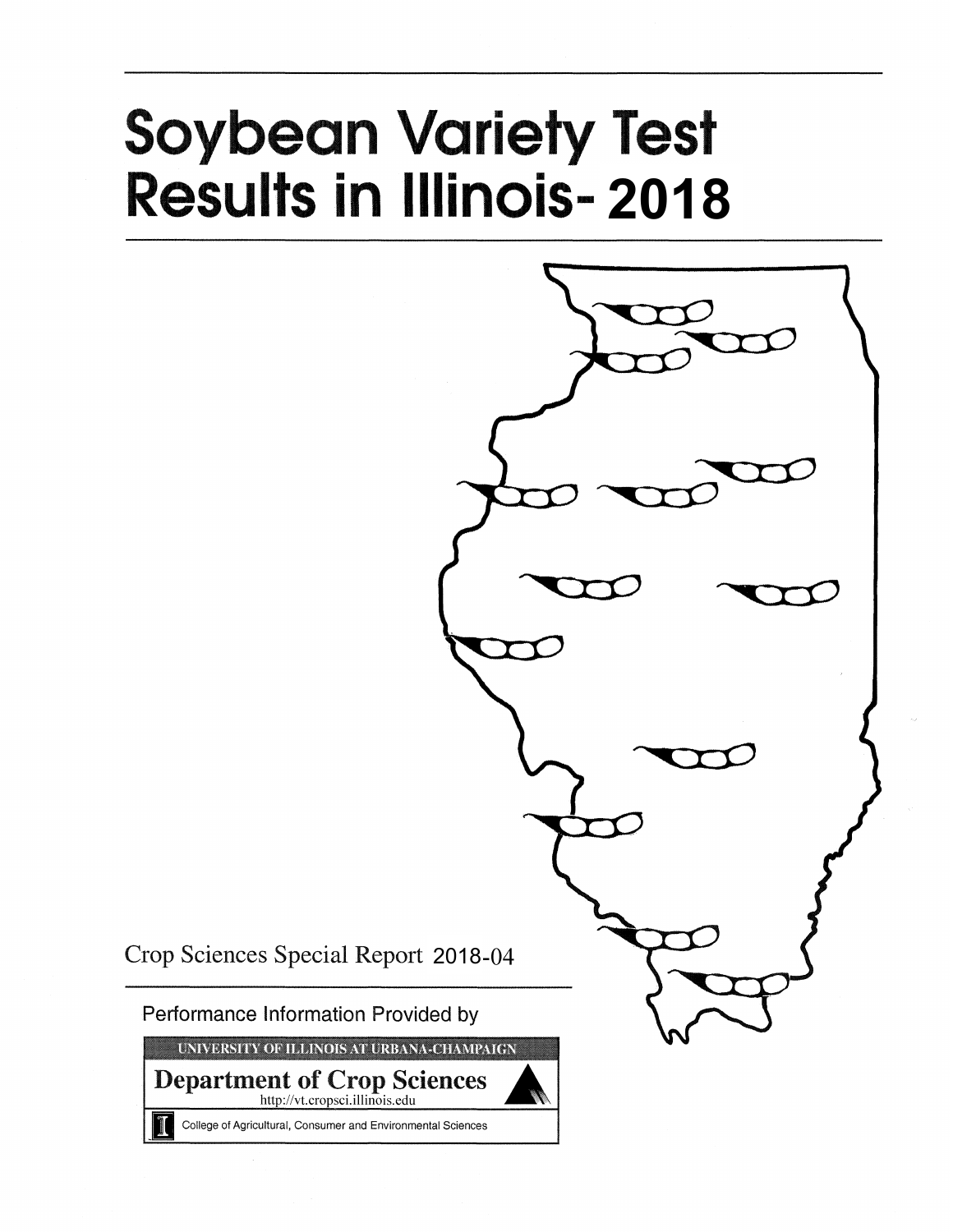## **CONTENTS**

| <b>Variety Trials</b><br>Region 1:<br>Region 2:<br>Region 3:<br>Region 4:<br>Region 5: |  |
|----------------------------------------------------------------------------------------|--|

Please visit our website for additional copies of these results

# **http://vt.cropsci.illinois.edu/**

This circular was prepared by D. K. Joos, Principle Research Specialist and J. Niekamp, Senior Research Specialist. Phone: 217-333-1194, e-mail: [joos@illinois.edu.](mailto:joos@illinois.edu)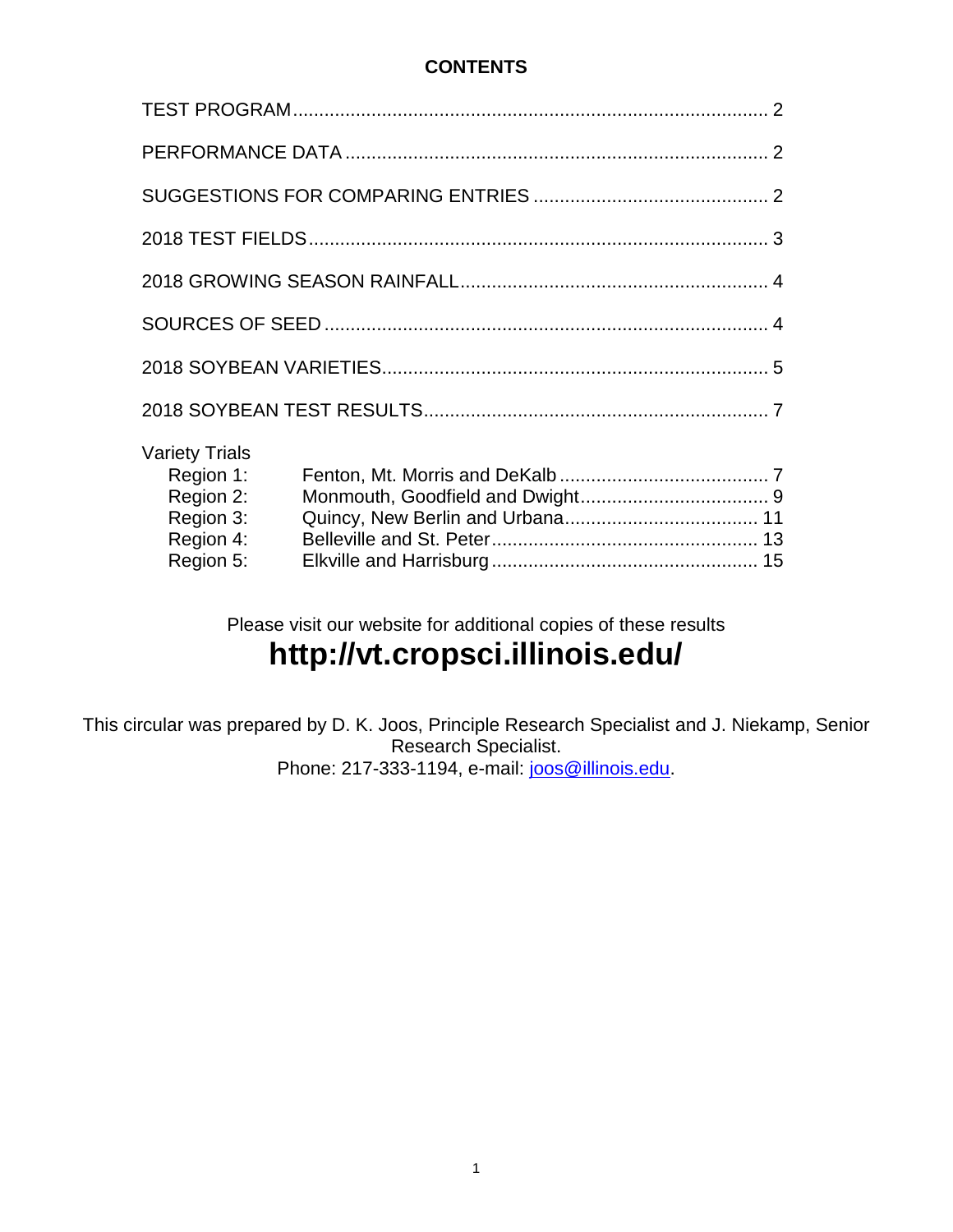### **Performance of Commercial Soybeans in Illinois**

**THE UNIVERSITY OF ILLINOIS** commercial soybean testing program was started in 1969 as a result of requests by seedsmen that their private varieties be tested. The 2018 trial was made up of 263 varieties consisting of 40 conventional, 54 liberty resistant and 179 roundup resistant varieties from 29 seed companies.

The purpose of this commercial soybean testing program is to provide unbiased, objective, and accurate testing of all varieties entered. The tests are conducted on as uniform a soil as is available in the testing area. Small plots are used to reduce the chance of soil and climatic variations occurring between one variety plot and another.

The results of these tests should help you judge the merits of varieties in comparison with other private and public varieties. Because your soils and management may differ from those of the test location, you may wish to plant variety strips of the higher-performing varieties on your farm. The results printed in this circular should help you decide which varieties to try.

#### **TEST PROGRAM**

**Selection of entries.** Seed companies in Illinois and surrounding states were invited to enter soybean varieties, brands, or blends in the 2018 Illinois soybean performance trials. Entrants were required to enter all non-irrigated, 30-inch-row-width trials on a regional basis. To finance the testing program, a fee of \$90 per location was charged for each variety entered by the seed company. Most of these varieties, brands, or blends are commercially available, but some experimental varieties were also entered.

**Number and location of tests**. In 2018, tests were conducted at 13 locations in the state. These sites represent the major soil and maturity zones of the state.

Non-irrigated, 30-inch-row-width trials conventional, liberty resistant and roundup resistant, were conducted on a regional basis. The regions are as follows:

Region 1. Fenton, Mt. Morris and DeKalb

Region 2. Monmouth, Goodfield & Dwight

Region 3. Quincy, New Berlin and Urbana

Region 4. St. Peter and Belleville

Region 5. Elkville and Harrisburg

**Field plot design**. Entries of each test were replicated three times in a randomized complete block or alpha lattice design. The 30-inch-row trial plots consisted of four rows, each 21 feet long. The center two rows of each plot were harvested to measure yield.

**Fertility and weed control**. All test locations were at a high level of fertility. Herbicides were used when necessary for weed control. Weed control for all locations consisted of a preemergence foundation herbicide followed by trial specific postemergence application of Roundup, Liberty or conventional herbicide application. Plots were also weeded by hand if needed.

**Method of planting and harvesting**. Plots were planted in 30-inch-row spacing using a modified bean planter at 166,000 ppa. Harvesting was done with a small-plot combine. No allowances were made for soybeans that may have been lost as a result of combining or shattering.

#### **PERFORMANCE DATA**

**Yield.** Soybean yield was measured in bushels (60 pounds) per acre at a moisture content of 13 percent. An electronic moisture monitor was used on the combine for all moisture readings.

**Maturity.** Maturity was stated as the date when approximately 95 percent of the pods were ripe.

**Lodging**. The amount of lodging was rated at harvest time. The following scale was used:

- 1 Almost all plants erect
- 2 All plants leaning slightly or a few plants down
- 3 All plants leaning moderately (45°), or
	- 25 to 50 percent of the plants down
- 4 All plants leaning considerably, or 50 to 80 percent of the plants down
- 5 Almost all plants down

**Height.** Height was measured at harvest as the average length of plants from the ground to the tip of the main stem. **Shattering**. The percentage of open pods was estimated at harvest time. The following scale was used:

- 1 No shattering
- 2 1 to 10% of pods open
- 3 10 to 25% of pods open
- 4 25 to 50% of pods open
- 5 Over 50% 0f pods open

Shattering was not significant at any location.

#### **SUGGESTIONS FOR COMPARING ENTRIES**

It is impossible to obtain an exact measure of performance when conducting any test of plant material. Harvesting efficiency may vary, soils may not be uniform, and many other conditions may produce variability. Results of repeated tests are more reliable than those of a single year or a single strip test. When one variety consistently out yields another at several test locations and over several years of testing, the chances are good that this difference is real and should be considered in selecting a variety. However, yield is not the only indicator. You should also consider maturity, lodging and plant height. As an aid in comparing soybean varieties, brands, and blends within a single trial, certain statistical tests have been devised. One of these tests, the least significant difference (L.S.D.), when used in the manner suggested by Carmer and Swanson<sup>1</sup> is quite simple to apply and is more appropriate than most other tests. When two varieties are compared and the difference between them is greater than the tabulated L.S.D. value, the varieties are judged to be "significantly different."

The L.S.D. is a number expressed in bushels per acre and presented following the average yield for each location. An L.S.D. level of 25% is shown. Find the highest yielding soybean variety within the regional table or single location table of interest, subtract the 25% L.S.D. value from the highest yielding variety, every variety with a greater yield than the resulting number is 'statistically the same' as the highest yielding variety. Consider the merits of the varieties in this group when making varietal selections. In a study of the frequencies of occurrence of three types of statistical errors and their relative seriousness, Carmer<sup>2</sup> found strong arguments for an optimal significance level in the range  $α = 0.20$  to 0.40, where  $α$  is the Type I statistical error rate for comparisons between means that are really equal. Herein, a value of  $\alpha$  = 0.25 is used in computing the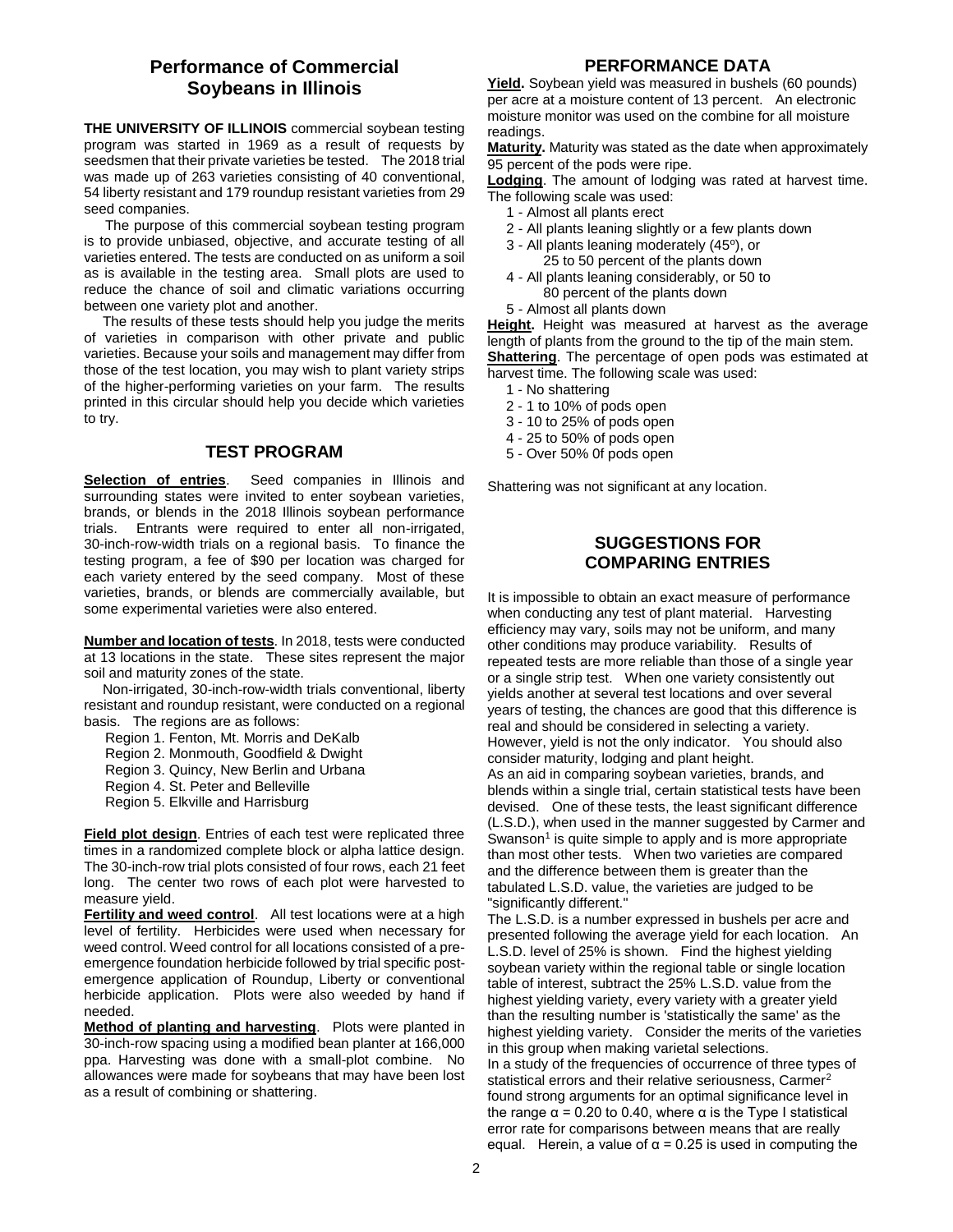#### L.S.D. 25 percent level shown in the tables.

To make the best use of the information presented in this circular and to avoid any misunderstanding or misrepresentation of it, the reader should consider an additional caution about comparing varieties. Readers who compare varieties in different trials or row spacings should be extremely careful, because no statistical tests are presented for that purpose. Readers should note that the difference between a single varieties performance at one location or row spacing and its performance at another is caused primarily by environmental effects and random variability. Furthermore, the difference between the performance of variety A in one trial or row spacing and the performance of variety B in another trial or row spacing is the result not only of environmental effects and random variability, but of genetic effects as well.

<sup>1</sup>Carmer, S.G. and M.R. Swanson. "An Evaluation of Ten Pairwise Multiple Comparison Procedures by Monte Carlo Methods." Journal of American Statistical Association 68:66 74. 1973.

<sup>2</sup>Carmer, S.G. "Optimal Significance Levels for Application of the Least Significant Difference in Crop Performance Trials." Crop Science 16:95 99, 1976.

#### **2018 TEST FIELDS**

#### **Fenton**

Location: Mickley Farm, Whiteside County, west of Rock Falls, northwestern Illinois. Cooperators: Ron and Dave Mickley. Soil Type: Coffeen silt loam. Planting Date: May 17<sup>th</sup>. Harvest Date: October 22<sup>nd</sup>. Herbicide: Pre- Authority First, Zidua; Post- FirstRate, Select Maxx. Tillage: fall-Disc/ripper, spring-field cultivate.

#### **Mt. Morris**

Location: Nelson Farm, Ogle County, North of Mt. Morris, north central Illinois. Cooperator: Rick Nelson. Soil type: Muscatine silt loam. Planting Date: May 17<sup>th</sup>. Harvest Date: October 21st. Herbicide: Pre-Authority First, Zidua; Post-First Rate, Flexstar, Select Maxx. Tillage: fall- vertical till, spring- field cultivate.

#### **DeKalb**

Location: Drendel Farm, DeKalb County, southwest of DeKalb. Cooperator: Steve Drendel. Soil type: Flanagan silty clay loam. Planting Date: May 18<sup>th</sup>. Harvest Date: October 20<sup>th</sup>. Herbicide: Pre- Boundary; Post-First Rate, Select Maxx. Tillage: fall-chisel, spring- soil finished.

#### **2018 SOYBEAN LOCATIONS**



#### **Monmouth**

Location: University of Illinois, Northwestern Illinois Agricultural Research and Demonstration Center, Warren County, northwest of Monmouth. Cooperators: Greg Steckel, agronomist; Martin Johnson, farm foreman. Soil type: Sable silty clay loam. Planting Date: May 17<sup>th</sup>. Harvest Date: October 23rd. Herbicide: Pre-Authority First, Zidua; Post-First Rate, Zidua, Select Maxx Tillage: fall-disk-ripper, spring- field cultivate.

#### **Goodfield**

Location: Wurmnest Farm, Woodford County, north of Goodfield, central Illinois. Cooperator: Mike Wurmnest. Soil Type: Ipava silt loam. Planting Date: May 13<sup>th</sup>. Harvest Date: October 4<sup>th</sup>. Herbicide: Pre-Authority First, Zidua; Post-First Rate, Flexstar, Select Maxx. Tillage: fall- Chisel, spring- field cultivate.

#### **Dwight**

Location: Grundy County, Hoffman Farm. Cooperator: Allen Hoffman. Soil type: Reddick silty clay loam. Planting Date: May 18<sup>th</sup>. Harvest Date: October 19<sup>th</sup>. Herbicide: Pre-Authority First, Zidua; Post-First Rate, Flexstar, Select Maxx. Tillage: fall-chisel, spring- field cultivate.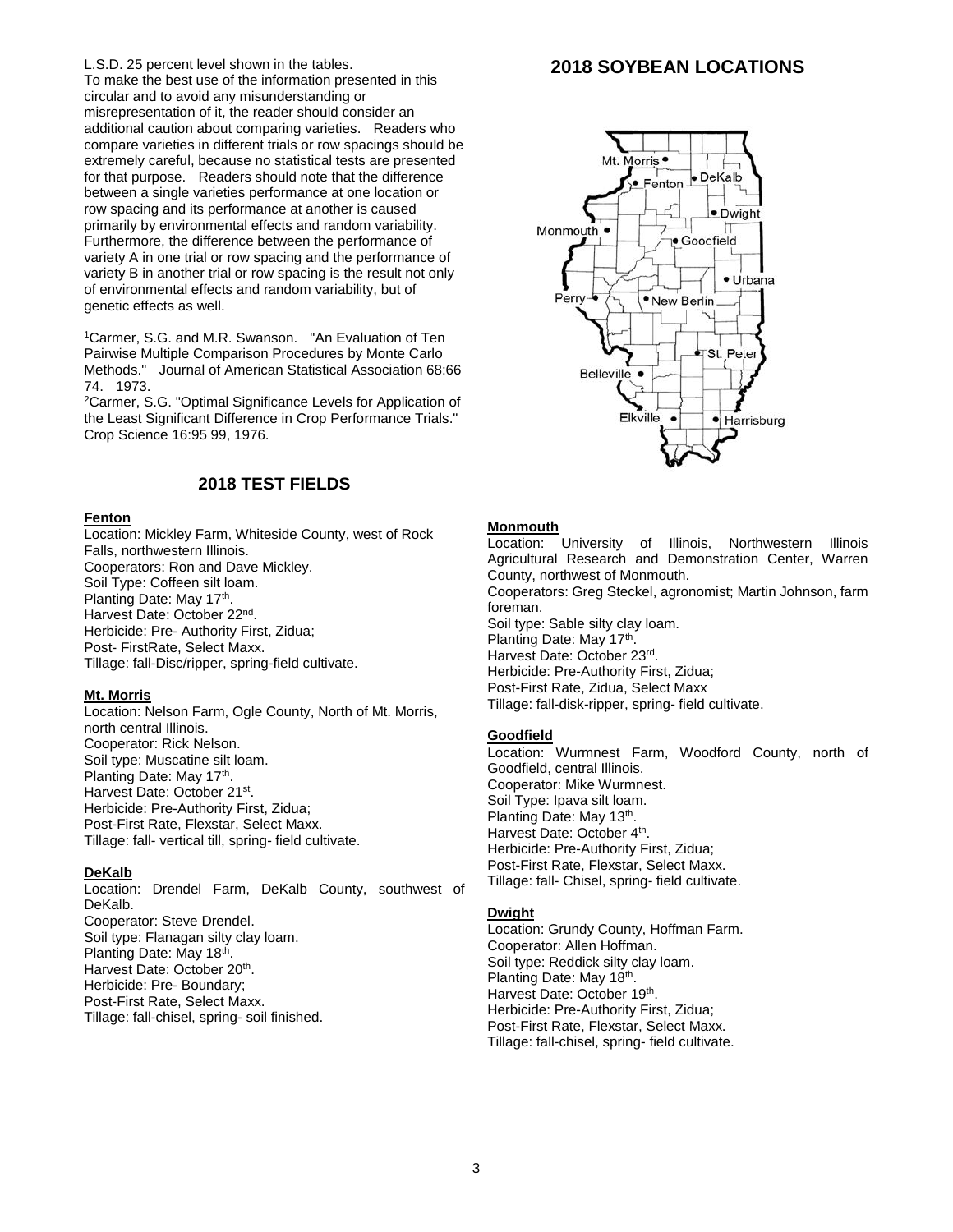#### **Quincy**

Location: Dedert Farm, Adams county, west central Illinois. Cooperator: David Dedert. Soil type: Edwardsville silt loam. Planting Date: May 10<sup>th</sup>. Harvest Date: October 24<sup>th</sup>. Herbicide: Pre-Authority First, Zidua; Post-First Rate, Select Maxx. Tillage: spring- Disk, Dyna-Drive.

#### **New Berlin**

Location: Bennett Farm, Sangamon County north of New Berlin, Central Illinois. Cooperator: Leahy Bennett. Soil type: Sable silty clay loam. Planting Date: May 11<sup>th</sup>. Harvest Date: October 18<sup>th</sup>. Herbicide: Pre-Authority First, Zidua; Post-First Rate, Flexstar, Select Maxx. Fungicide: Headline AMP (8/1). Tillage: fall-V ripper, spring-vertical finisher.

#### **Urbana**

Location: University of Illinois, Crop Sciences Research & Education Center, Champaign County, east central Illinois. Cooperator: Jeff Warren, farm foreman. Soil type: Flanagan silt loam. Planting Date: May 9<sup>th</sup>. Harvest Date: October 1st. Herbicide: Pre-Authority First, Zidua, Post-First Rate, Flexstar, Select Maxx. Tillage: fall-chisel, spring-soil finisher.

#### **St. Peter**

Location: Schwarm Farm, Fayette County, North of St. Peter, south central Illinois. Cooperator: Russ Schwarm and Scott Reynolds. Soil type: Darmstadt silt loam. Planting Date: May 15<sup>th</sup>. Harvest Date: October 8<sup>th</sup>. Herbicide: Pre-Authority MTZ, Prowl H2O; Post- First Rate, Flexstar, Select Maxx. Tillage: fall- chisel plow, spring- field cultivate.

#### **Belleville**

Location: Tiedemann Farm, east of Belleville, St. Clair county. Cooperators: David and Dan Tiedemann. Soil type: Caseyville silt loam. Planting date: May 15<sup>th</sup>. Harvest date: October 9<sup>th</sup> & 25<sup>th</sup>. Herbicides: Pre-Tailwind; Post- First Rate, Flexstar, Select Maxx. Tillage: Spring- field cultivator.

#### **Elkville**

Location: Funk farm, North of Carbondale, Jackson County, extreme southern Illinois. Cooperator: Trent Funk. Soil type: Okaw silt loam. Planted: May 10<sup>th</sup>. Harvest: October 6<sup>th</sup> & 25<sup>th</sup>. Herbicide: Pre-Authority First, Glory; Post- First Rate, Flexstar, Select Maxx. Tillage: fall-chisel, spring-soil finisher.

#### **Harrisburg**

Location: Wintizer farm, Saline County, extreme southern Illinois. Cooperator: Kevin Wintizer. Soil type: Harco silt loam. Planted: May 12<sup>th</sup>. Harvest: October 5<sup>th</sup>. Herbicide: Pre- Authority First, Zidua; Post-First Rate, Select Maxx. Tillage: fall-disk, spring-disk, field cultivate.

#### **GROWING SEASON RAINFALL**

| Location          | April | May  | Jun  | July | Aug  | Sept | Total |
|-------------------|-------|------|------|------|------|------|-------|
| Mt. Morris        | 1.46  | 6.38 | 7.02 | 5.26 | 7.29 | 6.86 | 34.27 |
| DeKalb            | 1.63  | 6.18 | 7.87 | 2.99 | 4.17 | 4.14 | 26.98 |
| Fenton            | 1.53  | 4.72 | 8.28 | 3.48 | 6.67 | 6.55 | 31.23 |
| Monmouth          | 1.12  | 2.09 | 3.44 | 1.96 | 4.82 | 4.78 | 18.21 |
| New Berlin        | 1.89  | 4.02 | 4.90 | 4.77 | 6.02 | 4.04 | 25.64 |
| Quincy            | 0.62  | 2.69 | 2.39 | 3.78 | 7.39 | 5.13 | 22.00 |
| Dwight            | 1.68  | 3.23 | 4.42 | 1.36 | 4.59 | 3.39 | 18.67 |
| Goodfield         | 1.97  | 3.54 | 4.60 | 3.47 | 6.74 | 2.05 | 22.37 |
| Urbana            | 2.26  | 3.59 | 8.27 | 6.95 | 3.73 | 5.60 | 30.40 |
| St. Peter         | 3.31  | 3.21 | 6.74 | 4.43 | 6.37 | 6.64 | 30.70 |
| <b>Belleville</b> | 3.23  | 5.18 | 4.90 | 4.28 | 6.72 | 5.60 | 29.91 |
| Elkville          | 4.48  | 5.37 | 3.85 | 2.08 | 4.08 | 5.78 | 25.78 |
| Harrisburg        | 4.30  | 8.01 | 4.80 | 2.56 | 2.09 | 5.11 | 26.87 |

## **SOURCES OF SEED**

**AGS**, Stratton Seed www.strattonseed.com **Viking Seed,** Albert Lea Seed www.alseed.com **Agventure,** Wehmeyer Seed [www.agventure.com](http://www.agventure.com/) **Asgrow**, Bayer Crop Science www.aganytime.com **BioGene,** Miller Bros Fert. 217-456-8261 **Baker**, Baker Seed LLC. [www.bakerseed.com](http://www.bakerseed.com/)<br> **Credenz**, BASF www.BASF.com **Channel**, Channel Seed www.channelseed.com<br> **Cornelius** Cornelius www.corneliusseed.com **Cornelius**, Cornelius [www.corneliusseed.com](http://www.corneliusseed.com/)<br> **Dairyland**, Dairyland Seed www.dairylandseed.com **Dairyland**, Dairyland Seed www.dairylandseed.com<br>**DeRaedt**, DeRaedt Seed 847-514-8844 **DeRaedt, DeRaedt Seed Dyna-Gro,** Dyna-Gro Seed [www.dynagroseed.com](http://www.dynagroseed.com/) **FS Hisoy**, Growmark [www.fsseeds.com](http://www.fsseeds.com/) **G2 Genetics**, NuTech Seed [www.yieldleader.com](http://www.yieldleader.com/) **GO Soy**, Stratton Seed www.strattonseed.com **Great Lakes,** Great Lakes [www.greatlakeshybrids.com](http://www.greatlakeshybrids.com/) **Green Valley,** Green Valley Seed [www.gvseed.com](http://www.gvseed.com/)<br> **Hoblit**, Burris Seeds www.burrusseed.com **Hoffman, Hoffman Seed Hughes, Burrus Seeds** [www.burrusseed.com](http://www.burrusseed.com/)<br>**Illini.** Baird Seed Co. www.bairdseedcompany.com **Martin**, Martin Seeds 765-986-2030 **Monier, Monier Seed 309-469-2511 Munson**, Munson Hybrids [www.munsonhybrids.com](http://www.munsonhybrids.com/) **Power Plus, Burrus Seeds [www.burrusseed.com](http://www.burrusseed.com/)<br>
<b>Public**, Univ. Of Illinois 217-265-4062 **Public**, Univ. Of Illinois<br>**Renk**, Renk Seed **Stine**, Stine Seed Co [www.stineseed.com](http://www.stineseed.com/) **Stone, Stone Seed Group [www.stoneseed.com](http://www.stoneseed.com/) Sun Prairie**, Champaign Co. Seed www.sunprairieseeds.com

www.BASF.com<br>www.channelseed.com [www.burrusseed.com](http://www.burrusseed.com/)<br>www.hoffmanseedhouse.com [www.bairdseedcompany.com](http://www.bairdseedcompany.com/) www.renkseed.com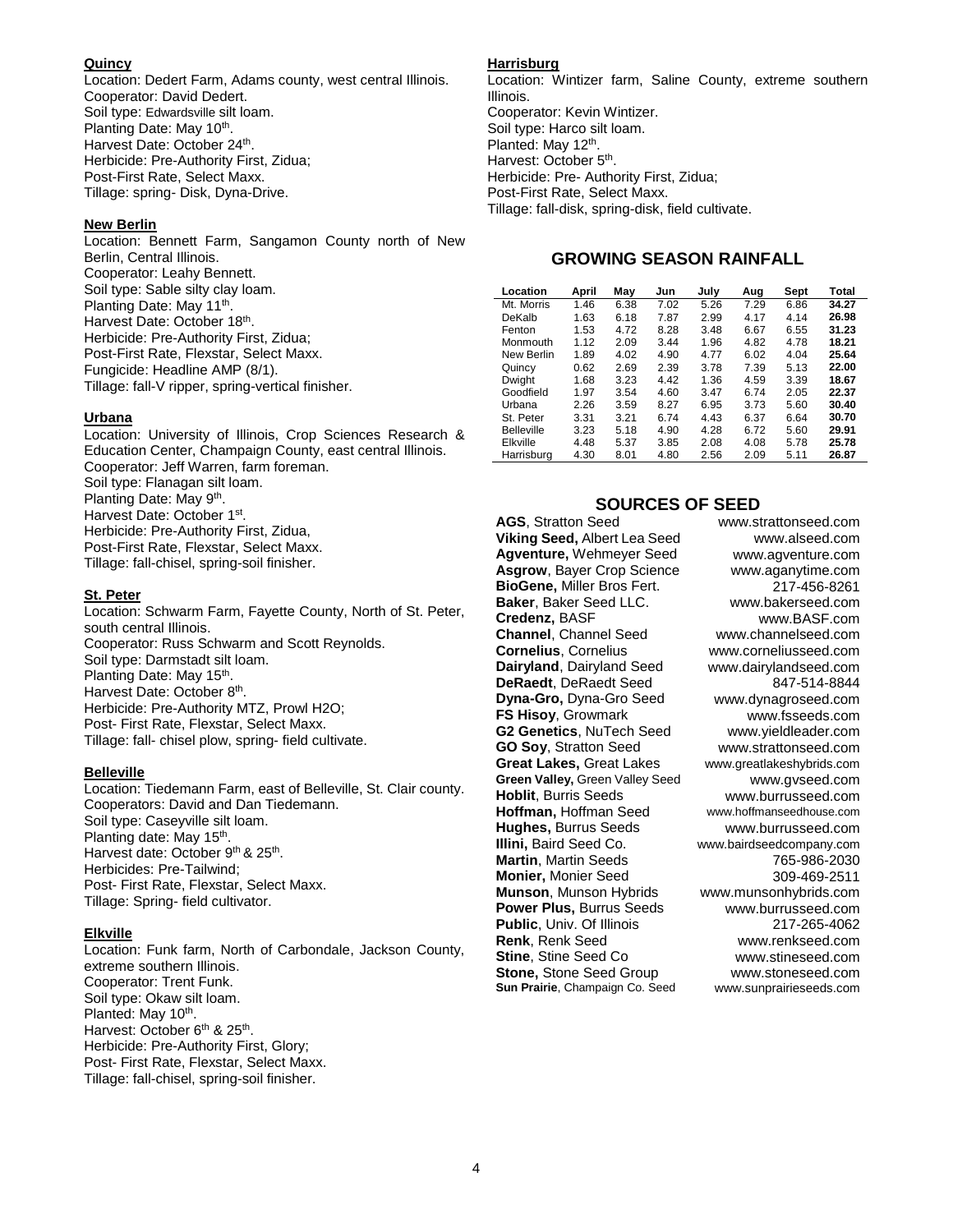**2018 Soybean Entries 2018 Soybean Entries**

|                        |                              |                        |                |                          |                         | Regions Entered |        |        |                         |         |                 |           |                               |                    |                 |                |                                |                                           | <b>Regions Entered</b> |        |        |                                                    |                |        |          |
|------------------------|------------------------------|------------------------|----------------|--------------------------|-------------------------|-----------------|--------|--------|-------------------------|---------|-----------------|-----------|-------------------------------|--------------------|-----------------|----------------|--------------------------------|-------------------------------------------|------------------------|--------|--------|----------------------------------------------------|----------------|--------|----------|
| Co/Brand               | Variety                      | Herb                   | Mg             | 1                        | $\mathbf{2}$            | 3               | 4      | 5      | SN                      |         |                 | PRR ST HC | Co/Brand                      | Variety            | Herb            | Mg             | $\mathbf 1$                    | 2                                         | 3                      | 4      | 5      | SΝ                                                 | PRR ST HC      |        |          |
| AGS                    | GS46X17                      | RX                     | 4.6            |                          |                         |                 | 4      | 5      | 2                       | u       | В               | BL        | Dyna Gro                      | S35XT97            | RX              | 3.5            |                                | 2                                         | 3                      |        |        | 2                                                  | С              | B      | Ib       |
| AGS                    | GS48X18                      | RX                     | 4.8            |                          |                         |                 |        | 5      | 2                       | a       | В               | BL        | Dyna Gro                      | S36XT09            | RX              | 3.6            |                                | 2                                         | 3                      | 4      |        | $\overline{\mathbf{c}}$                            | С<br>C         | В<br>B | BI       |
| AgVenture              | 38E8LL                       | LL<br><b>RR</b>        | 3.8<br>3.8     |                          |                         |                 | 4<br>4 | 5<br>5 | 2<br>2                  | С       | В<br>В          | BI<br>BI  | Dyna Gro                      | S37XS89            | RX<br>RX        | 3.7<br>3.7     |                                |                                           | 3<br>3                 | 4      |        | 2<br>2                                             | С              | B      | BI<br>Ib |
| AgVenture<br>AgVenture | 38H4R<br>38U7X               | RX                     | 3.8            |                          |                         |                 | 4      | 5      | $\overline{\mathbf{c}}$ | С       | В               | BI        | Dyna Gro<br>Dyna Gro          | S37XT28<br>S39XT08 | RX              | 3.9            |                                |                                           | 3                      | 4      |        | $\overline{\mathbf{c}}$                            | С              | B      | Ib       |
| AgVenture              | 40U8LL                       | LL                     | 4              |                          |                         |                 | 4      | 5      | 2                       |         | В               | BI        | Dyna Gro                      | S39XT68            | RX              | 3.9            |                                |                                           |                        | 4      | 5      | 2                                                  | S              | B      | Ib       |
| AgVenture              | 41H1LL                       | LL                     | 4.1            |                          |                         |                 | 4      | 5      | $\overline{2}$          | С       | B               | BI        | Dyna Gro                      | S41XS98            | RX              | 4.1            |                                |                                           |                        | 4      | 5      | $\overline{\mathbf{c}}$                            | S              | B      | Ib       |
| AgVenture              | 43U2X                        | RX                     | 4.3            |                          |                         |                 | 4      | 5      | $\overline{\mathbf{c}}$ |         | В               | BI        | Dyna Gro                      | S4209N             | C٧              | 4.2            |                                |                                           |                        | 4      | 5      | $\overline{\mathbf{c}}$                            | С              | B      | BI       |
| AgVenture              | 43U6LL                       | LL                     | 4.3            |                          |                         |                 | 4      | 5      | 2                       | κ       | В               | BI        | Dyna Gro                      | S43XS27            | RX              | 4.3            |                                |                                           |                        |        | 5      | $\overline{\mathbf{c}}$                            | C              | B      | BI       |
| AgVenture              | 44U4LL                       | LL                     | 4.4            |                          |                         |                 | 4      | 5      | $\overline{\mathbf{c}}$ |         | В               | BI        | Dyna Gro                      | S44XS68            | RX              | 4.4            |                                |                                           |                        |        | 5      | $\overline{\mathbf{c}}$                            | С              | B      | BI       |
| AgVenture              | 45U1X                        | RX                     | 4.5            |                          |                         |                 | 4      | 5      | $\overline{\mathbf{c}}$ |         | В               | BI        | Dyna Gro                      | S46XS87            | RX              | 4.6            |                                |                                           |                        |        | 5      | $\overline{\mathbf{c}}$                            | C              | B      | Ib       |
| AgVenture              | 45W7R                        | <b>RR</b>              | 4.5            |                          |                         |                 | 4      | 5      | $\overline{2}$          | κ       | в               | BI        | <b>FS HISOY®</b>              | 24X80              | RX              | 2.4            | 1                              |                                           |                        |        |        | $\overline{2}$                                     | С              | B      | Ib       |
| AgVenture              | 46M8LL                       | LL                     | 4.6            |                          |                         |                 | 4      | 5      | 2                       | С       | В               | BI        | <b>FS HISOY®</b>              | 25X70              | RX              | 2.5            | 1                              |                                           |                        |        |        | 2                                                  | С              | B      | Ib       |
| AgVenture              | 47W3LL                       | LL                     | 4.7            |                          |                         |                 | 4      | 5      | 2                       |         | В               | BI        | <b>FS HISOY®</b>              | 26L60              | LL              | 2.6            | 1                              |                                           |                        |        |        | $\overline{2}$                                     | C              | B      | BI       |
| Asgrow<br>Asgrow       | A3253<br>A3956               | СV<br>СV               | 3.2<br>3.9     |                          | 2                       | 3<br>3          |        |        | 2<br>2                  | S<br>С  | В<br>B          | Br<br>Br  | <b>FS HISOY®</b><br>FS HiSOY® | 27X80<br>28C70     | RX<br>C٧        | 2.7<br>2.8     | $\mathbf 1$<br>-1              | $\overline{c}$<br>$\overline{\mathbf{c}}$ | 3                      |        |        | $\overline{\mathbf{c}}$<br>$\overline{\mathbf{c}}$ | С<br><b>NG</b> | B<br>B | BI<br>BI |
| Asgrow                 | AG24X9                       | RX                     | 2.4            | $\overline{1}$           |                         |                 |        |        | 2                       | С       | В               | ib        | FS HiSOY®                     | 28L70              | LL              | 2.8            | 1                              | $\overline{2}$                            |                        |        |        | $\overline{\mathbf{c}}$                            | С              | B      | lb       |
| Asgrow                 | AG25X9                       | RX                     | 2.5            | $\overline{1}$           |                         |                 |        |        | 2                       | С       | В               | ib        | <b>FS HISOY®</b>              | 28X70              | RX              | 2.8            | 1                              | $\overline{\mathbf{c}}$                   |                        |        |        | $\overline{\mathbf{c}}$                            | С              | B      | Ib       |
| Asgrow                 | AG26X8                       | RX                     | 2.6            | $\overline{1}$           |                         |                 |        |        | 2                       | С       | В               | ib        | FS HiSOY®                     | 29X80              | RX              | 2.9            | 1                              | $\overline{\mathbf{c}}$                   |                        |        |        | $\overline{\mathbf{c}}$                            | C              | B      | BI       |
| Asgrow                 | AG27X9                       | RX                     | 2.7            | $\mathbf{1}$             | 2                       |                 |        |        | 1                       | С       | В               | ib        | FS HISOY®                     | 30X80              | RX              | 3              | 1                              | $\overline{2}$                            |                        |        |        | $\overline{\mathbf{c}}$                            | С              | B      | Bu       |
| Asgrow                 | AG28X9                       | RX                     | 2.8            | 1                        | $\overline{\mathbf{c}}$ |                 |        |        | 2                       | С       | В               | ib        | <b>FS HISOY®</b>              | 31X60              | RX              | 3.1            |                                | $\overline{2}$                            |                        |        |        | $\overline{\mathbf{c}}$                            | С              | B      | Ib       |
| Asgrow                 | AG30X9                       | RX                     | 3              | 1                        | 2                       |                 |        |        | 2                       | С       | В               | ib        | FS HiSOY®                     | 32L60              | LL              | 3.2            |                                | $\overline{\mathbf{c}}$                   | 3                      |        |        | $\overline{\mathbf{c}}$                            | C              | B      | Bu       |
| Asgrow                 | AG33X8                       | RX                     | 3.3            |                          | 2                       |                 |        |        | 2                       | С       | В               | ib        | FS HISOY®                     | 32X80              | RX              | 3.2            |                                | $\overline{\mathbf{c}}$                   | 3                      |        |        | $\overline{\mathbf{c}}$                            | С              | B      | Ib       |
| Asgrow                 | AG34X6                       | RX                     | 3.4            |                          | $\overline{2}$          | 3               |        |        | 2                       | С       | B               | BI        | <b>FS HISOY®</b>              | 33X80              | RX              | 3.3            |                                | $\overline{\mathbf{c}}$                   | 3                      |        |        | $\overline{c}$                                     | С              | В      | Ib       |
| Asgrow                 | AG34X9<br>AG36X6             | RX<br>RX               | 3.4<br>3.6     |                          | 2                       | 3<br>3          | 4      |        | 2<br>2                  | С<br>С  | В<br>В          | ib<br>ib  | FS HiSOY®<br>FS HiSOY®        | 34C80<br>34X60     | C٧<br>RX        | 3.4<br>3.4     |                                | 2<br>2                                    | 3<br>3                 |        |        | $\overline{\mathbf{c}}$<br>$\overline{2}$          | ΝG<br>С        | B<br>B | BI<br>lb |
| Asgrow<br>Asgrow       | AG37X9                       | RX                     | 3.7            |                          |                         | 3               |        |        | 2                       | Α       | В               | BI        | <b>FS HISOY®</b>              | 35X80              | RX              | 3.5            |                                |                                           | 3                      |        |        | $\overline{\mathbf{c}}$                            | C              | B      | BI       |
| Asgrow                 | AG39X7                       | RX                     | 3.9            |                          |                         | 3               | 4      | 5      | 2                       | С       | В               | BI        | <b>FS HISOY®</b>              | 37X70              | RX              | 3.7            |                                |                                           | 3                      |        |        | $\overline{\mathbf{c}}$                            | С              | B      | Ib       |
| Asgrow                 | AG41X8                       | RX                     | 4.1            |                          |                         |                 | 4      | 5      | $\overline{\mathbf{c}}$ | С       | B               | ib        | FS HISOY®                     | 38L32              | LL              | 3.8            |                                |                                           | 3                      | 4      |        | $\overline{2}$                                     | Α              | B      | BI       |
| Asgrow                 | AG42X6                       | RX                     | 4.2            |                          |                         |                 | 4      | 5      | $\overline{\mathbf{c}}$ | С       | В               | ib        | <b>FS HISOY®</b>              | 38X70              | RX              | 3.8            |                                |                                           | 3                      | 4      |        | $\overline{\mathbf{c}}$                            | С              | B      | BI       |
| Asgrow                 | AG42X9                       | RX                     | 4.2            |                          |                         | 3               | 4      | 5      | $\overline{2}$          | Α       | B               | BI        | FS HiSOY®                     | 39C42              | C٧              | 3.9            |                                |                                           | 3                      | 4      |        | $\overline{\mathbf{c}}$                            | С              | B      | Br       |
| Asgrow                 | AG44X6                       | RX                     | 4.4            |                          |                         |                 | 4      | 5      | 2                       | С       | В               | BI        | FS HiSOY®                     | 39X70              | RX              | 3.9            |                                |                                           | 3                      | 4      |        | $\overline{\mathbf{c}}$                            | <b>NG</b>      | B      | lb       |
| Asgrow                 | AG46X6                       | RX                     | 4.6            |                          |                         |                 | 4      | 5      | 2                       | Α       | В               | BI        | <b>FS HISOY®</b>              | 41L42              | LL              | 4.1            |                                |                                           | 3                      | 4      |        | $\overline{\mathbf{c}}$                            | С              | B      | BI       |
| Asgrow                 | AG48X9                       | RX                     | 4.8            |                          |                         |                 |        | 5      | $\overline{2}$          | С       | В               | BI        | FS HiSOY®                     | 41X70              | RX              | 4.1            |                                |                                           | 3                      | 4      |        | $\overline{2}$                                     | ΝG             | B      | Ib       |
| Baker                  | 3782NRXSTS                   | RX                     | 3.7            |                          |                         |                 | 4      |        | 2                       | С       | Fe              | BI        | <b>FS HISOY®</b>              | 42L70              | LL              | 4.2            |                                |                                           | 3                      | 4      |        | $\overline{\mathbf{c}}$                            | Κ              | B      | BI       |
| Baker<br>Baker         | 4282NRXSTS                   | RX<br>RX               | 4.2<br>4.4     |                          |                         |                 | 4      | 5<br>5 | 2<br>$\overline{2}$     | ΝG<br>С | Fe<br>Fe        | Ib<br>BI  | FS HISOY®<br>FS HiSOY®        | 43C60<br>43X60     | СV<br>RX        | 4.3<br>4.3     |                                |                                           | 3<br>3                 | 4<br>4 | 5      | 2<br>$\overline{\mathbf{c}}$                       | Α<br>С         | B<br>В | BI<br>BI |
| Baker                  | 4472NRXSTS<br>4692NRXSTS     | RX.                    | 4.6            |                          |                         |                 |        | 5      | 2                       | С       | Fe              | Bu        | <b>FS HISOY®</b>              | 44L60              | LL              | 4.4            |                                |                                           |                        | 4      | 5      | $\overline{\mathbf{c}}$                            | ΝG             | B      | BI       |
| Baker                  | 4862NRX                      | RX                     | 4.8            |                          |                         |                 | 4      | 5      | 2                       | Α       | Fe              | BI        | <b>FS HISOY®</b>              | 45X80              | RX              | 4.5            |                                |                                           |                        | Δ      | 5      | $\overline{2}$                                     | С              | B      | Bu       |
| Biogene                | <b>BG37L17N</b>              | LL                     | 3.7            |                          |                         |                 | 4      |        | 0                       | С       | U               | Ib        | <b>FS HISOY®</b>              | 46X60              | RX              | 4.6            |                                |                                           |                        |        | 5      | $\overline{\mathbf{c}}$                            | C              | В      | Ib       |
| Biogene                | <b>BG41L15N</b>              | LL                     | 4.1            |                          |                         |                 | 4      |        | 2                       | С       | U               | BI        | <b>FS HISOY®</b>              | 47L50              | LL              | 4.7            |                                |                                           |                        |        | 5      | $\overline{\mathbf{c}}$                            | C              | B      | BI       |
| Channel                | 2119R2X                      | RX                     | 2.1            | -1                       |                         |                 |        |        | 2                       | С       | Be              | IB        | FS HISOY <sup>®</sup>         | 48X70              | RX              | 4.8            |                                |                                           |                        |        | 5      | $\overline{2}$                                     | С              | B      | Ib       |
| Channel                | 2418R2X                      | RX                     | 2.4            | -1                       |                         |                 |        |        | 2                       | С       | Be              | IB        | <b>FS HISOY®</b>              | 49L80              | LL              | 4.9            |                                |                                           |                        |        | 5      | $\overline{2}$                                     | А              | В      | BI       |
| Channel                | 2719R2X                      | RX                     | 2.7            | -1                       |                         |                 |        |        | 2                       | С       | Be              | IB        | FS HiSOY <sup>®</sup>         | 49X60              | RX              | 4.9            |                                |                                           |                        |        | 5      | 2                                                  | С              | B      | BI       |
| Channel<br>Channel     | 2918R2X<br>3119R2X           | RX<br>RX               | 2.9<br>3.1     | 1                        | 2<br>2                  |                 |        |        | 2<br>1                  | С<br>С  | Be<br>Be        | IB<br>IB  | Go Soy<br>Go Soy              | 43C17S<br>49G16    | СS<br><b>RR</b> | 4.3<br>4.9     | $\mathbf 1$                    | 2                                         | 3                      | 4      | 5<br>5 | 2<br>4                                             | u<br>u         | B<br>B | BL<br>BL |
| Channel                | 3318R2X                      | RX                     | 3.3            |                          | 2                       | 3               |        |        | 2                       | С       | Be              | IB        | Go Soy                        | E4510S             | СS              | 4.5            |                                |                                           |                        | 4      | 5      | $\overline{\mathbf{c}}$                            | u              | B      | BL       |
| Channel                | 3519R2X                      | RX                     | 3.5            |                          | 2                       | 3               | 4      | 5      | 2                       | С       | Be              | IB        | Green Valley                  | 38X9               | RX              | 3.8            |                                |                                           | 3                      |        |        | $\overline{\mathbf{c}}$                            | С              | B      | IB       |
| Channel                | 3718R2X                      | RX                     | 3.7            |                          |                         | 3               | 4      | 5      | $\overline{\mathbf{c}}$ | С       | Be              | IB        | Green Valley                  | 39X7               | RX              | 3.9            |                                |                                           | 3                      |        |        | $\boldsymbol{2}$                                   | C              | B      | IB       |
| Channel                | 4018R2X                      | RX                     | 4              |                          |                         | 3               | 4      | 5      | 2                       | С       | Be              | BI        | Green Valley GV 36X7          |                    | RX              | 3.6            |                                |                                           | 3                      |        |        | $\overline{\mathbf{c}}$                            | С              | B      | IB       |
| Channel                | 4717R2X/SR                   | RX                     | 4.7            |                          |                         |                 | 4      | 5      | 2                       | С       | Be              | IB        | Hoblit                        | 298LL              | LL              | 2.9            | $\mathbf 1$                    | 2                                         |                        |        |        | $\overline{\mathbf{c}}$                            | С              | B      | Ib       |
| Cornelius              | CB23X00                      | RX                     | 2.3            | -1                       |                         |                 |        |        | 2                       | С       | Be              |           | Hoblit                        | 368LL              | LL              | 3.6            |                                | $\overline{\mathbf{c}}$                   | 3                      | 4      |        | $\overline{\mathbf{c}}$                            | C              | B      | BI       |
| Cornelius              | CB24R82                      | RR.                    | 2.4            | $\overline{1}$<br>-1     |                         |                 |        |        | 2                       | κ       | Be<br>Be        |           | Hoblit                        | 384LL              | LL<br>LL        | 3.8<br>4.1     |                                | $\overline{2}$                            | 3<br>3                 | 4<br>4 |        | $\overline{2}$<br>2                                | C<br>С         | B<br>B | BI<br>BI |
| Cornelius<br>Cornelius | CB24X64<br>CB26X67           | RX<br>RX               | 2.4<br>$2.6\,$ | $\overline{1}$           |                         |                 |        |        | S                       | ΝG<br>С | Be              |           | Hoblit<br>Hoffman             | 418LL<br>H393N     | CV              | 3.9            |                                |                                           |                        | 4      | 5      | $\overline{2}$                                     | С              | В      | BI       |
| Cornelius              | CB27X81                      | RX                     | 2.7            | $\overline{1}$           |                         |                 |        |        | $\boldsymbol{2}$        | С       | Be              |           | Hoffman                       | <b>H416N</b>       | CV              | 4.1            |                                |                                           |                        | 4      | 5      | $\boldsymbol{2}$                                   | С              | B      | Br       |
| Cornelius              | CB28R58                      | <b>RR</b>              | 2.8            | $\overline{1}$           |                         |                 |        |        | 2                       | Α       | Be              |           | Hoffman                       | H41L16             | LL              | 4.1            |                                |                                           |                        | 4      | 5      | $\boldsymbol{2}$                                   | С              | B      | BI       |
| Cornelius              | CB29X90                      | RX                     | 2.9            | $\overline{1}$           |                         |                 |        |        | 2                       | С       | Be              |           | Hoffman                       | H45L17             | LL              | 4.5            |                                |                                           |                        | 4      | 5      | 2                                                  | ΝG             | B      | BI       |
| Cornelius              | CB31X25                      | RX                     | 3.1            | $\overline{1}$           |                         |                 |        |        | $\overline{\mathbf{c}}$ | С       | Be              |           | Hoffman                       | H47L19             | LL              | 4.7            |                                |                                           |                        | 4      | 5      | $\overline{2}$                                     | Α              | В      | BI       |
| Credenz                | CZ 2312 LL                   | LL.                    | 2.3            | $\overline{1}$           |                         |                 |        |        | 2                       | Α       |                 | Be Br     | Illini                        | 2043Na             | CV              | $\overline{2}$ | $\mathbf{1}$                   |                                           |                        |        |        |                                                    |                | B      |          |
| Credenz                | CZ 2408 LL                   | LL                     | 2.4            | $\overline{1}$           |                         |                 |        |        | 2                       | Κ       | Be              | BI        | Illini                        | 2643N              | CV              | 2.6            | $\mathbf{1}$                   | 2                                         |                        |        |        |                                                    |                | B      | G        |
| Credenz                | CZ 2601 LL                   | LL.                    | 2.6            | $\overline{1}$           |                         |                 |        |        | 2                       | Α       | Be              | BI        | Illini                        | 2723N              | CV              | 2.7            |                                | $\overline{\mathbf{c}}$                   | 3                      |        |        |                                                    |                | В      | BI       |
| Credenz                | CZ 2928 LL<br>CZ 3233 LL     | LL<br>LL               | 2.9<br>3.2     | $\overline{1}$           | $\overline{c}$          |                 |        |        | 2<br>2                  | С<br>С  | Be<br>Be        | lb<br>lb  | Illini                        | 2880Na<br>2904N    | CV<br>СV        | 2.8<br>2.9     |                                | $\overline{\mathbf{c}}$<br>2              | 3                      |        |        |                                                    |                | B<br>B | Bu       |
| Credenz<br>Credenz     | CZ 3548 LL                   | ᄔ                      | 3.5            |                          | 2<br>2                  | 3               |        |        | 2                       | Κ       | Be              | BI        | Illini<br>Illini              | 3025N              | C٧              | 3              |                                |                                           | 3                      | 4      |        |                                                    |                | B      | lb<br>Br |
| Credenz                | CZ 3601 LL                   | LL                     | 3.6            |                          | 2                       | 3               | 4      |        | 2                       | Α       | Be              | BI        | Illini                        | 3264N              | CV              | 3.2            |                                |                                           | 3                      |        |        |                                                    |                | B      | BI       |
| Credenz                | CZ 3841 LL                   | ᄔ                      | 3.8            |                          |                         | 3               | 4      |        | 2                       | Α       | Be              | BI        | Illini                        | 3546N              | СV              | 3.5            |                                |                                           | 3                      | 4      |        |                                                    |                | B      | BI       |
| Credenz                | CZ 4105 LL                   | ᄔ                      | 4.1            |                          |                         | 3               | 4      | 5      | $\boldsymbol{2}$        | S       | Be              | BI        | Illini                        | 3613N              | CV              | 3.6            |                                |                                           | 3                      |        |        |                                                    |                | B      | BI       |
| Credenz                | CZ 4308 LL                   | LL                     | 4.3            |                          |                         | 3               | 4      | 5      | 2                       | Κ       | Be              | BI        | Illini                        | 3648N              | CV              | 3.6            |                                |                                           | 3                      | 4      |        |                                                    |                | B      | BI       |
| Credenz                | CZ 4548 LL                   | LL.                    | 4.5            |                          |                         |                 | 4      | 5      | 2                       | κ       | Be              | BI        | Illini                        | 3822NSTS           | СV              | 3.8            |                                |                                           |                        | 4      | 5      |                                                    |                | В      | BI       |
| Credenz                | CZ 4820 LL                   | LL                     | 4.8            |                          |                         |                 |        | 5      | $\overline{2}$          | Α       | Be              | BI        | Illini                        | 3849N              | CV              | 3.8            |                                |                                           |                        | 4      |        |                                                    |                | B      | Bu       |
| DairyLand              | DSR-2909/R2Y                 | <b>RR</b>              | 2.9            | $\mathbf 1$              |                         |                 |        |        |                         |         | <b>NA</b>       |           | Illini                        | 3855N              | CV              | 3.8            |                                |                                           |                        | 4      | 5      |                                                    |                | В      | BI       |
| DairyLand              | DSR-3028/R2Y                 | <b>RR</b>              | 3              | $\mathbf{1}$             |                         |                 |        |        |                         |         | NA              |           | Illini                        | 3957               | СV              | 3.9            |                                |                                           |                        | 4      | 5      |                                                    |                | В      | BI       |
| DairyLand<br>DairyLand | DSR-3250/R2Y<br>DSR-3555/R2Y | <b>RR</b><br><b>RR</b> | 3.2<br>3.5     |                          | 2<br>2                  | 3<br>3          |        |        |                         |         | NA<br><b>NA</b> |           | Illini<br>Illini              | 4014N<br>4035N     | CV<br>CV        | 4<br>4         |                                |                                           |                        | 4<br>4 | 5<br>5 |                                                    |                | В<br>В | BI<br>Br |
| DeReadt                | 2088NR2Y                     | <b>RR</b>              | $\overline{2}$ | $\overline{1}$           |                         |                 |        |        | 2                       | С       | В               | <b>BR</b> | Illini                        | 6265N              | CV              | 2.6            |                                | 2                                         |                        |        |        |                                                    |                | B      | Bu       |
| DeReadt                | 2416NR2Y                     | <b>RR</b>              | 2.4            | $\overline{1}$           |                         |                 |        |        | 2                       | Κ       | В               | BI        | LG Seeds                      | C2888RX            | RX              | 2.8            | 1                              | 2                                         |                        |        |        | 2                                                  | С              | В      | lb       |
| DeReadt                | 2523GT                       | <b>RR</b>              | 2.5            | $\overline{\phantom{0}}$ |                         |                 |        |        | 5                       | S       | В               | <b>BR</b> | LG Seeds                      | C3010RX            | RX              | 3              | $\mathbf{1}$                   | $\overline{\mathbf{c}}$                   | 3                      |        |        | $\mathbf 2$                                        | <b>NG</b>      | B      | Ib       |
| DeReadt                | 2600 B-GT                    | <b>RR</b>              | 2.6            | $\overline{1}$           |                         |                 |        |        | 2                       | Κ       | В               | BI        | LG Seeds                      | C3550RX            | RX              | 3.5            |                                | $\boldsymbol{2}$                          | 3                      | 4      |        | 2                                                  | С              | B      | Ib       |
| Dyna Gro               | S25XT99                      | RX                     | 2.5            | $\overline{1}$           |                         |                 |        |        | 2                       | С       | B               | lb        | <b>LG Seeds</b>               | C4227RX            | RX              | 4.2            |                                |                                           |                        | 4      | 5      | $\overline{\mathbf{c}}$                            | ΝG             | B      | lb       |
| Dyna Gro               | S28XT58                      | RX                     | 2.8            | $\overline{1}$           | 2                       |                 |        |        | 2                       | С       | В               | Ib        | LG Seeds                      | LGS2444RX          | RX              | 2.4            | $\overline{1}$                 |                                           |                        |        |        | $\overline{\mathbf{c}}$                            | С              | В      | Ib       |
| Dyna Gro               | S30XT68                      | RX                     | 3              | $\mathbf{1}$             | 2                       |                 |        |        | 2                       | С       | В               | Bu        | LG Seeds                      | <b>LGS2680RX</b>   | RX              | 2.6            | $\overline{1}$                 |                                           |                        |        |        | S                                                  | С              | B      | lb       |
| Dyna Gro               | S31XT59                      | RX                     | 3.1            | $\overline{1}$           | $\overline{\mathbf{c}}$ |                 |        |        | 2                       | S       | B               | BI        | LG Seeds                      | LGS2759RX          | RX              | 2.7            | $\overline{1}$                 |                                           |                        |        |        | 2                                                  | Κ              | В      | lb       |
| Dyna Gro               | S33XT79                      | RX                     | 3.3<br>3.4     |                          | 2<br>2                  | 3               |        |        | 2<br>2                  | Α<br>С  | В<br>в          | BI<br>Ib  | LG Seeds<br>LG Seeds          | LGS3297RX          | RX              | 3.2            | $\mathbf{1}$<br>$\overline{1}$ | 2<br>$\overline{\mathbf{c}}$              | 3<br>3                 | 4      |        | $\boldsymbol{2}$<br>2                              | С<br>С         | B<br>В | Ib<br>BI |
| Dyna Gro               | S34XT69                      | RX                     |                |                          |                         |                 |        |        |                         |         |                 |           |                               | LGS3411RX          | RX              | 3.4            |                                |                                           |                        |        |        |                                                    |                |        |          |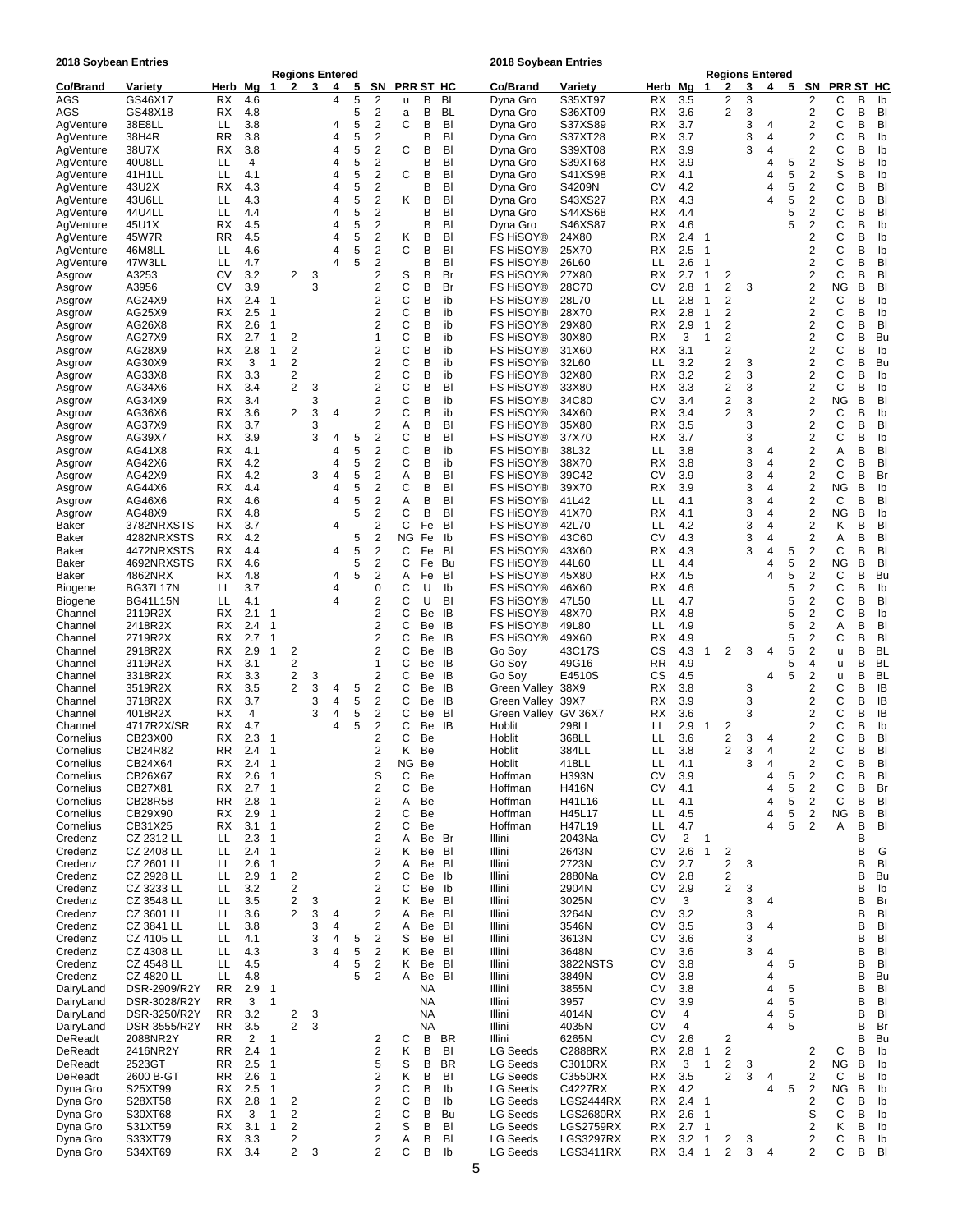| 2018 Soybean Entries              |                           |                  |                                      |                                  |                                                    |        |        |        |                                                    |              |             |                        | 2018 Soybean Entries       |                                                                                |          |                  |                         |   |   |                             |   |        |                  |        |                 |
|-----------------------------------|---------------------------|------------------|--------------------------------------|----------------------------------|----------------------------------------------------|--------|--------|--------|----------------------------------------------------|--------------|-------------|------------------------|----------------------------|--------------------------------------------------------------------------------|----------|------------------|-------------------------|---|---|-----------------------------|---|--------|------------------|--------|-----------------|
| Co/Brand                          | Variety                   | Herb Mg          |                                      | 1                                | <b>Regions Entered</b><br>$\mathbf{2}$             | 3      | 4      | 5      |                                                    | SN PRR ST HC |             |                        | Co/Brand                   | Variety                                                                        |          | Herb Mg          | $\mathbf 1$             | 2 | 3 | <b>Regions Entered</b><br>4 | 5 | SN     | <b>PRR ST HC</b> |        |                 |
| <b>LG Seeds</b>                   | LGS3777RX                 | RX               | 3.7                                  |                                  | 2                                                  | 3      | 4      | 5      | $\overline{2}$                                     | С            | в           | BI                     | Sun Prairie                | SP34RX8                                                                        | RX       | 3.4              |                         | 2 | 3 |                             |   | 1      | С                | в      | IB              |
| Martin                            | M33X                      | RX               | 3.3                                  |                                  |                                                    | 3      |        |        | 2                                                  | С            | NA          | lb                     | Sun Prairie                | SP35RX8                                                                        | RX       | 3.5              |                         |   | 3 |                             |   | 1      | С                | В      | BL              |
| Martin<br>Missouri                | M35C<br>S13-10590C        | <b>RR</b><br>СV  | 3.5<br>4.3                           |                                  |                                                    | 3      | 4      | 5      | 2                                                  |              | NG NA<br>Be | BI<br>BI               | Sun Prairie<br>Sun Prairie | SP38RX7<br>SP42RX7                                                             | RX<br>RX | 3.8<br>4.2       |                         |   | 3 | 4<br>4                      |   | 1<br>1 | С<br>ΝG          | в<br>В | <b>BL</b><br>IB |
| Missouri                          | S14-15138R                | RS               | 4.8                                  |                                  |                                                    |        |        | 5      |                                                    |              | Be          | BI                     | Viking Seed                | 2188AT12N                                                                      | CV       | 2.4 <sub>1</sub> |                         |   |   |                             |   | 2      |                  | ΝA     |                 |
| Missouri                          | S14-9051R                 | <b>RR</b>        | 4.7                                  |                                  |                                                    |        | 4      | 5      |                                                    |              | Be          | Bf                     | <b>Viking Seed</b>         | 2340KN                                                                         | СV       | 2.3              | $\overline{\mathbf{1}}$ |   |   |                             |   | 1      |                  | NA     |                 |
| Monier                            | M2837R2                   | RR.              | 2.8                                  |                                  | 2                                                  |        |        |        | 2                                                  | Α            | B           | BI                     | Viking Seed                | 2358                                                                           | СV       | 2.3 <sub>1</sub> |                         |   |   |                             |   | S      |                  | NA     |                 |
| Monier                            | M2866RX                   | RX               | 2.8                                  |                                  | 2                                                  |        |        |        | 2<br>$\overline{\mathbf{c}}$                       | С<br>С       | B<br>B      | Ib<br>BI               | Viking Seed                | 2418N                                                                          | CV       | 2.4 <sub>1</sub> |                         |   |   |                             |   | 2<br>2 |                  | NA     |                 |
| Monier<br>Monier                  | M2957RX<br>M3240RX        | RX.<br>RX        | 2.9<br>3.2                           |                                  | 2<br>2                                             |        |        |        | $\overline{\mathbf{c}}$                            | С            | B           | lb                     | Viking Seed                | 2518N                                                                          | СV       | 2.5 <sub>1</sub> |                         |   |   |                             |   |        |                  | ΝA     |                 |
| Monier                            | M3425R2                   | RR               | 3.4                                  |                                  | 2                                                  |        |        |        | $\overline{\mathbf{c}}$                            | С            | В           | lb                     | Regions                    |                                                                                |          |                  |                         |   |   |                             |   |        |                  |        |                 |
| Monier                            | M3457RX                   | RX.              | 3.4                                  |                                  | 2                                                  |        |        |        | $\overline{\mathbf{c}}$                            | С            | B           | lb                     |                            |                                                                                |          |                  |                         |   |   |                             |   |        |                  |        |                 |
| Munson<br>Munson                  | 8247R2Y<br>8270           | RR<br>СV         | 2.4 <sub>1</sub><br>2.7 <sub>1</sub> |                                  |                                                    |        |        |        | $\overline{\mathbf{c}}$<br>$\overline{\mathbf{c}}$ | κ<br>ΝG      | B<br>B      | BI<br>G                |                            | 1 = Region 1: Fenton, Mt. Morris & DeKalb.                                     |          |                  |                         |   |   |                             |   |        |                  |        |                 |
| Munson                            | 8331                      | СV               | 3.1                                  |                                  | 2                                                  |        |        |        | $\overline{\mathbf{c}}$                            | ΝG           | В           | Br                     |                            | 2 = Region 2: Monmouth, Goodfield & Dwight.                                    |          |                  |                         |   |   |                             |   |        |                  |        |                 |
| Munson                            | 8380                      | СV               | 3.8                                  |                                  |                                                    | 3      |        |        | $\overline{\mathbf{c}}$                            | ΝG           | в           | BI                     |                            | 3 = Region 3: Perry, New Berlin & Urbana.                                      |          |                  |                         |   |   |                             |   |        |                  |        |                 |
| Munson<br>Munson                  | 9258RR2X<br>9289RR2X      | RX<br>RX.        | 2.5<br>2.8                           | $\overline{1}$<br>$\overline{1}$ |                                                    |        |        |        | $\overline{\mathbf{c}}$<br>$\overline{\mathbf{c}}$ | С<br>C       | В<br>B      | lb<br>BI               |                            | 4 = Region 4: Belleville & St. Peter.                                          |          |                  |                         |   |   |                             |   |        |                  |        |                 |
| Munson                            | 9309RR2X                  | RX               | 3                                    | $\mathbf{1}$                     | 2                                                  |        |        |        | $\overline{\mathbf{c}}$                            | ΝG           | в           | BI                     |                            | 5 = Region 5: Harrisburg & Elkville.                                           |          |                  |                         |   |   |                             |   |        |                  |        |                 |
| Munson                            | 9328RR2X                  | RX               | 3.2                                  |                                  | $\overline{\mathbf{c}}$                            |        |        |        | $\overline{\mathbf{c}}$                            | С            | В           | lb                     |                            |                                                                                |          |                  |                         |   |   |                             |   |        |                  |        |                 |
| Munson                            | 9349RR2X                  | RX               | 3.4                                  |                                  | 2                                                  | 3      |        |        | $\overline{\mathbf{c}}$                            | C            | B           | BI                     |                            |                                                                                |          |                  |                         |   |   |                             |   |        |                  |        |                 |
| Munson<br>Munson                  | 9369RR2X<br>9389RR2X      | RX<br>RX         | 3.6<br>3.8                           |                                  | 2                                                  | 3<br>3 |        |        | $\overline{\mathbf{c}}$<br>2                       | С<br>С       | В<br>В      | BI<br>BI               |                            | SN= Source of Soybean Cyst Nematode Resistance                                 |          |                  |                         |   |   |                             |   |        |                  |        |                 |
| Munson                            | 9408RR2X                  | RX               | 4                                    |                                  |                                                    | 3      |        |        | $\boldsymbol{2}$                                   | ΝG           | В           | lb                     |                            | 1 = PI 548402 (Peking), 2 = PI 88788, 3 = PI 90763, 4 = PI 437654,             |          |                  |                         |   |   |                             |   |        |                  |        |                 |
| NuTech                            | 3252L                     | LL.              | 2.5                                  | $\overline{1}$                   | 2                                                  |        |        |        | $\overline{\mathbf{c}}$                            | С            | B           | <b>BL</b>              |                            | $S =$ Susceptible, $U =$ source unknown.                                       |          |                  |                         |   |   |                             |   |        |                  |        |                 |
| NuTech                            | 3309L                     | LL.<br>LL        | 3<br>3.2                             | $\mathbf{1}$                     | 2<br>$\overline{\mathbf{c}}$                       | 3<br>3 |        |        | $\overline{\mathbf{c}}$<br>$\boldsymbol{2}$        | С<br>Κ       | B<br>В      | IB<br>IB               |                            | PRR = Phythophthora Root Rot                                                   |          |                  |                         |   |   |                             |   |        |                  |        |                 |
| NuTech<br>NuTech                  | 3321L<br>3341L            | LL.              | 3.4                                  |                                  | 2                                                  | 3      |        |        | 2                                                  | κ            | В           | BL                     |                            | $A = Rps1a$ , $C = Rps1c$ , $K = Rps1k$ , $3 = Rps3a$ , $S = Suseepible$ ,     |          |                  |                         |   |   |                             |   |        |                  |        |                 |
| NuTech                            | 3361L                     | LL               | 3.6                                  |                                  | 2                                                  | 3      |        |        | $\overline{\mathbf{c}}$                            | κ            | В           | BL                     |                            | $U =$ Unknown, NG = No Gene.                                                   |          |                  |                         |   |   |                             |   |        |                  |        |                 |
| NuTech                            | 3386L                     | LL               | 3.8                                  |                                  | $\overline{\mathbf{c}}$                            | 3      |        |        | $\overline{\mathbf{c}}$                            | С            | В           | <b>BL</b>              |                            |                                                                                |          |                  |                         |   |   |                             |   |        |                  |        |                 |
| NuTech<br>NuTech                  | 7253<br>7279              | <b>RR</b><br>RR. | 2.5<br>2.7                           | $\overline{1}$<br>$\mathbf{1}$   | 2<br>$\overline{c}$                                |        |        |        | $\mathbf{1}$<br>$\overline{\mathbf{c}}$            | Κ<br>С       | В<br>В      | <b>BR</b><br><b>BL</b> | ST= Seed Treatment         |                                                                                |          |                  |                         |   |   |                             |   |        |                  |        |                 |
| NuTech                            | 7287X                     | RX.              | 2.8                                  | $\mathbf{1}$                     | 2                                                  |        |        |        | $\overline{\mathbf{c}}$                            | Κ            | B           | <b>BR</b>              |                            | U= Untreated, F=Fungicide, Fe= Fungicide + Illevo, B= Fungicide + Insecticide, |          |                  |                         |   |   |                             |   |        |                  |        |                 |
| NuTech                            | 7295                      | <b>RR</b>        | 2.9                                  | $\mathbf{1}$                     | $\overline{2}$                                     | 3      |        |        | $\overline{\mathbf{c}}$                            | Κ            | B           | <b>BR</b>              |                            | Be= Fungicide + Insecticide + Illevo, NA= Information not Available.           |          |                  |                         |   |   |                             |   |        |                  |        |                 |
| NuTech                            | 7337                      | <b>RR</b>        | 3.3                                  |                                  | $\overline{\mathbf{c}}$                            | 3      |        |        | $\overline{\mathbf{c}}$                            | κ            | В           | <b>BL</b>              | $HC = Hilum Color$         |                                                                                |          |                  |                         |   |   |                             |   |        |                  |        |                 |
| NuTech<br>NuTech                  | 7352X<br>7387X            | RX<br>RX         | 3.5<br>3.8                           |                                  | 2<br>$\overline{\mathbf{c}}$                       | 3<br>3 |        |        | $\overline{\mathbf{c}}$<br>$\overline{2}$          | С<br>C       | В<br>B      | BF<br>IB               |                            | Bl= black, IB= imperfect black, BU= buff, BR= Brown, Y= Yellow, G= Gray, M= M  |          |                  |                         |   |   |                             |   |        |                  |        |                 |
| Pioneer                           | P24A80X*                  | RX.              | 2.4                                  | $\mathbf 1$                      | 2                                                  |        |        |        |                                                    |              | В           |                        |                            |                                                                                |          |                  |                         |   |   |                             |   |        |                  |        |                 |
| Pioneer                           | P31A22X*                  | RX               | 3.1                                  | $\mathbf{1}$                     | 2                                                  | 3      |        |        |                                                    |              | B           |                        |                            |                                                                                |          |                  |                         |   |   |                             |   |        |                  |        |                 |
| Pioneer                           | P33T19X*                  | RX               | 3.3<br>3.6                           |                                  | $\overline{\mathbf{c}}$<br>2                       | 3<br>3 | 4<br>4 | 5      |                                                    |              | В<br>В      |                        |                            |                                                                                |          |                  |                         |   |   |                             |   |        |                  |        |                 |
| Pioneer<br>Pioneer                | P36T36X<br>P38A98X*       | RX<br>RX.        | 3.8                                  |                                  |                                                    | 3      | 4      | 5      |                                                    |              | В           |                        |                            |                                                                                |          |                  |                         |   |   |                             |   |        |                  |        |                 |
| Pioneer                           | P40T84X                   | RX               | 4                                    |                                  |                                                    | 3      | 4      | 5      |                                                    |              | В           |                        |                            |                                                                                |          |                  |                         |   |   |                             |   |        |                  |        |                 |
| Power Plus <sup>®</sup>           | 25G8 TM*                  | <b>RR</b>        | 2.5                                  | -1                               |                                                    |        |        |        | 1                                                  | κ            | В           | Br                     |                            |                                                                                |          |                  |                         |   |   |                             |   |        |                  |        |                 |
| Power Plus <sup>®</sup><br>Public | 36A1X TM*<br>Dwight       | RX<br>СV         | 3.6<br>2.9                           |                                  | 2<br>$\overline{\mathbf{c}}$                       | 3<br>3 | 4      |        | $\overline{2}$                                     | С            | В<br>в      | Bu<br>BI               |                            |                                                                                |          |                  |                         |   |   |                             |   |        |                  |        |                 |
| Public                            | Jack                      | СV               | 2.9                                  |                                  | 2                                                  | 3      |        |        |                                                    |              | B           | Υ                      |                            |                                                                                |          |                  |                         |   |   |                             |   |        |                  |        |                 |
| Public                            | Williams 82               | СV               | 3.8                                  |                                  |                                                    | 3      |        |        |                                                    |              | В           | BI                     |                            |                                                                                |          |                  |                         |   |   |                             |   |        |                  |        |                 |
| Renk<br>Renk                      | RS239NX<br>RS248NX        | RX.<br>RX.       | 2.3<br>2.4                           | $\overline{1}$<br>$\overline{1}$ |                                                    |        |        |        | 1<br>2                                             | С<br>С       | В<br>B      | IB<br>BL               |                            |                                                                                |          |                  |                         |   |   |                             |   |        |                  |        |                 |
| Renk                              | <b>RS269X</b>             | RX               | 2.6                                  | $\overline{\phantom{0}}$         |                                                    |        |        |        | $\overline{\mathbf{c}}$                            | С            | B           | IB                     |                            |                                                                                |          |                  |                         |   |   |                             |   |        |                  |        |                 |
| Renk                              | <b>RS288NX</b>            | RX.              | 2.8                                  | $\overline{1}$                   |                                                    |        |        |        | $\overline{2}$                                     | С            | B           | IB                     |                            |                                                                                |          |                  |                         |   |   |                             |   |        |                  |        |                 |
| Renk                              | <b>RS328NX</b>            | RX               | $3.2 \quad 1$                        |                                  | 2                                                  |        |        |        | 2                                                  | C            | B           | IB                     |                            |                                                                                |          |                  |                         |   |   |                             |   |        |                  |        |                 |
| Renk<br>Renk                      | <b>RS348NX</b><br>RS357NX | RX<br>RX         | 3.4<br>3.5                           |                                  | $\overline{\mathbf{c}}$<br>$\overline{\mathbf{c}}$ |        |        |        | $\overline{\mathbf{c}}$<br>$\overline{\mathbf{c}}$ | С<br>C       | В<br>B      | IB<br>IB               |                            |                                                                                |          |                  |                         |   |   |                             |   |        |                  |        |                 |
| Renk                              | RS379NX                   | RX               | 3.7                                  |                                  |                                                    | 3      |        |        | $\mathbf 2$                                        | С            | В           | BL                     |                            |                                                                                |          |                  |                         |   |   |                             |   |        |                  |        |                 |
| Renk                              | <b>RS398NX</b>            | RX               | 3.9                                  |                                  |                                                    | 3      |        |        | $\overline{2}$                                     | S            | B           | IB                     |                            |                                                                                |          |                  |                         |   |   |                             |   |        |                  |        |                 |
| Stine<br>Stine                    | 27BA23<br>27BB02          | GT<br>GT         | 2.7<br>2.7                           | $\overline{1}$<br>$\mathbf{1}$   | 2<br>$\mathbf 2$                                   |        |        |        |                                                    |              | в<br>В      |                        |                            |                                                                                |          |                  |                         |   |   |                             |   |        |                  |        |                 |
| Stine                             | 28BA02                    | GT               | 2.8                                  | $\mathbf{1}$                     | $\overline{\mathbf{c}}$                            |        |        |        |                                                    |              | в           |                        |                            |                                                                                |          |                  |                         |   |   |                             |   |        |                  |        |                 |
| Stine                             | 29LJ02                    | ᄔ                | 2.9                                  | $\overline{1}$                   | $\boldsymbol{2}$                                   |        |        |        |                                                    |              | В           |                        |                            |                                                                                |          |                  |                         |   |   |                             |   |        |                  |        |                 |
| Stine                             | 31LI32                    | LL.              | 3.1                                  | $\mathbf{1}$                     | 2                                                  | 3      |        |        |                                                    |              | В           |                        |                            |                                                                                |          |                  |                         |   |   |                             |   |        |                  |        |                 |
| Stine<br>Stine                    | 33LI32<br>34BA02          | LL.<br>GT        | 3.3<br>3.4                           |                                  |                                                    | 3<br>3 |        |        |                                                    |              | В<br>В      |                        |                            |                                                                                |          |                  |                         |   |   |                             |   |        |                  |        |                 |
| Stine                             | 36LE32                    | LL.              | 3.6                                  |                                  |                                                    | 3      | 4      | 5      |                                                    |              | B           |                        |                            |                                                                                |          |                  |                         |   |   |                             |   |        |                  |        |                 |
| Stine                             | 38LE02                    | LL.              | 3.8                                  |                                  |                                                    | 3      | 4      | 5      |                                                    |              | В           |                        |                            |                                                                                |          |                  |                         |   |   |                             |   |        |                  |        |                 |
| Stine<br>Stine                    | 41BA20<br>41LF32          | GT<br>LL.        | 4.1<br>4.1                           |                                  |                                                    | 3      | 4<br>4 | 5<br>5 |                                                    |              | В<br>B      |                        |                            |                                                                                |          |                  |                         |   |   |                             |   |        |                  |        |                 |
| Stine                             | 42LF22                    | LL.              | 4.2                                  |                                  |                                                    |        | 4      | 5      |                                                    |              | В           |                        |                            |                                                                                |          |                  |                         |   |   |                             |   |        |                  |        |                 |
| Stone                             | 2RX2129                   | RX               | $2.1 \quad 1$                        |                                  |                                                    |        |        |        | 2                                                  | С            | В           | BI                     |                            |                                                                                |          |                  |                         |   |   |                             |   |        |                  |        |                 |
| Stone                             | 2RX2418                   | RX               | 2.4                                  | $\overline{1}$                   |                                                    |        |        |        | $\overline{\mathbf{c}}$                            | С            | В           | IB                     |                            |                                                                                |          |                  |                         |   |   |                             |   |        |                  |        |                 |
| Stone<br>Stone                    | 2RX2539<br>2RX2729        | RX<br>RX         | 2.5<br>2.7                           | $\overline{1}$<br>$\mathbf{1}$   | 2                                                  |        |        |        | $\overline{\mathbf{c}}$<br>S                       | С            | В<br>B      | IB<br>IB               |                            |                                                                                |          |                  |                         |   |   |                             |   |        |                  |        |                 |
| Stone                             | 2RX2929                   | RX               | 2.9                                  | $\mathbf{1}$                     | $\overline{\mathbf{c}}$                            |        |        |        | $\overline{\mathbf{c}}$                            |              | В           | IB                     |                            |                                                                                |          |                  |                         |   |   |                             |   |        |                  |        |                 |
| Stone                             | 2RX3229                   | RX               | 3.2                                  |                                  | 2                                                  | 3      |        |        | $\mathbf 2$                                        | С            | В           | IB                     |                            |                                                                                |          |                  |                         |   |   |                             |   |        |                  |        |                 |
| Stone                             | 2RX3449                   | RX               | 3.4                                  |                                  | 2                                                  | 3      |        |        | $\overline{\mathbf{c}}$                            | C<br>C       | В           | BI                     |                            |                                                                                |          |                  |                         |   |   |                             |   |        |                  |        |                 |
| Stone<br>Stone                    | 2RX3628<br>2RX3928        | RX<br>RX         | 3.6<br>3.9                           |                                  | 2                                                  | 3<br>3 | 4<br>4 |        | $\boldsymbol{2}$<br>$\mathbf 2$                    | С            | В<br>B      | IB<br>IB               |                            |                                                                                |          |                  |                         |   |   |                             |   |        |                  |        |                 |
| Stone                             | 2RX4029                   | RX               | 4                                    |                                  |                                                    | 3      | 4      | 5      | $\boldsymbol{2}$                                   | $\mathsf{C}$ | В           | BI                     |                            |                                                                                |          |                  |                         |   |   |                             |   |        |                  |        |                 |
| Stone                             | 2RX4228-SR                | RX               | 4.2                                  |                                  |                                                    |        | 4      | 5      | $\sqrt{2}$                                         | С            | В           | BI                     |                            |                                                                                |          |                  |                         |   |   |                             |   |        |                  |        |                 |
| Stone<br>Stone                    | 2RX4339-SR<br>2RX4438     | RX<br>RX         | 4.3<br>4.4                           |                                  |                                                    |        | 4      | 5      | $\mathbf 2$<br>$\overline{\mathbf{c}}$             | С<br>С       | B<br>В      | BI<br>BI               |                            |                                                                                |          |                  |                         |   |   |                             |   |        |                  |        |                 |
| Stone                             | 2RX4629-SR                | RX               | 4.6                                  |                                  |                                                    |        |        | 5      | $\sqrt{2}$                                         | С            | В           | BI                     |                            |                                                                                |          |                  |                         |   |   |                             |   |        |                  |        |                 |
| Stone                             | 2RX4939-SR                | RX               | 4.9                                  |                                  |                                                    |        |        | 5      | $\sqrt{2}$                                         | S            | В           | BI                     |                            |                                                                                |          |                  |                         |   |   |                             |   |        |                  |        |                 |
| Sun Prairie                       | SP29RX8                   | RX               | 2.9                                  |                                  | 2                                                  |        |        |        | 1                                                  | С            | В           | <b>BL</b>              |                            |                                                                                |          |                  |                         |   |   |                             |   |        |                  |        |                 |

| <b>Regions Entered</b> |   |     |    |   |              |           |       |                    |           |         |       |     |               |     | <b>Regions Entered</b> |   |    |                  |              |    |
|------------------------|---|-----|----|---|--------------|-----------|-------|--------------------|-----------|---------|-------|-----|---------------|-----|------------------------|---|----|------------------|--------------|----|
| -2                     | 3 | 4   | 5. |   | SN PRR ST HC |           |       | Co/Brand           | Variety   | Herb Ma |       |     |               |     | 4                      | 5 | SN | <b>PRR ST HC</b> |              |    |
| 2                      | 3 | 4   | 5  | 2 | C            | B         | BI    | Sun Prairie        | SP34RX8   | RX.     | - 3.4 |     | $\mathcal{P}$ | - 3 |                        |   |    | C                | B            | IB |
|                        | 3 |     |    | 2 | C            | <b>NA</b> | lb    | Sun Prairie        | SP35RX8   | RX 3.5  |       |     |               |     |                        |   |    |                  | B            | BL |
|                        | 3 |     |    | 2 |              | NG NA BI  |       | Sun Prairie        | SP38RX7   | RX 3.8  |       |     |               | 3   | 4                      |   |    |                  | <sub>B</sub> | BL |
|                        |   | 4   | -5 |   |              |           | Be Bl | Sun Prairie        | SP42RX7   | RX.     | 4.2   |     |               |     | 4                      |   |    | NG.              | B            | IB |
|                        |   |     | 5  |   |              |           | Be BI | Viking Seed        | 2188AT12N | СV      | 2.4   | - 1 |               |     |                        |   | 2  |                  | <b>NA</b>    |    |
|                        |   | 4 5 |    |   |              |           | Be Bf | Viking Seed 2340KN |           | СV      | 2.3   | - 1 |               |     |                        |   |    |                  | <b>NA</b>    |    |
| 2                      |   |     |    | 2 | А            | B         | BI    | Viking Seed        | 2358      | СV      | 2.3   | - 1 |               |     |                        |   | S  |                  | <b>NA</b>    |    |
| 2                      |   |     |    | 2 | C            | B         | lb    | Viking Seed        | 2418N     | СV      | 2.4   |     |               |     |                        |   | 2  |                  | <b>NA</b>    |    |
| 2                      |   |     |    | 2 | C            | B         | BI    | Viking Seed        | 2518N     | СV      | 2.5   |     |               |     |                        |   |    |                  | NA           |    |
|                        |   |     |    |   |              |           |       |                    |           |         |       |     |               |     |                        |   |    |                  |              |    |

Bl= black, IB= imperfect black, BU= buff, BR= Brown, Y= Yellow, G= Gray, M= Mixed.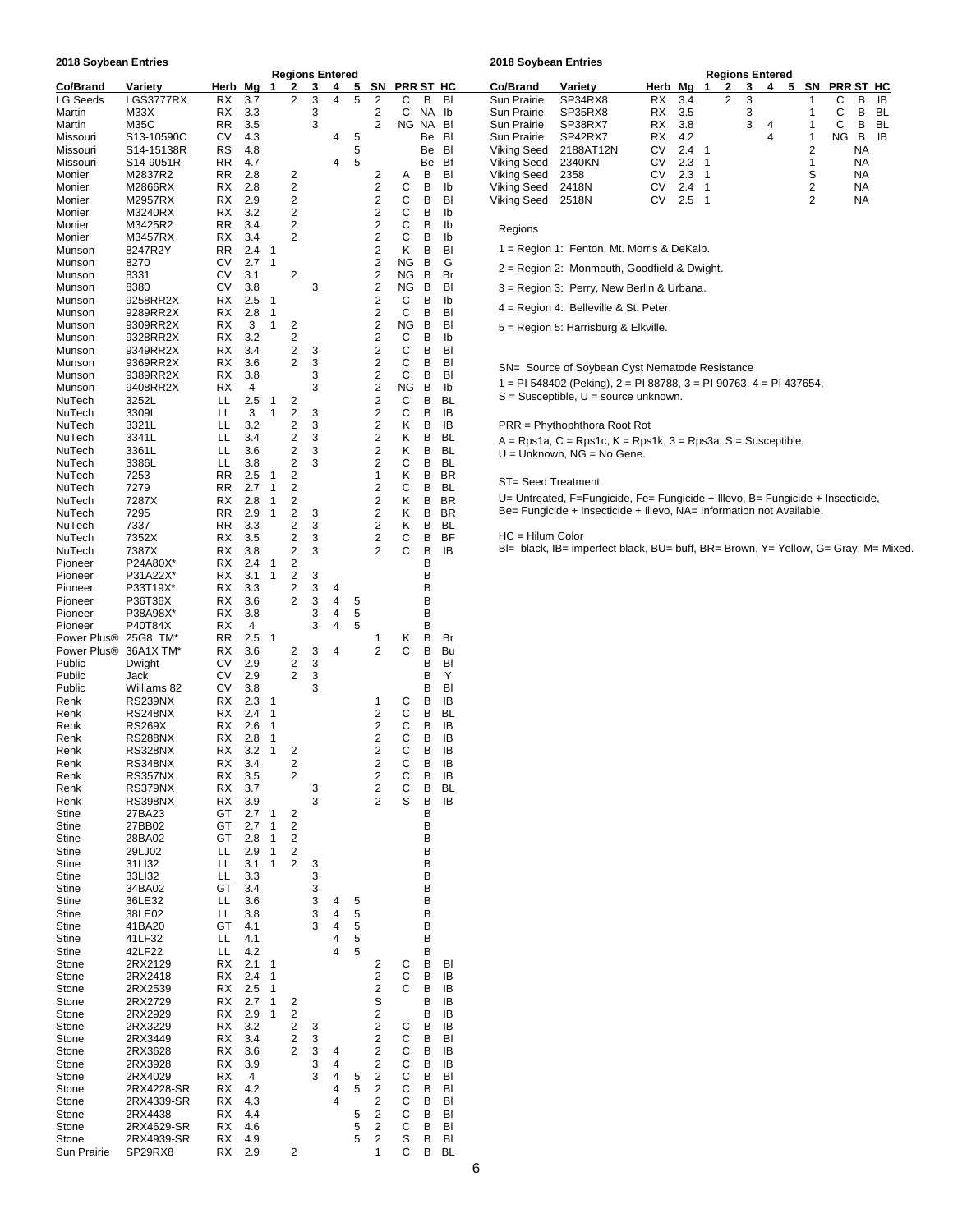#### **2018 Soybean Test Results Region 1 Early**

|                    |                                                                                                                                                                     |                        |                 |               |                         |                                  |           |               |               |               | 2 yr          | 3 yr          |
|--------------------|---------------------------------------------------------------------------------------------------------------------------------------------------------------------|------------------------|-----------------|---------------|-------------------------|----------------------------------|-----------|---------------|---------------|---------------|---------------|---------------|
|                    |                                                                                                                                                                     |                        |                 |               |                         | <b>Regional Results</b>          |           | Fenton        | Mt. Morris    | DeKalb        | Avg           | Avg           |
| <b>COMPANY</b>     | <b>NAME</b>                                                                                                                                                         | <b>Herbicide Trait</b> | ST <sup>1</sup> | Yield<br>bu/a | <b>Maturity</b><br>Date | <b>Lodging Height</b><br>$1 - 5$ |           | Yield<br>bu/a | Yield<br>bu/a | Yield<br>bu/a | Yield<br>bu/a | Yield<br>bu/a |
|                    |                                                                                                                                                                     |                        |                 |               |                         |                                  | <u>in</u> |               |               |               |               |               |
| Early MG: 2.1-2.6  |                                                                                                                                                                     |                        |                 |               |                         |                                  |           |               |               |               |               |               |
| Asgrow             | AG24X9                                                                                                                                                              | <b>RX</b>              | B               | 76.3          | 9/22                    | 2.1                              | 34.8      | 77.0          | 75.0          | 77.0          |               |               |
| Asgrow             | AG25X9                                                                                                                                                              | <b>RX</b>              | B               | 72.6          | 9/21                    | 1.8                              | 36.1      | 77.1          | 69.5          | 71.2          |               |               |
| Asgrow             | AG26X8                                                                                                                                                              | <b>RX</b>              | B               | 73.4          | 9/21                    | 1.9                              | 36.5      | 72.9          | 67.6          | 79.6          | 72.8          |               |
| Channel            | 2119R2X                                                                                                                                                             | <b>RX</b>              | B               | 73.9          | 9/19                    | 2.4                              | 34.7      | 78.9          | 70.9          | 71.8          |               |               |
| Channel            | 2418R2X                                                                                                                                                             | <b>RX</b>              | B               | 73.8          | 9/8                     | 1.8                              | 32.6      | 78.5          | 73.1          | 70.0          | 72.6          |               |
| Cornelius          | CB23X00                                                                                                                                                             | <b>RX</b>              | Be              | 73.3          | 9/24                    | 1.9                              | 37.6      | 71.3          | 73.2          | 75.4          |               |               |
| Cornelius          | CB24R82                                                                                                                                                             | <b>RR</b>              | Be              | 75.5          | 9/20                    | 2.0                              | 37.3      | 76.7          | 74.7          | 75.0          | 76.3          | 78.4          |
| Cornelius          | CB24X64                                                                                                                                                             | <b>RX</b>              | Be              | 76.7          | 9/8                     | 2.2                              | 34.3      | 80.8          | 71.2          | 78.2          | 74.8          |               |
| Cornelius          | CB26X67                                                                                                                                                             | <b>RX</b>              | Be              | 76.6          | 9/27                    | 2.2                              | 40.0      | 80.3          | 74.2          | 75.2          |               |               |
| Credenz            | CZ 2312 LL                                                                                                                                                          | LL                     | Be              | 76.2          | 9/23                    | 2.1                              | 35.4      | 81.5          | 71.7          | 75.3          | 75.9          | 76.1          |
| Credenz            | <b>CZ 2408 LL</b>                                                                                                                                                   | LL                     | Be              | 82.1          | 9/21                    | 2.0                              | 35.0      | 87.5          | 79.2          | 79.6          |               |               |
| Credenz            | <b>CZ 2601 LL</b>                                                                                                                                                   | LL                     | Be              | 79.6          | 9/25                    | 2.2                              | 36.5      | 85.2          | 74.1          | 79.4          | 76.8          |               |
| DeReadt            | 2416NR2Y                                                                                                                                                            | <b>RR</b>              | B               | 75.7          | 9/19                    | 2.2                              | 37.1      | 80.4          | 70.4          | 76.4          | 77.1          | 75.4          |
| DeReadt            | 2523GT                                                                                                                                                              | <b>RR</b>              | B               | 72.3          | 9/23                    | 2.1                              | 37.9      | 77.9          | 65.8          | 73.2          | 72.9          |               |
| DeReadt            | 2600 B-GT                                                                                                                                                           | <b>RR</b>              | B               | 77.2          | 9/23                    | 2.0                              | 32.9      | 85.7          | 69.3          | 76.5          | 77.3          |               |
| Dyna Gro           | S25XT99                                                                                                                                                             | <b>RX</b>              | B               | 75.8          | 9/17                    | 1.4                              | 33.1      | 81.6          | 70.5          | 75.1          |               |               |
| <b>FS HiSOY®</b>   | 24X80                                                                                                                                                               | <b>RX</b>              | B               | 76.8          | 9/24                    | 1.4                              | 30.6      | 82.4          | 74.8          | 73.1          |               |               |
| <b>FS HISOY®</b>   | 25X70                                                                                                                                                               | <b>RX</b>              | B               | 74.7          | 9/28                    | 1.9                              | 33.8      | 80.3          | 70.8          | 73.1          | 72.6          |               |
| <b>FS HiSOY®</b>   | 26L60                                                                                                                                                               | LL                     | B               | 75.3          | 9/23                    | 1.4                              | 34.7      | 77.5          | 76.2          | 72.1          | 76.1          | 77.8          |
| Illini             | 2043Na                                                                                                                                                              | <b>CV</b>              | B               | 71.5          | 9/21                    | 2.4                              | 34.6      | 74.8          | 68.1          | 71.8          |               |               |
| Illini             | 2643N                                                                                                                                                               | CV                     | B               | 74.7          | 9/26                    | 1.9                              | 37.3      | 75.8          | 70.1          | 78.1          | 76.1          | 73.9          |
|                    |                                                                                                                                                                     |                        |                 |               |                         |                                  |           |               |               |               |               |               |
| <b>LG Seeds</b>    | <b>LGS2444RX</b>                                                                                                                                                    | <b>RX</b><br><b>RX</b> | B<br>B          | 68.7          | 9/22<br>9/25            | 1.7                              | 31.5      | 79.0          | 61.9          | 65.3<br>77.4  |               |               |
| <b>LG Seeds</b>    | <b>LGS2680RX</b>                                                                                                                                                    | <b>RR</b>              |                 | 77.8          |                         | 2.3                              | 38.9      | 78.9          | 77.2          |               |               |               |
| Munson             | 8247R2Y                                                                                                                                                             |                        | B               | 77.1          | 9/23                    | 2.1                              | 36.9      | 77.0          | 80.2          | 74.2          | 76.3          | 77.8          |
| Munson             | 9258RR2X                                                                                                                                                            | <b>RX</b>              | B               | 73.0          | 9/27                    | 1.8                              | 33.6      | 80.2          | 66.3          | 72.5          | 72.2          |               |
| NuTech             | 3252L                                                                                                                                                               | LL                     | B               | 72.8          | 9/26                    | 2.4                              | 36.9      | 78.3          | 69.3          | 70.7          | 76.1          | 78.9          |
| NuTech             | 7253                                                                                                                                                                | <b>RR</b>              | B               | 77.6          | 9/25                    | 1.2                              | 36.1      | 75.2          | 84.0          | 73.6          |               |               |
| Pioneer            | P24A80X*                                                                                                                                                            | <b>RX</b>              | B               | 76.1          | 9/21                    | 1.7                              | 37.2      | 79.9          | 75.4          | 73.0          |               |               |
| Power Plus®        | 25G8 TM*                                                                                                                                                            | <b>RR</b>              | B               | 80.6          | 9/23                    | 1.2                              | 35.0      | 82.9          | 80.8          | 78.1          | 80.1          |               |
| Renk               | RS239NX                                                                                                                                                             | <b>RX</b>              | B               | 70.8          | 9/23                    | 2.0                              | 38.0      | 75.7          | 64.8          | 71.9          |               |               |
| Renk               | <b>RS248NX</b>                                                                                                                                                      | <b>RX</b>              | B               | 77.5          | 9/23                    | 2.2                              | 35.0      | 82.9          | 70.2          | 79.5          |               |               |
| Renk               | <b>RS269X</b>                                                                                                                                                       | <b>RX</b>              | B               | 73.9          | 9/23                    | 2.1                              | 38.3      | 72.3          | 70.2          | 79.3          |               |               |
| <b>Stone</b>       | 2RX2129                                                                                                                                                             | <b>RX</b>              | B               | 73.2          | 9/19                    | 2.0                              | 34.5      | 82.3          | 68.4          | 69.0          |               |               |
| <b>Stone</b>       | 2RX2418                                                                                                                                                             | <b>RX</b>              | B               | 73.9          | 9/24                    | 2.3                              | 35.1      | 78.5          | 68.4          | 75.0          | 73.7          |               |
| <b>Stone</b>       | 2RX2539                                                                                                                                                             | <b>RX</b>              | B               | 77.3          | 9/23                    | 2.4                              | 35.6      | 81.7          | 75.9          | 74.4          |               |               |
| <b>Viking Seed</b> | 2188AT12N                                                                                                                                                           | <b>CV</b>              | <b>NA</b>       | 73.1          | 9/21                    | 2.8                              | 36.1      | 87.5          | 62.5          | 69.3          | 73.8          |               |
| Viking Seed        | 2340KN                                                                                                                                                              | CV                     | <b>NA</b>       | 76.5          | 9/26                    | 2.3                              | 35.4      | 79.2          | 71.3          | 79.2          |               |               |
| Viking Seed        | 2358                                                                                                                                                                | CV                     | <b>NA</b>       | 62.6          | 9/17                    | 1.2                              | 35.5      | 65.6          | 60.1          | 62.2          |               |               |
| Viking Seed        | 2418N                                                                                                                                                               | <b>CV</b>              | <b>NA</b>       | 74.9          | 9/19                    | 2.2                              | 33.9      | 75.7          | 74.7          | 74.3          |               |               |
| Viking Seed        | 2518N                                                                                                                                                               | CV                     | <b>NA</b>       | 73.8          | 9/21                    | 2.9                              | 37.0      | 79.7          | 67.1          | 74.5          |               |               |
|                    | AVERAGE                                                                                                                                                             |                        |                 | 74.8          | 9/22                    | 2.0                              | 35.6      | 78.9          | 71.4          | 74.2          |               |               |
|                    | L.S.D. 25% LEVEL                                                                                                                                                    |                        |                 | 3.5           |                         | 0.4                              | $1.2$     | 3.7           | 4.0           | 3.5           |               |               |
|                    | COEFF. OF VAR. (%)                                                                                                                                                  |                        |                 | 8.5           |                         | 37.0                             | 6.2       | 4.9           | 5.9           | 5.0           |               |               |
|                    | <sup>1</sup> ST- U= Untreated, F=Fungicide, Fe= Fungicide + Illevo, B= Fungicide + Insecticide, Be= Fungicide + Insecticide + Illevo, NA= Information not Available |                        |                 |               |                         |                                  |           |               |               |               |               |               |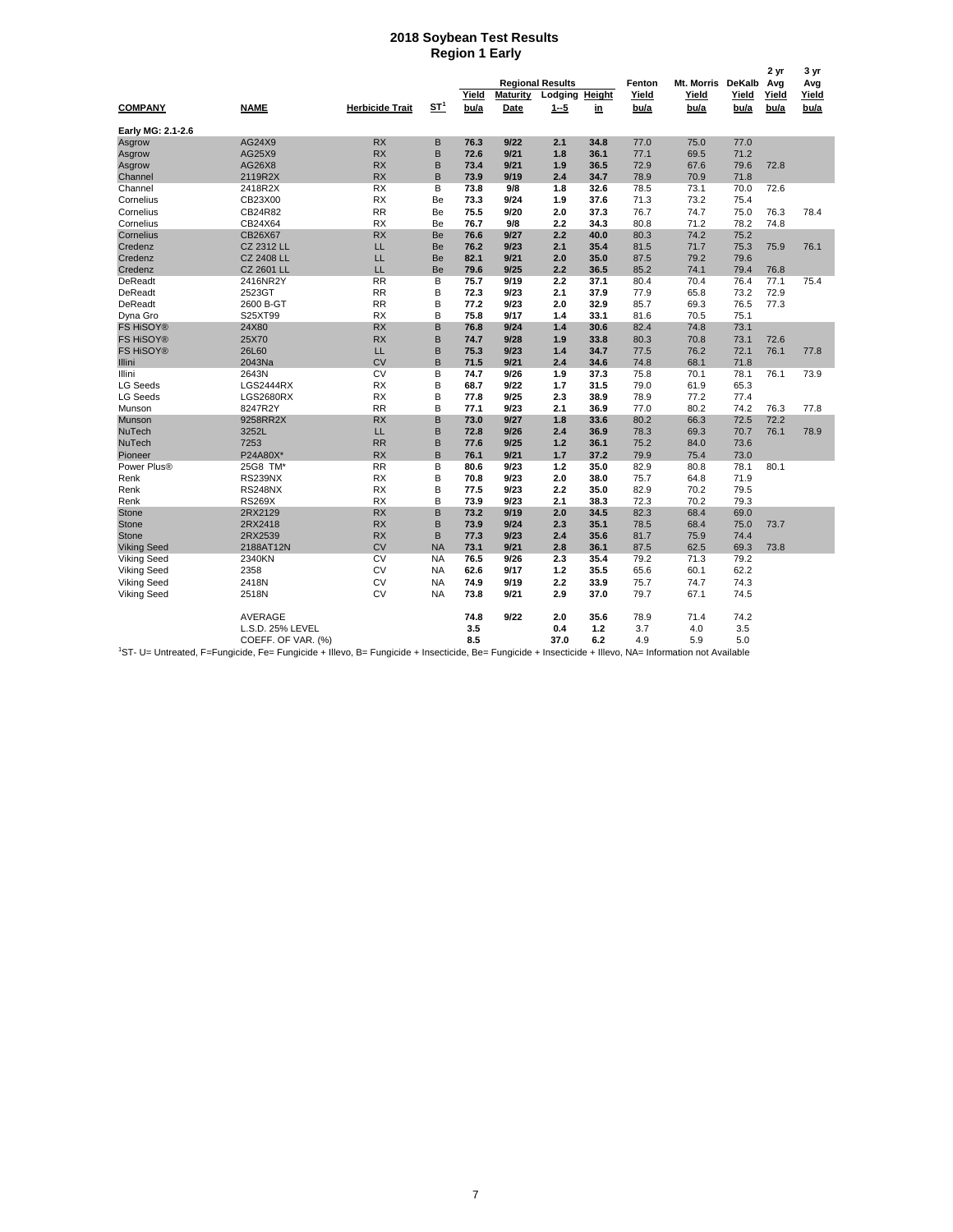#### **2018 Soybean Test Results Region 1 Late**

|                  |                                                                                                                                                                     |                        |                    |       |          |                                           |           | Fenton | Mt. Morris              | DeKalb | 2 yr         | 3 yr         |
|------------------|---------------------------------------------------------------------------------------------------------------------------------------------------------------------|------------------------|--------------------|-------|----------|-------------------------------------------|-----------|--------|-------------------------|--------|--------------|--------------|
|                  |                                                                                                                                                                     |                        |                    | Yield | Maturity | <b>Regional Results</b><br>Lodging Height |           | Yield  | Yield                   | Yield  | Avg<br>Yield | Avg<br>Yield |
| <b>COMPANY</b>   | <b>NAME</b>                                                                                                                                                         | <b>Herbicide Trait</b> | $S_{\mathbf{I}}^1$ | bu/a  | Date     | $1 - 5$                                   | <u>in</u> | bu/a   | bu/a                    | bu/a   | bu/a         | bu/a         |
| Late MG: 2.7-3.4 |                                                                                                                                                                     |                        |                    |       |          |                                           |           |        |                         |        |              |              |
| Asgrow           | AG27X9                                                                                                                                                              | <b>RX</b>              | B                  | 74.4  | 9/24     | 1.7                                       | 39.4      | 75.2   | *.*                     | 73.6   |              |              |
| Asgrow           | AG28X9                                                                                                                                                              | <b>RX</b>              | B                  | 75.3  | 9/28     | 1.3                                       | 38.0      | 72.9   | *.*                     | 77.8   |              |              |
| Asgrow           | AG30X9                                                                                                                                                              | <b>RX</b>              | B                  | 78.9  | 9/30     | 1.0                                       | 39.1      | 78.0   | ∗.∗                     | 79.9   |              |              |
| Channel          | 2918R2X                                                                                                                                                             | <b>RX</b>              | B                  | 80.1  | 9/29     | 1.2                                       | 38.1      | 77.6   | $^{\star}$ . $^{\star}$ | 82.6   | 73.5         |              |
| Channel          | 3119R2X                                                                                                                                                             | <b>RX</b>              | В                  | 74.7  | 9/15     | 1.5                                       | 35.4      | 74.9   | $^{\star}$ . $^{\star}$ | 74.6   |              |              |
| Cornelius        | CB27X81                                                                                                                                                             | <b>RX</b>              | Be                 | 81.5  | 9/26     | 1.3                                       | 38.6      | 82.0   | *.*                     | 81.1   |              |              |
| Cornelius        | CB28R58                                                                                                                                                             | <b>RR</b>              | Be                 | 82.6  | 9/27     | 2.2                                       | 35.5      | 85.0   | ۰.                      | 80.3   | 76.9         | 76.5         |
| Cornelius        | CB29X90                                                                                                                                                             | <b>RX</b>              | Be                 | 80.5  | 9/29     | 1.3                                       | 36.3      | 79.6   | **                      | 81.3   |              |              |
| Cornelius        | CB31X25                                                                                                                                                             | <b>RX</b>              | Be                 | 79.3  | 9/29     | 1.0                                       | 36.3      | 80.7   | *.*                     | 78.0   |              |              |
| Credenz          | <b>CZ 2928 LL</b>                                                                                                                                                   | LL                     | Be                 | 78.4  | 9/28     | 1.8                                       | 39.3      | 77.9   | *.*                     | 78.9   |              |              |
| DairyLand        | DSR-2909/R2Y                                                                                                                                                        | <b>RR</b>              | <b>NA</b>          | 79.7  | 9/26     | 1.7                                       | 36.8      | 79.5   | *.*                     | 80.0   |              |              |
| DairyLand        | DSR-3028/R2Y                                                                                                                                                        | <b>RR</b>              | <b>NA</b>          | 77.8  | 10/1     | 2.5                                       | 43.4      | 77.7   | $*$ . $*$               | 78.0   | 73.8         |              |
| Dyna Gro         | S28XT58                                                                                                                                                             | RX                     | в                  | 80.5  | 9/26     | 1.3                                       | 38.4      | 81.5   | *.*                     | 79.4   | 74.1         |              |
| Dyna Gro         | S30XT68                                                                                                                                                             | RX                     | В                  | 81.8  | 9/27     | 1.5                                       | 34.6      | 82.9   | *.*                     | 80.7   | 76.7         |              |
| Dyna Gro         | S31XT59                                                                                                                                                             | <b>RX</b>              | B                  | 80.2  | 9/29     | 1.5                                       | 40.1      | 79.6   | ∗.*                     | 80.9   |              |              |
| FS HiSOY®        | 27X80                                                                                                                                                               | <b>RX</b>              | B                  | 78.2  | 9/28     | 1.3                                       | 32.6      | 79.8   | $\star$ $\star$         | 76.6   |              |              |
| <b>FS HiSOY®</b> | 28C70                                                                                                                                                               | <b>CV</b>              | B                  | 75.0  | 10/1     | 1.8                                       | 37.8      | 71.3   | *.*                     | 78.7   |              |              |
| <b>FS HiSOY®</b> | 28L70                                                                                                                                                               | LL                     | B                  | 83.5  | 9/28     | 1.5                                       | 40.8      | 83.8   | *.*                     | 83.1   | 76.6         |              |
| FS HiSOY®        | 28X70                                                                                                                                                               | <b>RX</b>              | B                  | 80.5  | 9/29     | 1.3                                       | 36.8      | 80.6   | *.*                     | 80.4   | 75.0         |              |
| FS HiSOY®        | 29X80                                                                                                                                                               | <b>RX</b>              | B                  | 82.3  | 10/1     | 1.3                                       | 36.9      | 84.2   | $^{\star}$ . $^{\star}$ | 80.3   |              |              |
| FS HiSOY®        | 30X80                                                                                                                                                               | RX                     | B                  | 79.1  | 9/26     | 1.2                                       | 35.0      | 81.6   | *.*                     | 76.7   |              |              |
| Hoblit           | 298LL                                                                                                                                                               | LL                     | B                  | 82.7  | 9/28     | 1.5                                       | 38.6      | 81.7   | ۰.                      | 83.8   | 77.8         |              |
| LG Seeds         | C2888RX                                                                                                                                                             | RX                     | B                  | 80.1  | 9/23     | 1.5                                       | 39.0      | 78.7   | *.*                     | 81.5   |              |              |
| <b>LG Seeds</b>  | C3010RX                                                                                                                                                             | <b>RX</b>              | B                  | 77.5  | 9/21     | 1.5                                       | 37.2      | 73.7   | $^{\star}$ .            | 81.3   |              |              |
| <b>LG Seeds</b>  | <b>LGS2759RX</b>                                                                                                                                                    | <b>RX</b>              | B                  | 81.9  | 9/24     | 1.5                                       | 36.3      | 80.9   | *.*                     | 82.8   |              |              |
| <b>LG Seeds</b>  | <b>LGS3297RX</b>                                                                                                                                                    | <b>RX</b>              | B                  | 82.6  | 10/2     | 1.2                                       | 35.9      | 82.9   | * *                     | 82.3   |              |              |
|                  |                                                                                                                                                                     |                        | B                  | 75.0  | 9/22     |                                           | 40.0      |        | *.*                     |        |              |              |
| <b>LG Seeds</b>  | <b>LGS3411RX</b>                                                                                                                                                    | <b>RX</b><br><b>CV</b> | B                  |       | 9/26     | 1.7<br>1.8                                |           | 73.6   |                         | 76.3   |              |              |
| Munson           | 8270                                                                                                                                                                |                        |                    | 74.9  |          |                                           | 37.1      | 76.3   | *.*<br>$*$ .            | 73.4   |              |              |
| Munson           | 9289RR2X                                                                                                                                                            | RX                     | B                  | 80.8  | 9/30     | 1.3                                       | 37.6      | 77.8   |                         | 83.9   |              |              |
| Munson           | 9309RR2X                                                                                                                                                            | <b>RX</b>              | B                  | 78.4  | 9/30     | 1.5                                       | 39.3      | 77.6   | *.*<br>۰.               | 79.2   |              |              |
| NuTech           | 3309L                                                                                                                                                               | LL                     | B                  | 73.2  | 10/2     | 1.3                                       | 42.9      | 69.4   |                         | 77.0   | 71.5         | 75.1         |
| NuTech           | 7279                                                                                                                                                                | <b>RR</b>              | B                  | 78.8  | 9/27     | 1.5                                       | 37.3      | 78.3   | $^{\star}$ .            | 79.2   |              |              |
| NuTech           | 7287X                                                                                                                                                               | <b>RX</b>              | B                  | 76.7  | 10/2     | 1.7                                       | 38.0      | 71.5   | ∗.∗                     | 81.9   |              |              |
| NuTech           | 7295                                                                                                                                                                | <b>RR</b>              | B                  | 80.1  | 9/26     | 1.5                                       | 38.3      | 76.1   | $^{\star}$ . $^{\star}$ | 84.2   |              |              |
| Pioneer          | P31A22X*                                                                                                                                                            | <b>RX</b>              | B                  | 79.6  | 9/29     | 1.8                                       | 35.5      | 79.5   | *.*                     | 79.7   |              |              |
| Renk             | <b>RS288NX</b>                                                                                                                                                      | <b>RX</b>              | B                  | 79.0  | 9/27     | 1.3                                       | 39.7      | 78.2   | *.*                     | 79.7   | 72.7         |              |
| Renk             | <b>RS328NX</b>                                                                                                                                                      | <b>RX</b>              | B                  | 75.8  | 10/2     | 1.8                                       | 39.7      | 73.0   | *.*                     | 78.6   | 69.8         |              |
| Stine            | 27BA23                                                                                                                                                              | GT                     | B                  | 74.5  | 9/19     | 2.3                                       | 35.8      | 74.0   | ۰.                      | 75.1   |              |              |
| <b>Stine</b>     | 27BB02                                                                                                                                                              | GT                     | B                  | 79.5  | 9/30     | 1.8                                       | 35.4      | 81.4   | *.*                     | 77.6   |              |              |
| Stine            | 28BA02                                                                                                                                                              | GT                     | B                  | 80.4  | 9/28     | 1.3                                       | 36.5      | 76.9   | *.*                     | 83.8   |              |              |
| <b>Stine</b>     | 29LJ02                                                                                                                                                              | LL                     | B                  | 79.4  | 9/26     | 1.8                                       | 39.1      | 80.4   | ∗.∗                     | 78.3   |              |              |
| <b>Stine</b>     | 31LI32                                                                                                                                                              | LL                     | B                  | 76.0  | 9/24     | 1.7                                       | 35.7      | 74.3   | $^{\star}$ . $^{\star}$ | 77.6   |              |              |
| <b>Stone</b>     | 2RX2729                                                                                                                                                             | <b>RX</b>              | B                  | 74.0  | 9/27     | 1.2                                       | 35.0      | 73.8   | ∗.∗                     | 74.2   |              |              |
| <b>Stone</b>     | 2RX2929                                                                                                                                                             | <b>RX</b>              | B                  | 76.3  | 10/2     | 1.2                                       | 37.8      | 71.1   | ∗.∗                     | 81.6   |              |              |
|                  | AVERAGE                                                                                                                                                             |                        |                    | 78.7  | 9/27     | 1.6                                       | 37.6      | 78.0   |                         | 79.3   |              |              |
|                  | L.S.D. 25% LEVEL                                                                                                                                                    |                        |                    | 3.3   |          | 0.5                                       | 1.8       | 4.1    |                         | 3.0    |              |              |
|                  | COEFF. OF VAR. (%)                                                                                                                                                  |                        |                    | 6.2   |          | 42.8                                      | 7.0       | 5.6    |                         | 4.0    |              |              |
|                  | <sup>1</sup> ST- U= Untreated, F=Fungicide, Fe= Fungicide + Illevo, B= Fungicide + Insecticide, Be= Fungicide + Insecticide + Illevo, NA= Information not Available |                        |                    |       |          |                                           |           |        |                         |        |              |              |

 $2$ Mt. Morris Late results have been omited due to poor quality data.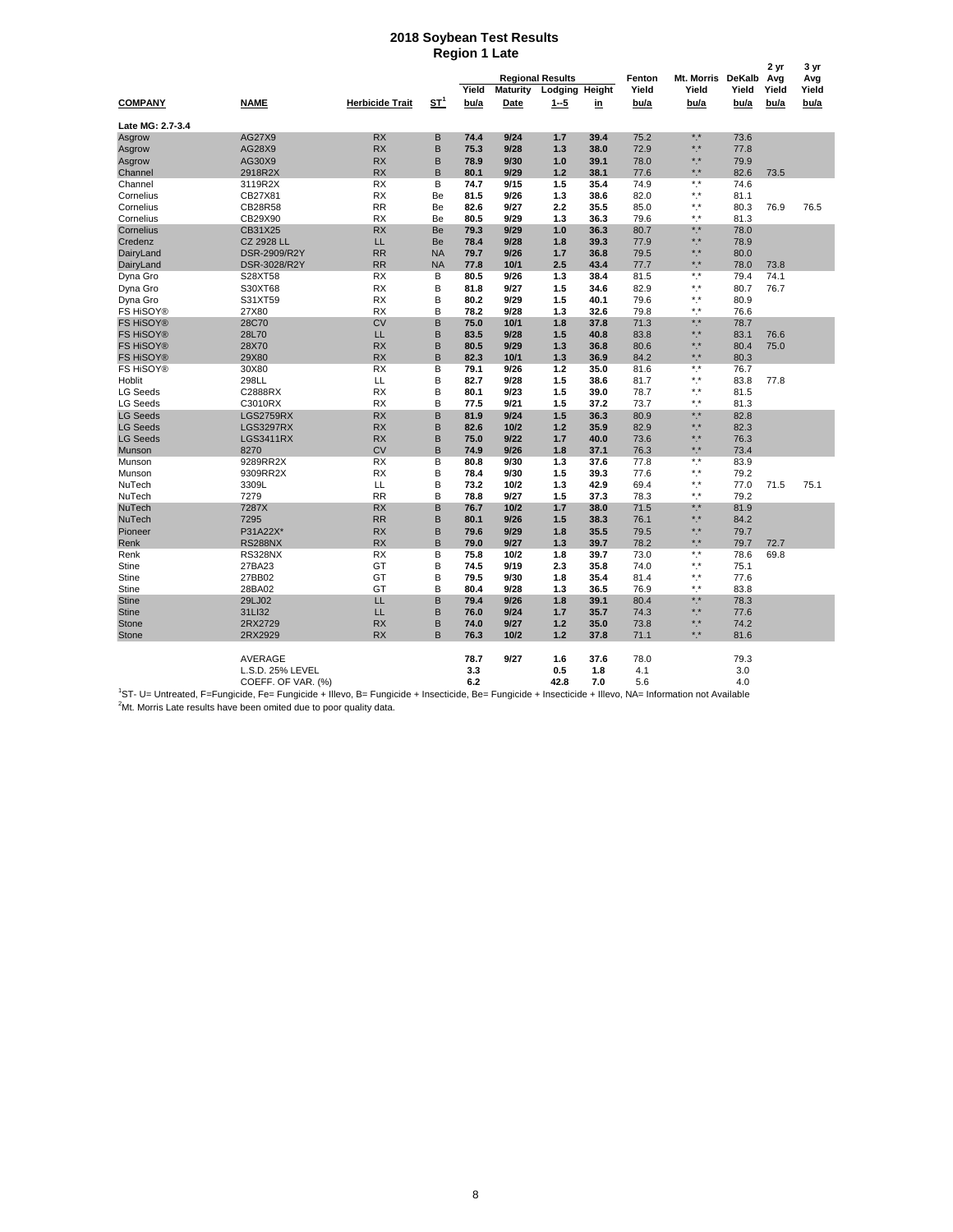#### **2018 Soybean Test Results Region 2 Early**

|                   |                                                                                                                                                                     |                        |                 |       |                         |                                  |           |               |               |               | 2 yr          | 3 yr          |
|-------------------|---------------------------------------------------------------------------------------------------------------------------------------------------------------------|------------------------|-----------------|-------|-------------------------|----------------------------------|-----------|---------------|---------------|---------------|---------------|---------------|
|                   |                                                                                                                                                                     |                        |                 | Yield |                         | <b>Regional Results</b>          |           | Monmouth      | Goodfield     | Dwight        | Avg           | Avg           |
| <b>COMPANY</b>    | <b>NAME</b>                                                                                                                                                         | <b>Herbicide Trait</b> | ST <sup>1</sup> | bu/a  | <b>Maturity</b><br>Date | <b>Lodging Height</b><br>$1 - 5$ | <u>in</u> | Yield<br>bu/a | Yield<br>bu/a | Yield<br>bu/a | Yield<br>bu/a | Yield<br>bu/a |
| Early MG: 2.4-3.1 |                                                                                                                                                                     |                        |                 |       |                         |                                  |           |               |               |               |               |               |
| Asgrow            | AG27X9                                                                                                                                                              | <b>RX</b>              | B               | 76.5  | 9/19                    | 1.5                              | 44.0      | 71.5          | 89.4          | 68.6          |               |               |
| Asgrow            | AG28X9                                                                                                                                                              | <b>RX</b>              | B               | 76.5  | 9/22                    | 1.4                              | 40.4      | 68.0          | 90.6          | 70.8          |               |               |
| Asgrow            | AG30X9                                                                                                                                                              | <b>RX</b>              | B               | 74.6  | 9/14                    | 1.0                              | 39.9      | 67.6          | 90.2          | 65.9          |               |               |
| Channel           | 2918R2X                                                                                                                                                             | <b>RX</b>              | Be              | 75.1  | 9/24                    | 1.9                              | 40.2      | 69.1          | 85.5          | 70.7          | 76.6          |               |
| Channel           | 3119R2X                                                                                                                                                             | <b>RX</b>              | Be              | 75.6  | 9/24                    | 1.8                              | 42.0      | 66.0          | 91.6          | 69.2          |               |               |
| Credenz           | CZ 2928 LL                                                                                                                                                          | LL                     | Be              | 74.7  | 9/25                    | 1.5                              | 40.7      | 68.7          | 88.7          | 66.7          |               |               |
| Dyna Gro          | S28XT58                                                                                                                                                             | <b>RX</b>              | B               | 76.8  | 9/22                    | 1.1                              | 40.8      | 70.6          | 88.5          | 71.1          | 79.1          |               |
| Dyna Gro          | S30XT68                                                                                                                                                             | <b>RX</b>              | B               | 81.0  | 9/23                    | 1.2                              | 37.4      | 72.5          | 99.8          | 70.7          | 83.0          |               |
| Dyna Gro          | S31XT59                                                                                                                                                             | <b>RX</b>              | B               | 78.1  | 9/24                    | 2.1                              | 43.4      | 73.3          | 97.4          | 63.7          |               |               |
| <b>FS HiSOY®</b>  | 27X80                                                                                                                                                               | <b>RX</b>              | B               | 72.8  | 9/23                    | 1.1                              | 36.2      | 61.1          | 84.7          | 72.7          |               |               |
| <b>FS HiSOY®</b>  | 28C70                                                                                                                                                               | <b>CV</b>              | B               | 75.1  | 9/26                    | 2.0                              | 40.5      | 67.6          | 88.4          | 69.4          | 79.5          |               |
| <b>FS HiSOY®</b>  | 28L70                                                                                                                                                               | LL                     | B               | 76.3  | 9/22                    | 1.7                              | 40.3      | 66.9          | 92.4          | 69.7          | 79.2          |               |
| FS HiSOY®         | 28X70                                                                                                                                                               | <b>RX</b>              | B               | 77.2  | 9/20                    | 1.5                              | 40.5      | 74.0          | 91.3          | 66.2          | 78.9          |               |
| FS HiSOY®         | 29X80                                                                                                                                                               | <b>RX</b>              | B               | 76.1  | 9/23                    | 1.5                              | 39.9      | 68.8          | 85.7          | 73.8          |               |               |
| FS HiSOY®         | 30X80                                                                                                                                                               | <b>RX</b>              | B               | 77.2  | 9/23                    | 1.3                              | 36.7      | 68.0          | 93.5          | 70.2          |               |               |
| FS HiSOY®         | 31X60                                                                                                                                                               | <b>RX</b>              | B               | 74.7  | 9/25                    | 1.1                              | 39.7      | 68.5          | 86.6          | 68.9          | 74.4          | 77.2          |
| Hoblit            | 298LL                                                                                                                                                               | LL                     | B               | 77.5  | 9/24                    | 1.2                              | 40.4      | 63.0          | 91.8          | 77.6          | 82.2          |               |
| Illini            | 2643N                                                                                                                                                               | <b>CV</b>              | B               | 73.2  | 9/17                    | 1.6                              | 40.0      | 66.6          | 83.4          | 69.6          | 77.4          | 77.7          |
| Illini            | 2723N                                                                                                                                                               | <b>CV</b>              | B               | 72.3  | 9/19                    | 2.1                              | 37.2      | 64.2          | 84.7          | 67.9          |               |               |
| Illini            | 2880Na                                                                                                                                                              | <b>CV</b>              | B               | 71.6  | 9/19                    | 2.3                              | 37.2      | 66.6          | 83.0          | 65.3          | 75.1          | 74.7          |
| Illini            | 2904N                                                                                                                                                               | CV                     | B               | 78.0  | 9/24                    | 2.2                              | 38.0      | 70.9          | 90.1          | 73.0          | 78.9          | 80.1          |
| Illini            | 6265N                                                                                                                                                               | CV                     | B               | 70.2  | 9/20                    | 2.5                              | 38.7      | 64.4          | 82.2          | 63.9          | 75.1          | 74.3          |
| <b>LG Seeds</b>   | C2888RX                                                                                                                                                             | <b>RX</b>              | B               | 78.8  | 9/21                    | 1.4                              | 41.5      | 74.2          | 90.6          | 71.6          |               |               |
| <b>LG Seeds</b>   | C3010RX                                                                                                                                                             | <b>RX</b>              | B               | 72.7  | 9/23                    | 1.5                              | 38.4      | 65.8          | 85.6          | 66.8          |               |               |
| Monier            | M2837R2                                                                                                                                                             | <b>RR</b>              | B               | 77.1  | 9/23                    | 1.8                              | 41.1      | 69.2          | 89.9          | 72.1          | 79.0          | 79.9          |
| Monier            | M2866RX                                                                                                                                                             | <b>RX</b>              | B               | 77.5  | 9/21                    | 1.3                              | 40.8      | 68.5          | 90.2          | 73.8          | 80.2          |               |
| Monier            | M2957RX                                                                                                                                                             | <b>RX</b>              | B               | 81.0  | 9/26                    | 1.4                              | 40.9      | 73.0          | 93.1          | 76.8          |               |               |
| Munson            | 8331                                                                                                                                                                | <b>CV</b>              | B               | 77.6  | 9/23                    | 1.4                              | 39.0      | 74.1          | 88.3          | 70.4          |               |               |
| Munson            | 9309RR2X                                                                                                                                                            | <b>RX</b>              | B               | 76.0  | 9/27                    | 1.8                              | 41.1      | 69.1          | 94.0          | 64.9          |               |               |
| NuTech            | 3252L                                                                                                                                                               | LL                     | B               | 72.9  | 9/6                     | 1.9                              | 39.2      | 64.9          | 86.5          | 67.3          | 76.9          | 77.6          |
| NuTech            | 3309L                                                                                                                                                               | LL                     | B               | 68.1  | 9/27                    | 1.5                              | 43.9      | 60.5          | 82.0          | 61.7          | 75.2          | 76.0          |
| NuTech            | 7253                                                                                                                                                                | <b>RR</b>              | B               | 72.7  | 9/7                     | 1.0                              | 38.9      | 68.4          | 88.0          | 61.6          |               |               |
| NuTech            | 7279                                                                                                                                                                | <b>RR</b>              | B               | 73.5  | 9/20                    | 1.1                              | 39.9      | 65.8          | 86.1          | 68.6          | 76.0          | 76.8          |
| NuTech            | 7287X                                                                                                                                                               | <b>RX</b>              | B               | 73.9  | 9/27                    | 1.9                              | 42.1      | 67.1          | 86.0          | 68.6          |               |               |
| NuTech            | 7295                                                                                                                                                                | <b>RR</b>              | B               | 79.4  | 9/20                    | 1.2                              | 40.1      | 76.2          | 89.4          | 72.5          |               |               |
| Pioneer           | P24A80X*                                                                                                                                                            | <b>RX</b>              | B               | 72.4  | 9/17                    | 1.1                              | 38.2      | 69.1          | 83.4          | 64.7          |               |               |
| Pioneer           | P31A22X*                                                                                                                                                            | <b>RX</b>              | B               | 78.9  | 9/24                    | 2.2                              | 39.0      | 71.6          | 92.1          | 73.0          |               |               |
| Public            | Dwight                                                                                                                                                              | CV                     | в               | 64.8  | 9/18                    | 1.9                              | 39.1      | 60.0          | 77.3          | 57.1          | 68.9          | 67.4          |
| Public            | Jack                                                                                                                                                                | CV                     | B               | 64.9  | 9/21                    | 3.8                              | 44.1      | 56.9          | 71.0          | 66.8          | 67.4          | 66.0          |
| Stine             | 27BA23                                                                                                                                                              | GT                     | B               | 70.9  | 9/19                    | 2.3                              | 39.7      | 63.0          | 86.9          | 62.8          |               |               |
| <b>Stine</b>      | 27BB02                                                                                                                                                              | GT                     | B               | 78.9  | 9/23                    | 1.6                              | 38.3      | 68.2          | 91.8          | 76.7          |               |               |
| <b>Stine</b>      | 28BA02                                                                                                                                                              | GT                     | B               | 76.3  | 9/24                    | 1.5                              | 38.2      | 65.0          | 93.7          | 70.2          |               |               |
| <b>Stine</b>      | 29LJ02                                                                                                                                                              | LL                     | B               | 75.0  | 9/22                    | 1.6                              | 41.6      | 63.0          | 89.7          | 72.3          |               |               |
| <b>Stine</b>      | 31LI32                                                                                                                                                              | LL                     | B               | 73.1  | 9/21                    | 1.9                              | 37.6      | 67.9          | 83.4          | 68.1          |               |               |
| Stone             | 2RX2729                                                                                                                                                             | <b>RX</b>              | в               | 69.8  | 9/19                    | 1.0                              | 38.1      | 66.0          | 82.2          | 61.2          |               |               |
| Stone             | 2RX2929                                                                                                                                                             | <b>RX</b>              | B               | 72.6  | 9/24                    | 1.4                              | 41.4      | 70.0          | 80.5          | 67.3          |               |               |
| Sun Praire        | SP29RX8                                                                                                                                                             | <b>RX</b>              | B               | 80.6  | 9/23                    | 1.4                              | 39.3      | 74.1          | 96.1          | 71.5          |               |               |
|                   | AVERAGE                                                                                                                                                             |                        |                 | 74.7  | 9/21                    | 1.6                              | 40.1      | 67.8          | 87.9          | 68.4          |               |               |
|                   | L.S.D. 25% LEVEL                                                                                                                                                    |                        |                 | 3.2   |                         | 0.4                              | 1.4       | 4.3           | 3.9           | 4.1           |               |               |
|                   | COEFF. OF VAR. (%)                                                                                                                                                  |                        |                 | 7.8   |                         | 33.8                             | 6.1       | 6.7           | 4.7           | 6.3           |               |               |
|                   | <sup>1</sup> ST- U= Untreated, F=Fungicide, Fe= Fungicide + Illevo, B= Fungicide + Insecticide, Be= Fungicide + Insecticide + Illevo, NA= Information not Available |                        |                 |       |                         |                                  |           |               |               |               |               |               |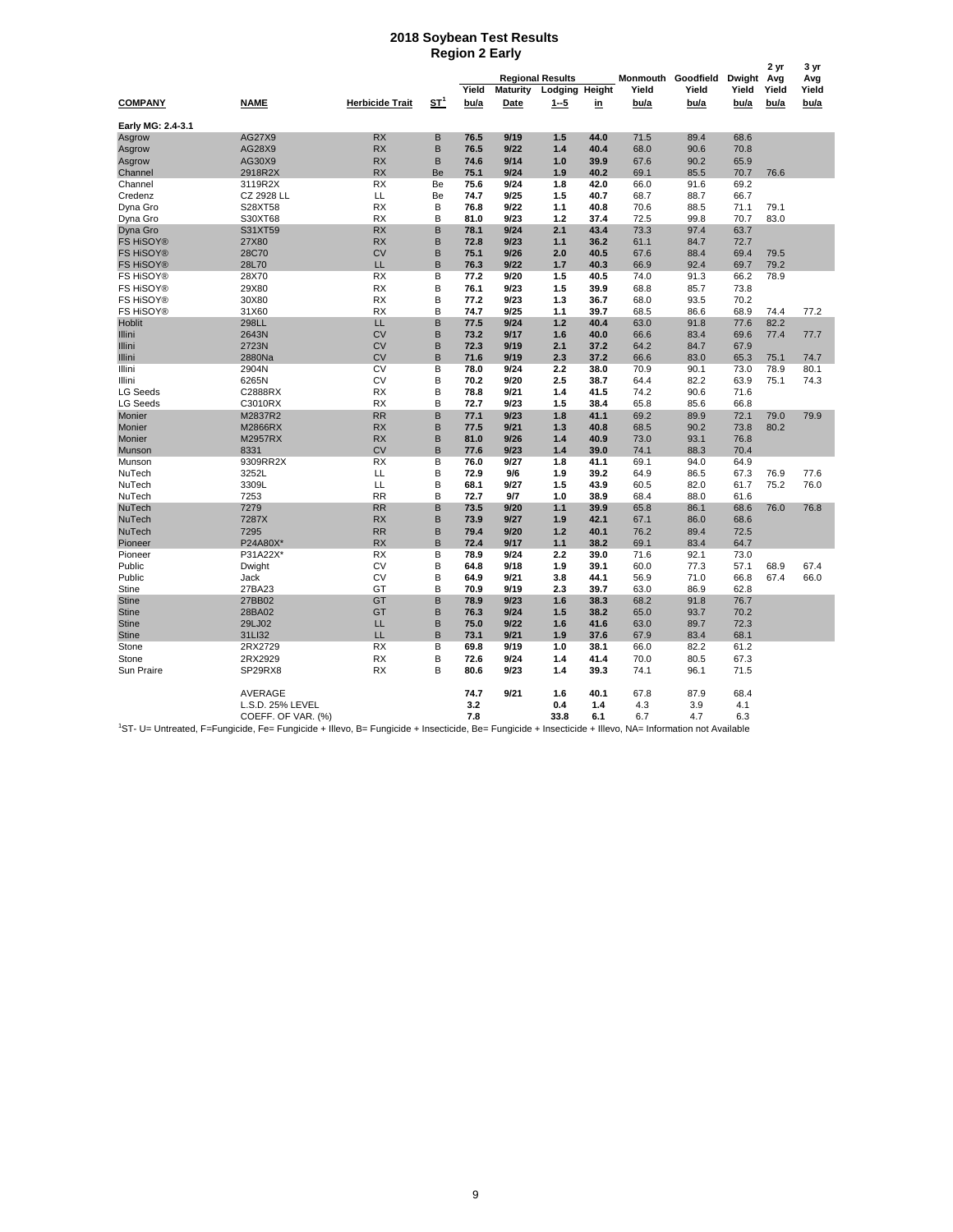#### **2018 Soybean Test Results Region 2 Late**

|                        |                             |                        |                 |              |                         |                               |              |               |                    |               | 2 yr          | 3 yr          |
|------------------------|-----------------------------|------------------------|-----------------|--------------|-------------------------|-------------------------------|--------------|---------------|--------------------|---------------|---------------|---------------|
|                        |                             |                        |                 | Yield        |                         | <b>Regional Results</b>       |              |               | Monmouth Goodfield | Dwight        | Avg           | Avg           |
| <b>COMPANY</b>         | <b>NAME</b>                 | <b>Herbicide Trait</b> | ST <sup>1</sup> | bu/a         | <b>Maturity</b><br>Date | <b>Lodging Height</b><br>1--5 | <u>in</u>    | Yield<br>bu/a | Yield<br>bu/a      | Yield<br>bu/a | Yield<br>bu/a | Yield<br>bu/a |
|                        |                             |                        |                 |              |                         |                               |              |               |                    |               |               |               |
| Late MG: 3.2-4.3       |                             |                        |                 |              |                         |                               |              |               |                    |               |               |               |
| Asgrow                 | A3253                       | <b>CV</b>              | B               | 77.6         | 9/24                    | 2.1                           | 44.7         | 72.5          | 92.3               | 67.9          | 78.6          | 77.8          |
| Asgrow                 | AG33X8                      | <b>RX</b>              | B               | 76.6         | 9/29                    | 1.6                           | 44.8         | 70.2          | 86.7               | 72.8          | 78.4          |               |
| Asgrow                 | AG34X6                      | <b>RX</b>              | B               | 80.5         | 9/30                    | 1.3                           | 46.4         | 73.0          | 92.4               | 76.1          | 80.3          |               |
| Asgrow                 | AG36X6                      | <b>RX</b>              | B               | 83.3         | 10/1                    | 1.4                           | 41.0         | 76.3          | 94.3               | 79.4          | 82.4          | 81.3          |
| Channel                | 3318R2X                     | RX                     | Be              | 76.6         | 9/28                    | 1.1                           | 41.8         | 68.5          | 87.8               | 73.4          | 79.0          |               |
| Channel                | 3519R2X                     | RX                     | Be              | 78.5         | 9/28                    | 1.3                           | 46.4         | 69.1          | 89.5               | 76.8          |               |               |
| Credenz                | CZ 3233 LL                  | LL<br>LL               | Be<br>Be        | 80.4         | 9/25                    | 1.8                           | 44.1         | 73.4          | 96.2               | 71.6<br>69.4  | 83.6          | 83.2          |
| Credenz                | CZ 3548 LL                  | LL                     | Be              | 76.9<br>79.0 | 9/29<br>9/29            | 1.3<br>1.1                    | 40.2<br>42.5 | 70.7<br>68.6  | 90.7<br>93.2       | 75.2          |               |               |
| Credenz                | CZ 3601 LL<br>DSR-3250/R2Y  | <b>RR</b>              | <b>NA</b>       | 73.7         | 9/28                    | 2.3                           | 42.8         | 61.0          | 92.7               | 67.6          | 79.4<br>79.8  | 77.8          |
| DairyLand<br>DairyLand | DSR-3555/R2Y                | <b>RR</b>              | <b>NA</b>       | 76.7         | 9/29                    | 1.5                           | 44.4         | 66.4          | 87.6               | 76.1          | 79.5          |               |
| Dyna Gro               | S33XT79                     | <b>RX</b>              | B               | 81.3         | 9/25                    | 2.2                           | 41.6         | 69.5          | 96.2               | 78.0          |               |               |
| Dyna Gro               | S34XT69                     | <b>RX</b>              | B               | 80.0         | 9/25                    | 1.9                           | 39.4         | 71.7          | 92.4               | 76.0          |               |               |
| Dyna Gro               | S35XT97                     | <b>RX</b>              | B               | 79.6         | 9/28                    | 1.3                           | 41.7         | 70.0          | 88.9               | 79.9          |               |               |
| Dyna Gro               | S36XT09                     | <b>RX</b>              | B               | 79.3         | 9/30                    | 1.4                           | 41.9         | 70.9          | 95.0               | 71.9          |               |               |
| FS HiSOY®              | 32L60                       | LL                     | B               | 82.1         | 9/23                    | 1.3                           | 38.0         | 74.2          | 91.3               | 80.8          | 80.8          | 78.6          |
| FS HiSOY®              | 32X80                       | <b>RX</b>              | B               | 76.8         | 9/25                    | 1.0                           | 42.5         | 70.2          | 87.7               | 72.3          |               |               |
| <b>FS HiSOY®</b>       | 33X80                       | <b>RX</b>              | B               | 81.4         | 9/26                    | 1.2                           | 43.5         | 75.3          | 90.3               | 78.6          |               |               |
| FS HiSOY®              | 34C80                       | <b>CV</b>              | B               | 77.2         | 9/26                    | 1.7                           | 44.5         | 65.1          | 95.5               | 71.1          |               |               |
| <b>FS HiSOY®</b>       | 34X60                       | <b>RX</b>              | B               | 80.5         | 9/30                    | 1.4                           | 41.6         | 75.2          | 93.3               | 73.1          | 80.4          | 78.6          |
| Go Soy                 | 43C17S                      | CS                     | B               | 66.7         | 10/3                    | 1.3                           | 38.5         | 61.5          | 72.4               | 66.1          |               |               |
| Hoblit                 | 368LL                       | LL                     | B               | 78.5         | 9/29                    | 1.1                           | 42.2         | 70.5          | 91.5               | 73.6          | 79.2          |               |
| Hoblit                 | 384LL                       | LL                     | B               | 76.5         | 9/28                    | 1.0                           | 43.4         | 68.7          | 86.9               | 74.0          |               |               |
| LG Seeds               | C3550RX                     | <b>RX</b>              | B               | 83.4         | 9/29                    | 1.6                           | 41.9         | 75.7          | 98.1               | 76.3          |               |               |
| <b>LG Seeds</b>        | LGS3297RX                   | <b>RX</b>              | B               | 81.9         | 9/27                    | 1.0                           | 41.8         | 75.1          | 92.4               | 78.0          |               |               |
| <b>LG Seeds</b>        | <b>LGS3411RX</b>            | <b>RX</b>              | B               | 80.7         | 9/27                    | 2.0                           | 43.2         | 72.2          | 90.5               | 79.3          |               |               |
| <b>LG Seeds</b>        | LGS3777RX                   | <b>RX</b>              | B               | 82.7         | 10/1                    | 2.1                           | 47.8         | 73.6          | 98.3               | 76.1          |               |               |
| Monier                 | M3240RX                     | <b>RX</b>              | B               | 73.5         | 9/27                    | 1.6                           | 42.6         | 65.1          | 85.6               | 69.7          | 76.0          |               |
| Monier                 | M3425R2                     | <b>RR</b>              | B               | 78.5         | 9/27                    | 2.0                           | 44.4         | 66.4          | 90.2               | 79.0          | 80.7          | 76.9          |
| Monier                 | M3457RX                     | <b>RX</b>              | B               | 78.7         | 9/27                    | 1.2                           | 41.6         | 70.0          | 95.0               | 71.3          | 79.9          |               |
| Munson                 | 9328RR2X                    | <b>RX</b>              | B               | 73.2         | 9/29                    | 1.7                           | 43.9         | 63.8          | 84.6               | 71.1          | 76.8          |               |
| Munson                 | 9349RR2X                    | <b>RX</b>              | B               | 81.5         | 9/28                    | 2.2                           | 44.3         | 72.5          | 93.9               | 78.0          |               |               |
| Munson                 | 9369RR2X                    | <b>RX</b>              | B               | 81.2         | 9/28                    | 1.7                           | 44.0         | 72.7          | 94.7               | 76.1          |               |               |
| NuTech                 | 3321L                       | LL                     | B               | 75.9         | 9/21                    | 1.6                           | 41.8         | 65.8          | 88.2               | 73.8          | 79.3          |               |
| NuTech                 | 3341L                       | LL                     | B               | 76.9         | 9/26                    | 1.4                           | 40.9         | 71.2          | 87.6               | 71.8          | 78.9          | 77.1          |
| NuTech                 | 3361L                       | LL                     | B               | 77.4         | 9/28                    | 1.1                           | 41.6         | 69.3          | 89.1               | 74.0          |               |               |
| NuTech                 | 3386L                       | LL                     | В               | 80.6         | 9/28                    | 1.1                           | 41.4         | 69.7          | 89.8               | 82.2          |               |               |
| NuTech                 | 7337                        | <b>RR</b><br><b>RX</b> | B<br>B          | 78.4         | 9/28                    | 1.4                           | 40.7         | 76.6          | 85.5               | 73.2          |               |               |
| NuTech<br>NuTech       | 7352X<br>7387X              | <b>RX</b>              | B               | 77.2<br>75.6 | 10/1<br>10/2            | 1.2<br>1.4                    | 45.8<br>44.3 | 69.1<br>68.2  | 89.0<br>86.3       | 73.6<br>72.2  | 77.3          |               |
| Pioneer                | P33T19X*                    | <b>RX</b>              | B               | 76.0         | 9/27                    | 1.1                           | 42.5         | 70.5          | 85.5               | 72.0          |               |               |
| Pioneer                | P36T36X                     | <b>RX</b>              | B               | 77.0         | 9/30                    | 1.9                           | 48.4         | 67.3          | 85.5               | 78.3          | 78.9          |               |
| Power Plus®            | 36A1X TM*                   | <b>RX</b>              | B               | 80.8         | 10/2                    | 1.1                           | 44.6         | 73.3          | 91.0               | 78.1          |               |               |
| Renk                   | <b>RS328NX</b>              | <b>RX</b>              | B               | 74.4         | 9/26                    | 2.0                           | 43.6         | 64.1          | 87.5               | 71.7          | 76.8          |               |
| Renk                   | <b>RS348NX</b>              | <b>RX</b>              | B               | 79.6         | 9/26                    | 1.4                           | 41.2         | 73.8          | 93.8               | 71.2          | 78.1          |               |
| Renk                   | RS357NX                     | <b>RX</b>              | B               | 83.1         | 9/29                    | 1.6                           | 40.4         | 75.8          | 92.8               | 80.6          | 83.8          | 83.5          |
| Stone                  | 2RX3229                     | <b>RX</b>              | B               | 75.6         | 9/27                    | 1.1                           | 43.0         | 69.5          | 86.9               | 70.4          |               |               |
| Stone                  | 2RX3449                     | <b>RX</b>              | B               | 81.2         | 9/27                    | 1.9                           | 43.4         | 71.1          | 91.9               | 80.6          |               |               |
| Stone                  | 2RX3628                     | <b>RX</b>              | B               | 81.2         | 10/1                    | 1.6                           | 40.6         | 73.5          | 90.1               | 80.0          |               |               |
| <b>Sun Praire</b>      | SP34RX8                     | <b>RX</b>              | B               | 78.5         | 9/28                    | 1.3                           | 41.4         | 70.9          | 92.5               | 72.1          |               |               |
|                        |                             |                        |                 |              | 9/27                    | 1.5                           |              |               |                    | 74.2          |               |               |
|                        | AVERAGE<br>L.S.D. 25% LEVEL |                        |                 | 78.3<br>2.9  |                         | 0.3                           | 42.8<br>1.6  | 70.4<br>3.1   | 90.3<br>3.9        | 3.6           |               |               |
|                        | COEFF. OF VAR. (%)          |                        |                 | 6.8          |                         | 41.9                          | 6.8          | 4.7           | 4.5                | 5.1           |               |               |
|                        |                             |                        |                 |              |                         |                               |              |               |                    |               |               |               |

COEFF. OF VAR. (%) **6.8 41.9 6.8** 4.7 4.5 5.1 <sup>1</sup>ST- U= Untreated, F=Fungicide, Fe= Fungicide + Illevo, B= Fungicide + Insecticide, Be= Fungicide + Insecticide + Illevo, NA= Information not Available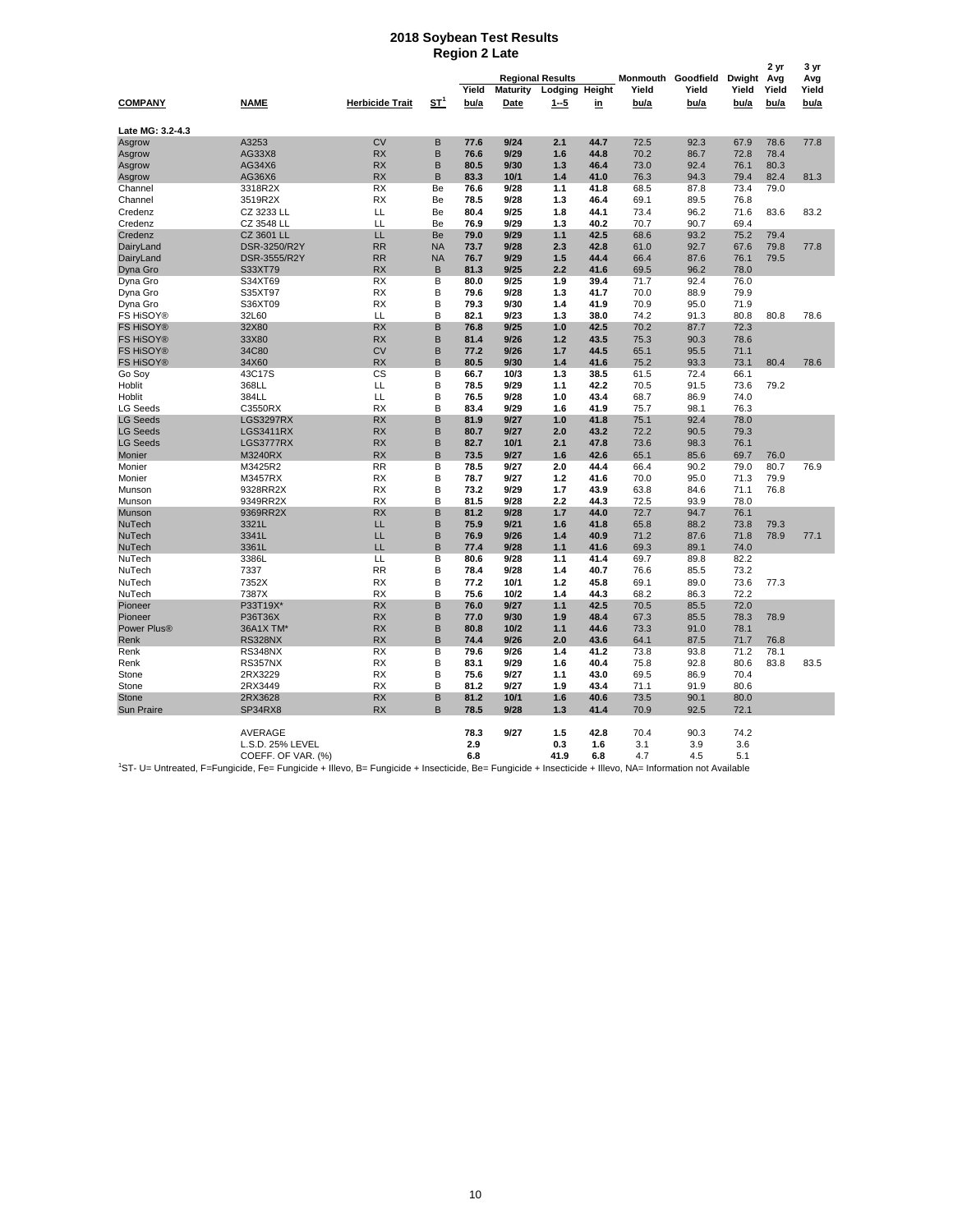#### **2018 Soybean Test Results Region 3 Early**

|                   |                                                                                                                                                                     |                        |                       |              |                 | <b>Regional Results</b> |              | Perry        | New Berlin Urbana |              | 2 yr<br>Avg | 3 yr         |
|-------------------|---------------------------------------------------------------------------------------------------------------------------------------------------------------------|------------------------|-----------------------|--------------|-----------------|-------------------------|--------------|--------------|-------------------|--------------|-------------|--------------|
|                   |                                                                                                                                                                     |                        |                       | Yield        | <b>Maturity</b> | Lodging Height          |              | Yield        | Yield             | Yield        | Yield       | Avg<br>Yield |
| <b>COMPANY</b>    | <b>NAME</b>                                                                                                                                                         | <b>Herbicide Trait</b> | <u>ST<sup>1</sup></u> | bu/a         | Date            | $1 - 5$                 | in           | bu/a         | bu/a              | bu/a         | bu/a        | bu/a         |
| Early MG: 2.7-3.5 |                                                                                                                                                                     |                        |                       |              |                 |                         |              |              |                   |              |             |              |
| Asgrow            | A3253                                                                                                                                                               | <b>CV</b>              | B                     | 82.9         | 9/16            | 2.5                     | 41.2         | 76.7         | 92.5              | 79.4         | 78.1        | 78.1         |
| Asgrow            | AG34X6                                                                                                                                                              | <b>RX</b>              | B                     | 83.8         | 9/19            | 2.2                     | 45.1         | 85.7         | 85.4              | 80.3         | 79.7        |              |
| Asgrow            | AG34X9                                                                                                                                                              | <b>RX</b>              | B                     | 80.1         | 9/19            | 2.2                     | 43.8         | 83.2         | 80.0              | 77.2         |             |              |
| Channel           | 3318R2X                                                                                                                                                             | <b>RX</b>              | Be                    | 76.8         | 9/18            | 1.6                     | 41.8         | 76.7         | 79.1              | 74.8         | 77.2        |              |
| Channel           | 3519R2X                                                                                                                                                             | <b>RX</b>              | Be                    | 80.4         | 9/18            | 2.1                     | 44.1         | 74.8         | 83.7              | 82.8         |             |              |
| Credenz           | CZ 3548 LL                                                                                                                                                          | LL                     | Be                    | 84.4         | 9/20            | 2.0                     | 39.7         | 81.7         | 88.8              | 82.6         | 82.9        |              |
| DairyLand         | DSR-3250/R2Y                                                                                                                                                        | <b>RR</b>              | <b>NA</b>             | 77.9         | 9/20            | 3.9                     | 43.5         | 75.0         | 83.3              | 75.5         |             |              |
| DairyLand         | DSR-3555/R2Y                                                                                                                                                        | <b>RR</b>              | <b>NA</b>             | 80.3         | 9/21            | 2.2                     | 44.2         | 76.2         | 85.4              | 79.4         | 79.3        |              |
| Dyna Gro          | S34XT69                                                                                                                                                             | <b>RX</b>              | B                     | 82.2         | 9/18            | 2.3                     | 41.1         | 79.9         | 86.4              | 80.3         |             |              |
| Dyna Gro          | S35XT97                                                                                                                                                             | <b>RX</b>              | B                     | 83.9         | 9/18            | 2.4                     | 42.3         | 83.4         | 85.4              | 82.8         | 83.0        | 82.3         |
| <b>FS HiSOY®</b>  | 28C70                                                                                                                                                               | <b>CV</b>              | B                     | 75.4         | 9/14            | 2.7                     | 41.8         | 69.4         | 79.9              | 77.0         | 76.6        |              |
| <b>FS HiSOY®</b>  | 32L60                                                                                                                                                               | LL                     | B                     | 76.3         | 9/17            | 2.7                     | 39.0         | 73.9         | 80.7              | 74.2         |             |              |
| FS HiSOY®         | 32X80                                                                                                                                                               | <b>RX</b>              | B                     | 77.7         | 9/16            | 1.8                     | 41.2         | 80.3         | 78.2              | 74.7         |             |              |
| FS HiSOY®         | 33X80                                                                                                                                                               | <b>RX</b>              | B                     | 81.5         | 9/19            | 2.0                     | 43.2         | 82.9         | 81.2              | 80.4         |             |              |
| FS HiSOY®         | 34C80                                                                                                                                                               | CV                     | B                     | 82.3         | 9/18            | 2.8                     | 43.2         | 85.3         | 84.0              | 77.5         |             |              |
| FS HiSOY®         | 34X60                                                                                                                                                               | <b>RX</b>              | B                     | 83.9         | 9/20            | 2.0                     | 40.9         | 84.9         | 82.2              | 84.8         | 79.4        | 80.4         |
| <b>FS HiSOY®</b>  | 35X80                                                                                                                                                               | <b>RX</b>              | B                     | 80.5         | 9/19            | 3.1                     | 42.7         | 81.9         | 83.7              | 76.0         |             |              |
| Illini            | 2723N                                                                                                                                                               | <b>CV</b>              | B                     | 77.1         | 9/12            | 3.7                     | 39.9         | 67.6         | 87.6              | 76.0         |             |              |
| Illini            | 2904N                                                                                                                                                               | <b>CV</b>              | B                     | 80.0         | 9/19            | 3.5                     | 37.4         | 69.4         | 85.5              | 85.0         | 79.9        | 80.3         |
| Illini            | 3025N                                                                                                                                                               | <b>CV</b>              | B                     | 79.4         | 9/13            | 2.8                     | 40.9         | 67.8         | 89.5              | 80.9         | 81.0        | 81.1         |
| Illini            | 3264N                                                                                                                                                               | CV                     | B                     | 84.0         | 9/14            | 1.9                     | 36.8         | 83.6         | 81.9              | 86.4         | 79.5        | 79.8         |
| Illini            | 3546N                                                                                                                                                               | CV                     | B                     | 86.1         | 9/18            | 2.4                     | 39.8         | 77.7         | 95.1              | 85.5         |             |              |
| <b>LG Seeds</b>   | C3010RX                                                                                                                                                             | RX                     | B                     | 77.7         | 9/16            | 2.4                     | 38.4         | 75.4         | 81.4              | 76.3         |             |              |
| <b>LG Seeds</b>   | C3550RX                                                                                                                                                             | <b>RX</b>              | B                     | 88.1         | 9/20            | 2.3                     | 43.2         | 88.0         | 92.7              | 83.8         |             |              |
| <b>LG Seeds</b>   | LGS3297RX                                                                                                                                                           | <b>RX</b>              | B                     | 83.1         | 9/19            | 1.7                     | 42.3         | 82.9         | 87.4              | 78.9         |             |              |
| <b>LG Seeds</b>   | LGS3411RX                                                                                                                                                           | <b>RX</b>              | B                     | 82.8         | 9/18            | 2.9                     | 43.7         | 84.3         | 83.1              | 81.1         |             |              |
| Martin            | <b>M33X</b>                                                                                                                                                         | <b>RX</b>              | <b>NA</b>             | 81.8         | 9/18            | 2.2                     | 45.9         | 82.4         | 83.7              | 79.4         |             |              |
| Martin            | M35C                                                                                                                                                                | <b>RR</b>              | <b>NA</b>             | 73.7         | 9/20            | 2.5                     | 42.7         | 68.6         | 81.2              | 71.2         | 76.6        |              |
|                   | 9349RR2X                                                                                                                                                            | RX                     | в                     | 82.7         | 9/20            | 2.9                     | 43.7         | 81.0         | 86.9              | 80.1         |             |              |
| Munson<br>NuTech  | 3309L                                                                                                                                                               | LL                     | в                     | 76.3         | 9/18            | 2.2                     | 46.2         | 70.0         | 77.6              | 81.4         |             |              |
| NuTech            | 3321L                                                                                                                                                               | LL                     | B                     | 80.6         | 9/14            | 2.5                     | 41.1         | 70.8         | 87.6              | 83.4         | 79.5        |              |
| NuTech            | 3341L                                                                                                                                                               | LL                     | B                     | 83.7         | 9/17            | 2.4                     | 40.8         | 81.2         | 86.3              | 83.6         | 82.6        | 81.2         |
| NuTech            | 7295                                                                                                                                                                | <b>RR</b>              | B                     | 77.3         | 9/9             | 2.4                     | 37.0         | 80.9         | 78.1              | 72.9         |             |              |
|                   | 7337                                                                                                                                                                | <b>RR</b>              | B                     | 80.1         | 9/19            |                         | 40.6         |              |                   |              |             |              |
| NuTech            | 7352X                                                                                                                                                               | <b>RX</b>              | B                     |              | 9/21            | 2.0                     |              | 74.2         | 85.7<br>84.7      | 80.5         |             |              |
| NuTech<br>Pioneer | P31A22X*                                                                                                                                                            | <b>RX</b>              | B                     | 82.5<br>80.6 | 9/12            | 2.2<br>3.2              | 47.0<br>38.8 | 86.9<br>71.6 | 87.5              | 76.1<br>82.8 | 79.9        |              |
|                   |                                                                                                                                                                     | <b>RX</b>              | B                     |              | 9/16            |                         | 43.9         |              |                   |              |             |              |
| Pioneer           | P33T19X*                                                                                                                                                            | CV                     |                       | 76.5         |                 | 1.9                     |              | 77.5         | 80.4              | 71.8         |             |              |
| Public            | Dwight                                                                                                                                                              |                        | B                     | 69.5         | 9/10            | 3.8                     | 41.0         | 57.5         | 76.3              | 74.7         | 67.9        | 66.5         |
| Public            | Jack                                                                                                                                                                | CV                     | B                     | 67.2         | 9/15            | 4.2                     | 45.0         | 62.6         | 69.5              | 69.4         | 67.3        | 66.2         |
| Stine             | 31LI32                                                                                                                                                              | LL                     | B                     | 75.8         | 9/12            | 3.0                     | 36.1         | 65.7         | 80.3              | 81.4         |             |              |
| <b>Stine</b>      | 33LI32                                                                                                                                                              | LL                     | B                     | 75.9         | 9/10            | 2.7                     | 38.1         | 68.2         | 82.0              | 77.4         |             |              |
| <b>Stine</b>      | 34BA02                                                                                                                                                              | GT                     | B                     | 83.9         | 9/19            | 2.5                     | 37.8         | 78.4         | 88.1              | 85.1         | 81.0        |              |
| Stone             | 2RX3229                                                                                                                                                             | <b>RX</b>              | B                     | 79.8         | 9/18            | 1.8                     | 42.7         | 85.3         | 77.6              | 76.5         |             |              |
| <b>Stone</b>      | 2RX3449                                                                                                                                                             | <b>RX</b>              | B                     | 77.1         | 9/20            | 3.4                     | 42.7         | 76.0         | 78.7              | 76.5         |             |              |
| Sun Praire        | SP34RX8                                                                                                                                                             | <b>RX</b>              | B                     | 81.3         | 9/17            | 2.4                     | 43.1         | 80.5         | 82.1              | 81.3         |             |              |
| Sun Praire        | SP35RX8                                                                                                                                                             | <b>RX</b>              | B                     | 82.3         | 9/19            | 3.0                     | 42.3         | 78.7         | 88.7              | 79.7         |             |              |
|                   | AVERAGE                                                                                                                                                             |                        |                       | 80.0         | 9/17            | 2.6                     | 41.7         | 77.3         | 83.5              | 79.3         |             |              |
|                   | L.S.D. 25% LEVEL                                                                                                                                                    |                        |                       | 4.2          |                 | 0.5                     | 1.4          | 4.8          | 4.6               | 3.3          |             |              |
|                   | COEFF. OF VAR. (%)                                                                                                                                                  |                        |                       | 9.7          |                 | 33.8                    | 6.1          | 6.5          | 5.8               | 4.4          |             |              |
|                   | <sup>1</sup> ST- U= Untreated, F=Fungicide, Fe= Fungicide + Illevo, B= Fungicide + Insecticide, Be= Fungicide + Insecticide + Illevo, NA= Information not Available |                        |                       |              |                 |                         |              |              |                   |              |             |              |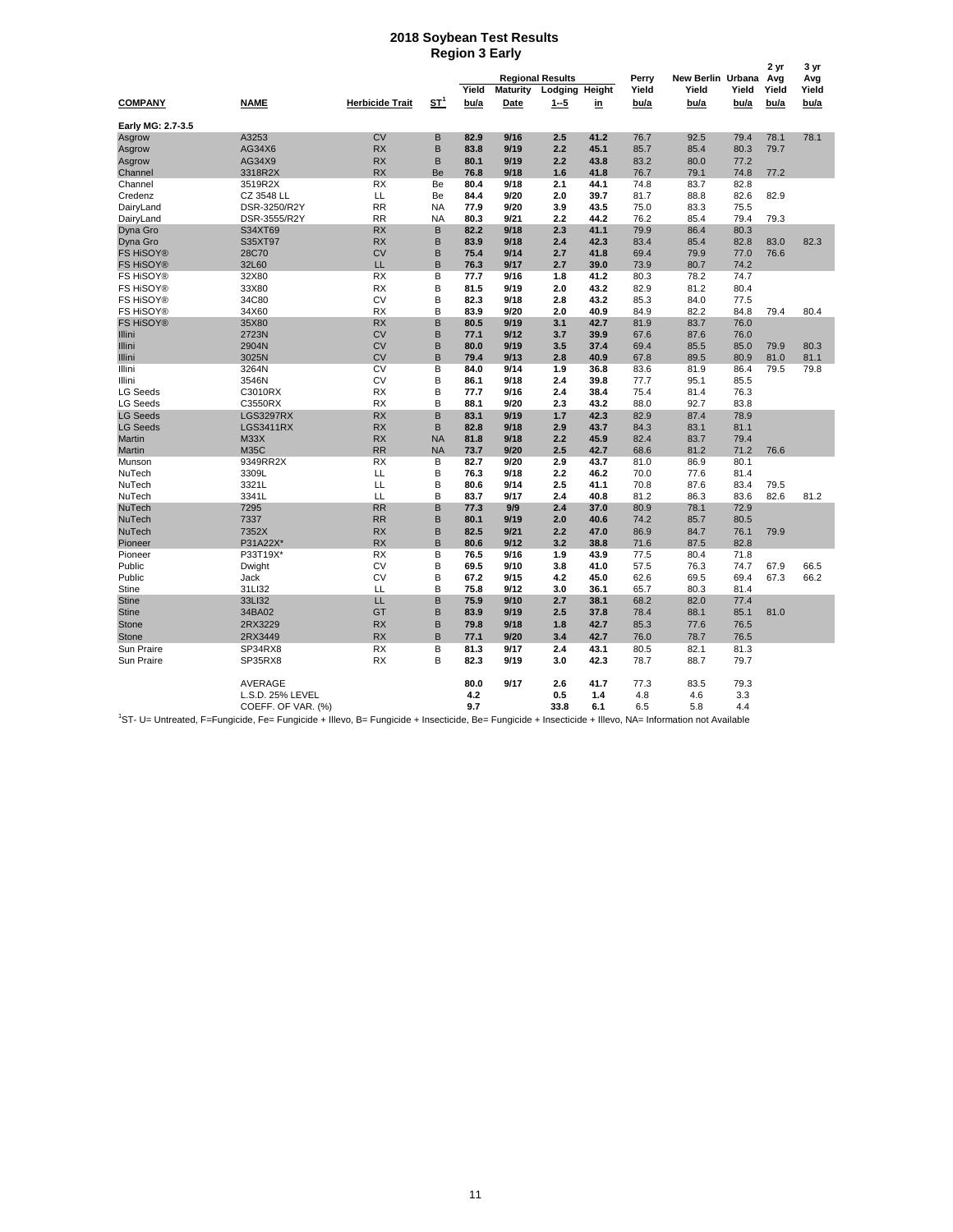#### **2018 Soybean Test Results Region 3 Late**

|                        |                              |                        |                       |              |                 |                               |              |                |                            |              | 2 yr         | 3 yr         |
|------------------------|------------------------------|------------------------|-----------------------|--------------|-----------------|-------------------------------|--------------|----------------|----------------------------|--------------|--------------|--------------|
|                        |                              |                        |                       | Yield        | <b>Maturity</b> | <b>Regional Results</b>       |              | Perry<br>Yield | New Berlin Urbana<br>Yield | Yield        | Avg<br>Yield | Avg<br>Yield |
| <b>COMPANY</b>         | <b>NAME</b>                  | <b>Herbicide Trait</b> | <u>ST<sup>1</sup></u> | bu/a         | Date            | Lodging Height<br><u>1--5</u> | <u>in</u>    | bu/a           | bu/a                       | bu/a         | bu/a         | bu/a         |
|                        |                              |                        |                       |              |                 |                               |              |                |                            |              |              |              |
| Late MG: 3.6-4.3       |                              |                        |                       |              |                 |                               |              |                |                            |              |              |              |
| Asgrow                 | A3956                        | <b>CV</b>              | B                     | 78.3         | 9/21            | 2.9                           | 47.3         | 76.9           | 78.8                       | 79.3         | 79.7         | 77.7         |
| Asgrow                 | AG36X6                       | <b>RX</b>              | B                     | 84.1         | 9/21            | 1.9                           | 41.3         | 88.3           | 84.1                       | 79.8         |              |              |
| Asgrow                 | AG37X9                       | <b>RX</b>              | B                     | 79.1         | 9/24            | 2.8                           | 48.6         | 83.6           | 79.2                       | 74.5         |              |              |
| Asgrow                 | AG39X7                       | <b>RX</b>              | B                     | 83.5         | 9/22            | 2.3                           | 45.2         | 83.0           | 86.5                       | 80.8         | 80.5         | 78.9         |
| Asgrow                 | AG42X9                       | <b>RX</b>              | B                     | 83.1         | 9/27            | 2.6                           | 53.7         | 93.0           | 76.8                       | 79.5         |              |              |
| Channel                | 3718R2X                      | <b>RX</b>              | Be                    | 81.7         | 9/19            | 2.4                           | 41.5         | 84.5           | 83.5                       | 77.0         | 81.7         |              |
| Channel                | 4018R2X                      | <b>RX</b>              | Be                    | 80.0         | 9/26            | 1.6                           | 48.2         | 85.4           | 76.1                       | 78.4         |              |              |
| Credenz                | CZ 3601 LL                   | LL                     | Be                    | 84.0         | 9/20            | 2.0                           | 44.2         | 89.4           | 86.7                       | 75.7         |              |              |
| Credenz                | CZ 3841 LL                   | LL.<br>LL              | Be<br>Be              | 81.9         | 9/18<br>9/24    | 2.3                           | 44.7         | 85.6           | 86.3                       | 73.9         | 79.5         | 78.2<br>77.2 |
| Credenz                | <b>CZ 4105 LL</b>            |                        |                       | 77.1         |                 | 2.4                           | 46.4         | 77.3           | 77.0                       | 77.1         | 77.8         |              |
| Credenz                | <b>CZ 4308 LL</b><br>S36XT09 | LL<br><b>RX</b>        | Be<br>B               | 77.2<br>78.2 | 9/25<br>9/18    | 2.9<br>2.7                    | 48.3<br>43.8 | 84.6           | 72.8<br>77.9               | 74.1<br>79.2 |              |              |
| Dyna Gro<br>Dyna Gro   | S37XS89                      | <b>RX</b>              | B                     | 87.4         | 9/22            | 2.5                           | 46.6         | 77.3<br>93.8   | 84.5                       | 83.9         |              |              |
| Dyna Gro               | S37XT28                      | <b>RX</b>              | B                     | 80.8         | 9/23            | 2.4                           | 43.7         | 90.1           | 74.9                       | 77.4         | 79.2         |              |
| Dyna Gro               | S39XT08                      | <b>RX</b>              | в                     | 73.2         | 9/21            | 2.6                           | 49.4         | 73.3           | 78.1                       | 68.1         | 75.2         |              |
| FS HiSOY®              | 37X70                        | <b>RX</b>              | B                     | 82.3         | 9/23            | 1.9                           | 43.3         | 88.8           | 79.5                       | 78.5         | 78.9         |              |
| <b>FS HiSOY®</b>       | 38L32                        | LL                     | B                     | 79.8         | 9/18            | 1.4                           | 42.2         | 83.0           | 82.9                       | 73.4         | 77.5         | 77.0         |
| <b>FS HiSOY®</b>       | 38X70                        | <b>RX</b>              | B                     | 84.0         | 9/23            | 2.5                           | 46.2         | 82.1           | 91.3                       | 78.5         | 81.5         |              |
| <b>FS HiSOY®</b>       | 39C42                        | <b>CV</b>              | B                     | 85.3         | 9/24            | 2.5                           | 42.8         | 90.6           | 80.3                       | 85.2         | 81.1         | 78.8         |
| <b>FS HiSOY®</b>       | 39X70                        | <b>RX</b>              | B                     | 79.3         | 9/24            | 2.1                           | 45.5         | 84.7           | 77.3                       | 75.8         | 78.8         |              |
| FS HiSOY®              | 41L42                        | LL                     | B                     | 80.9         | 9/23            | 2.0                           | 44.7         | 79.4           | 82.0                       | 81.2         | 79.7         | 78.8         |
| FS HiSOY®              | 41X70                        | <b>RX</b>              | B                     | 81.9         | 9/25            | 1.7                           | 46.2         | 85.7           | 81.3                       | 78.7         | 80.2         |              |
| FS HiSOY®              | 42L70                        | LL                     | В                     | 72.3         | 9/27            | 2.7                           | 48.9         | 75.5           | 72.2                       | 69.1         | 71.6         |              |
| FS HiSOY®              | 43C60                        | CV                     | B                     | 69.0         | 9/24            | 2.9                           | 45.2         | 70.1           | 67.9                       | 68.9         | 70.5         | 69.1         |
| <b>FS HiSOY®</b>       | 43X60                        | <b>RX</b>              | B                     | 76.2         | 9/29            | 2.3                           | 48.7         | 78.1           | 75.7                       | 74.6         | 76.8         |              |
| Go Soy                 | 43C17S                       | <b>CS</b>              | B                     | 68.8         | 9/25            | 2.1                           | 38.4         | 65.4           | 70.2                       | 70.7         |              |              |
| <b>Green Valley</b>    | 38X9                         | <b>RX</b>              | B                     | 82.3         | 9/23            | 2.4                           | 45.4         | 84.3           | 80.9                       | 81.7         |              |              |
| Green Valley           | 39X7                         | <b>RX</b>              | B                     | 80.0<br>80.9 | 9/22            | 2.1                           | 47.1         | 81.8           | 79.0                       | 79.0         | 78.6         |              |
| Green Valley<br>Hoblit | GV 36X7<br>368LL             | RX<br>LL               | B<br>B                | 85.3         | 9/23<br>9/18    | 2.7<br>1.9                    | 43.5<br>42.4 | 90.1<br>93.6   | 76.6<br>85.3               | 76.2<br>77.0 | 83.3         |              |
| Hoblit                 | 384LL                        | LL                     | B                     | 82.2         | 9/17            | 1.6                           | 41.7         | 82.8           | 87.8                       | 75.9         | 80.1         | 79.9         |
| Hoblit                 | 418LL                        | LL                     | B                     | 77.3         | 9/23            | 2.4                           | 45.8         | 79.7           | 74.3                       | 78.1         |              |              |
| Illini                 | 3613N                        | <b>CV</b>              | B                     | 80.7         | 9/17            | 3.2                           | 44.0         | 76.2           | 87.6                       | 78.4         |              |              |
| Illini                 | 3648N                        | <b>CV</b>              | B                     | 87.2         | 9/18            | 1.9                           | 39.6         | 86.5           | 90.8                       | 84.3         |              |              |
| <b>LG Seeds</b>        | LGS3777RX                    | <b>RX</b>              | B                     | 86.0         | 9/23            | 2.8                           | 46.2         | 87.7           | 89.1                       | 81.2         |              |              |
| Munson                 | 8380                         | <b>CV</b>              | B                     | 79.6         | 9/25            | 3.5                           | 43.1         | 83.2           | 82.2                       | 73.5         | 77.4         |              |
| Munson                 | 9369RR2X                     | <b>RX</b>              | B                     | 80.9         | 9/21            | 3.0                           | 42.6         | 80.6           | 82.4                       | 79.6         |              |              |
| Munson                 | 9389RR2X                     | <b>RX</b><br><b>RX</b> | B<br>B                | 84.1<br>80.0 | 9/22<br>9/23    | 2.1<br>2.2                    | 44.6         | 84.2<br>84.7   | 84.6                       | 83.4         |              |              |
| Munson<br>NuTech       | 9408RR2X<br>3361L            | LL                     | B                     | 79.4         | 9/20            | 1.8                           | 45.7<br>40.3 | 84.8           | 78.7<br>74.1               | 76.5<br>79.3 | 80.0         |              |
| NuTech                 | 3386L                        | LL                     | B                     | 81.7         | 9/20            | 1.6                           | 42.3         | 88.7           | 82.6                       | 73.8         | 80.1         | 79.7         |
| NuTech                 | 7387X                        | <b>RX</b>              | B                     | 79.6         | 9/23            | 2.4                           | 44.7         | 78.6           | 79.4                       | 80.8         | 78.7         |              |
| Pioneer                | P36T36X                      | <b>RX</b>              | B                     | 77.8         | 9/20            | 2.5                           | 46.7         | 80.0           | 77.1                       | 76.3         |              |              |
| Pioneer                | P38A98X*                     | <b>RX</b>              | B                     | 78.3         | 9/21            | 2.3                           | 45.6         | 81.9           | 79.3                       | 73.7         |              |              |
| Pioneer                | P40T84X                      | <b>RX</b>              | B                     | 78.3         | 9/26            | 1.8                           | 44.6         | 73.8           | 80.1                       | 81.0         | 76.9         |              |
| Power Plus®            | 36A1X TM*                    | <b>RX</b>              | B                     | 80.5         | 9/17            | 2.0                           | 46.2         | 86.6           | 79.0                       | 75.9         |              |              |
| Public                 | Williams 82                  | CV                     | B                     | 52.0         | 9/21            | 3.3                           | 49.4         | 57.7           | 51.5                       | 46.9         | 57.0         | 50.7         |
| Renk<br>Renk           | RS379NX<br><b>RS398NX</b>    | <b>RX</b><br><b>RX</b> | B<br>B                | 83.0<br>79.5 | 9/23<br>9/23    | 2.9<br>2.1                    | 45.0<br>46.3 | 79.6<br>78.0   | 84.1<br>80.5               | 85.4<br>80.1 | 78.0         |              |
| <b>Stine</b>           | 36LE32                       | LL                     | B                     | 76.0         | 9/17            | 2.7                           | 42.6         | 77.6           | 79.8                       | 70.5         |              |              |
| <b>Stine</b>           | 38LE02                       | LL                     | B                     | 78.0         | 9/20            | 2.3                           | 40.8         | 78.1           | 79.7                       | 76.3         | 76.9         |              |
| <b>Stine</b>           | 41BA20                       | GT                     | B                     | 75.4         | 9/23            | 2.3                           | 45.4         | 61.0           | 84.1                       | 81.2         | 76.6         |              |
| Stone                  | 2RX3628                      | <b>RX</b>              | B                     | 84.4         | 9/21            | 2.3                           | 43.5         | 89.3           | 84.7                       | 79.3         |              |              |
| Stone                  | 2RX3928                      | <b>RX</b>              | B                     | 80.7         | 9/20            | 2.4                           | 44.4         | 86.9           | 79.0                       | 76.2         | 78.7         |              |
| <b>Stone</b>           | 2RX4029                      | <b>RX</b>              | B                     | 83.4         | 9/26            | 2.5                           | 45.3         | 91.2           | 79.6                       | 79.3         |              |              |
| <b>Sun Praire</b>      | SP38RX7                      | <b>RX</b>              | B                     | 84.5         | 9/19            | 2.9                           | 46.1         | 82.0           | 90.6                       | 81.0         | 83.4         |              |
|                        |                              |                        |                       |              |                 |                               |              |                |                            |              |              |              |
|                        | AVERAGE<br>L.S.D. 25% LEVEL  |                        |                       | 79.9         | 9/21            | 2.4                           | 44.7         | 82.2           | 80.2                       | 77.5<br>3.6  |              |              |
|                        | COEFF. OF VAR. (%)           |                        |                       | 4.1<br>9.4   |                 | 0.4<br>29.4                   | 1.4<br>5.7   | 6.6<br>8.5     | 4.3<br>5.6                 | 4.8          |              |              |
|                        |                              |                        |                       |              |                 |                               |              |                |                            |              |              |              |

<sup>1</sup>ST- U= Untreated, F=Fungicide, Fe= Fungicide + Illevo, B= Fungicide + Insecticide, Be= Fungicide + Insecticide + Illevo, NA= Information not Available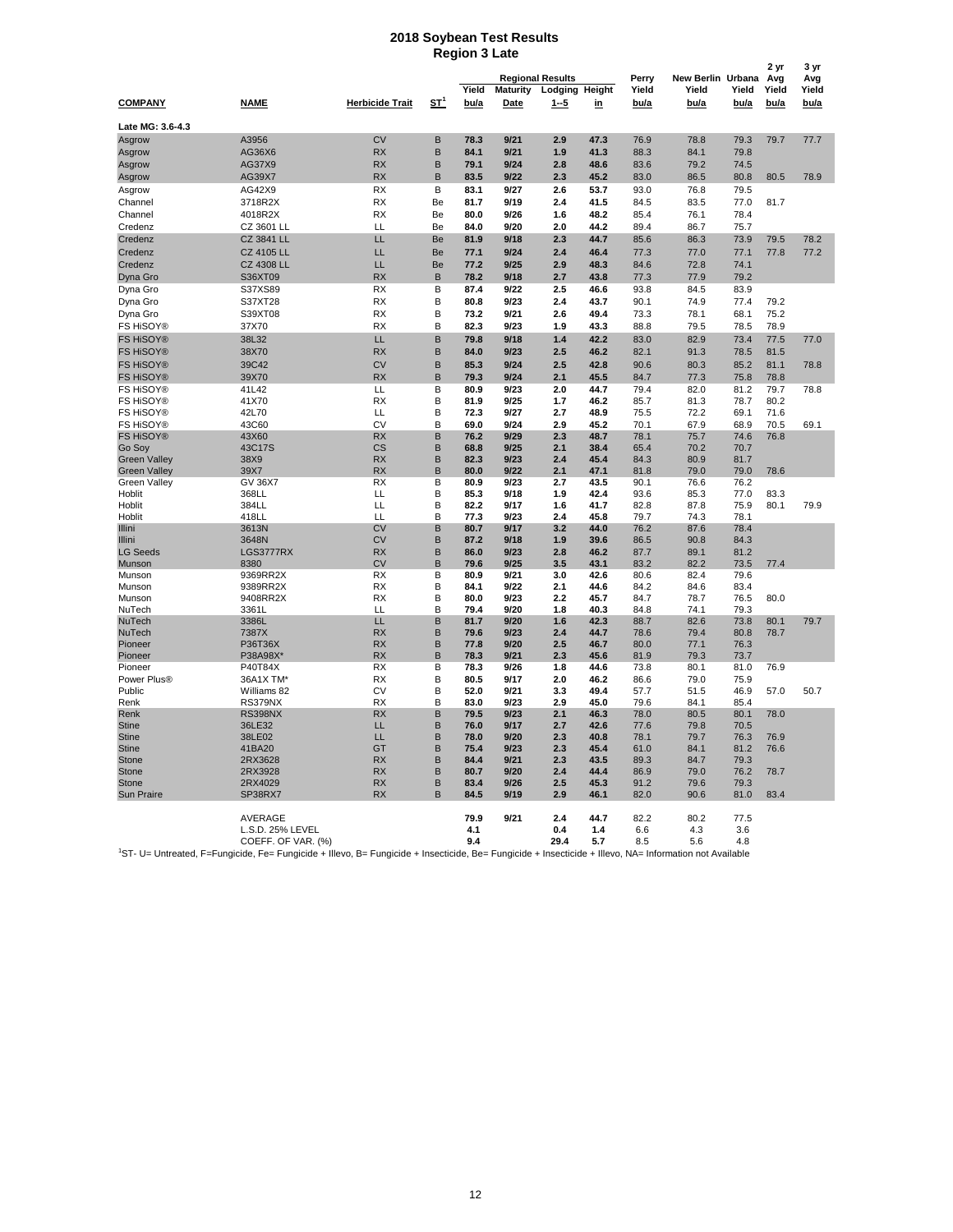#### **2018 Soybean Test Results Region 4 Early**

|                       |                                                                                                                                                                     |                        |                       |       |                 | <b>Regional Results</b> |           | <b>Belleville</b> | St. Peter | 2 yr<br>Avg | 3 yr<br>Avg |
|-----------------------|---------------------------------------------------------------------------------------------------------------------------------------------------------------------|------------------------|-----------------------|-------|-----------------|-------------------------|-----------|-------------------|-----------|-------------|-------------|
|                       |                                                                                                                                                                     |                        |                       | Yield | <b>Maturity</b> | Lodging Height          |           | Yield             | Yield     | Yield       | Yield       |
| <b>COMPANY</b>        | NAME                                                                                                                                                                | <b>Herbicide Trait</b> | <u>ST<sup>1</sup></u> | bu/a  | Date            | <u>1--5</u>             | <u>in</u> | bu/a              | bu/a      | bu/a        | bu/a        |
| Early MG: 3.3-4.0     |                                                                                                                                                                     |                        |                       |       |                 |                         |           |                   |           |             |             |
| AgVenture             | 38E8LL                                                                                                                                                              | LL                     | B                     | 70.2  | 9/21            | 2.7                     | 41.5      | 81.2              | 59.2      | 68.9        | 69.4        |
| AgVenture             | 38H4R                                                                                                                                                               | <b>RR</b>              | B                     | 67.6  | 9/22            | 2.2                     | 44.1      | 84.2              | 51.1      | 67.2        | 69.4        |
| AgVenture             | 38U7X                                                                                                                                                               | <b>RX</b>              | B                     | 70.9  | 9/22            | 2.1                     | 45.8      | 76.4              | 65.5      |             |             |
| AgVenture             | 40U8LL                                                                                                                                                              | LL                     | B                     | 71.2  | 9/24            | 2.8                     | 44.5      | 79.5              | 62.9      |             |             |
| Asgrow                | AG36X6                                                                                                                                                              | <b>RX</b>              | B                     | 71.8  | 9/19            | 1.5                     | 38.1      | 77.8              | 65.7      | 69.6        | 72.0        |
| Asgrow                | AG39X7                                                                                                                                                              | <b>RX</b>              | B                     | 72.7  | 9/20            | 2.0                     | 42.8      | 79.0              | 66.4      | 70.8        | 71.8        |
| Baker                 | 3782NRXSTS                                                                                                                                                          | <b>RX</b>              | Fe                    | 71.6  | 9/22            | 2.0                     | 41.0      | 79.1              | 64.0      | 69.8        |             |
| Biogene               | <b>BG37L17N</b>                                                                                                                                                     | LL                     | U                     | 70.3  | 9/23            | 2.5                     | 40.3      | 78.9              | 61.7      | 66.6        |             |
| Channel               | 3519R2X                                                                                                                                                             | <b>RX</b>              | Be                    | 72.6  | 9/15            | 1.9                     | 40.6      | 83.0              | 62.2      |             |             |
| Channel               | 3718R2X                                                                                                                                                             | <b>RX</b>              | Be                    | 75.7  | 9/16            | 1.7                     | 38.0      | 85.2              | 66.2      | 73.7        |             |
| Channel               | 4018R2X                                                                                                                                                             | <b>RX</b>              | Be                    | 68.5  | 9/24            | 1.8                     | 50.1      | 77.1              | 59.9      |             |             |
| Credenz               | <b>CZ 3601 LL</b>                                                                                                                                                   | LL                     | Be                    | 75.8  | 9/20            | 1.8                     | 42.7      | 85.8              | 65.7      | 71.0        |             |
| Credenz               | CZ 3841 LL                                                                                                                                                          | LL                     | Be                    | 69.7  | 9/19            | 3.2                     | 42.5      | 76.9              | 62.5      | 67.9        | 68.3        |
| Dyna Gro              | S37XS89                                                                                                                                                             | <b>RX</b>              | B                     | 78.7  | 9/24            | 2.5                     | 43.2      | 87.5              | 69.9      |             |             |
|                       | S37XT28                                                                                                                                                             | <b>RX</b>              | B                     | 73.9  | 9/19            | 1.8                     | 41.8      | 81.4              | 66.3      | 71.2        |             |
| Dyna Gro              |                                                                                                                                                                     | <b>RX</b>              | B                     | 66.3  | 9/22            | 2.7                     |           | 75.2              |           |             |             |
| Dyna Gro              | S39XT08                                                                                                                                                             |                        |                       |       |                 |                         | 45.2      |                   | 57.5      | 67.1        |             |
| Dyna Gro              | S39XT68                                                                                                                                                             | <b>RX</b>              | B                     | 66.1  | 9/21            | 2.7                     | 42.2      | 71.7              | 60.5      | 67.8        |             |
| <b>FS HiSOY®</b>      | 38L32                                                                                                                                                               | LL                     | B                     | 68.3  | 9/21            | 2.0                     | 40.5      | 78.2              | 58.4      |             |             |
| <b>FS HiSOY®</b>      | 38X70                                                                                                                                                               | <b>RX</b>              | B                     | 72.8  | 9/20            | 2.7                     | 43.0      | 79.8              | 65.9      | 71.9        |             |
| <b>FS HiSOY®</b>      | 39C42                                                                                                                                                               | <b>CV</b>              | B                     | 67.0  | 9/23            | 3.3                     | 41.2      | 66.9              | 67.0      | 65.6        |             |
| FS HiSOY®             | 39X70                                                                                                                                                               | <b>RX</b>              | B                     | 72.9  | 9/25            | 2.7                     | 44.3      | 81.3              | 64.5      | 70.6        |             |
| Hoblit                | 368LL                                                                                                                                                               | LL                     | B                     | 68.7  | 9/22            | 2.0                     | 39.7      | 75.3              | 62.1      |             |             |
| Hoblit                | 384LL                                                                                                                                                               | LL                     | B                     | 69.9  | 9/19            | 1.8                     | 41.2      | 77.9              | 61.9      | 69.5        | 70.6        |
| Hoffman               | H393N                                                                                                                                                               | CV                     | B                     | 71.5  | 9/23            | 2.3                     | 41.7      | 75.9              | 67.0      | 68.8        | 66.2        |
| Illini                | 3546N                                                                                                                                                               | <b>CV</b>              | B                     | 75.5  | 9/18            | 2.2                     | 36.8      | 79.1              | 71.9      |             |             |
| Illini                | 3648N                                                                                                                                                               | <b>CV</b>              | B                     | 75.8  | 9/17            | 1.5                     | 38.7      | 81.6              | 70.0      |             |             |
| Illini                | 3822NSTS                                                                                                                                                            | <b>CV</b>              | B                     | 61.9  | 9/18            | 3.5                     | 40.3      | 70.0              | 53.8      | 63.0        | 62.4        |
| Illini                | 3849N                                                                                                                                                               | <b>CV</b>              | B                     | 72.3  | 9/18            | 3.1                     | 37.9      | 78.5              | 66.1      | 69.1        | 66.7        |
| Illini                | 3855N                                                                                                                                                               | CV                     | B                     | 76.4  | 9/20            | 1.7                     | 38.1      | 85.9              | 67.0      |             |             |
| Illini                | 3957                                                                                                                                                                | CV                     | B                     | 68.6  | 9/22            | 2.4                     | 42.2      | 72.9              | 64.3      |             |             |
| Illini                | 4014N                                                                                                                                                               | CV                     | B                     | 66.4  | 9/17            | 2.7                     | 42.3      | 68.4              | 64.4      |             |             |
| Illini                | 4035N                                                                                                                                                               | CV                     | B                     | 69.7  | 9/23            | 1.8                     | 45.1      | 79.5              | 60.0      |             |             |
| <b>LG Seeds</b>       | C3550RX                                                                                                                                                             | <b>RX</b>              | B                     | 71.1  | 9/19            | 1.5                     | 38.2      | 79.3              | 62.8      |             |             |
| <b>LG Seeds</b>       | <b>LGS3411RX</b>                                                                                                                                                    | <b>RX</b>              | B                     | 73.7  | 9/18            | 3.2                     | 45.2      | 80.9              | 66.4      |             |             |
| <b>LG Seeds</b>       | LGS3777RX                                                                                                                                                           | <b>RX</b>              | B                     | 79.7  | 9/23            | 2.3                     | 43.7      | 84.9              | 74.5      |             |             |
| Pioneer               | P33T19X*                                                                                                                                                            | <b>RX</b>              | B                     | 67.8  | 9/13            | 1.8                     | 40.2      | 78.3              | 57.2      |             |             |
| Pioneer               | P36T36X                                                                                                                                                             | RX                     | B                     | 71.6  | 9/14            | 2.5                     | 45.1      | 83.0              | 60.2      | 68.7        |             |
| Pioneer               | P38A98X*                                                                                                                                                            | <b>RX</b>              | B                     | 70.0  | 9/16            | 2.8                     | 43.0      | 78.3              | 61.7      |             |             |
| Pioneer               | P40T84X                                                                                                                                                             | <b>RX</b>              | B                     | 71.2  | 9/18            | 1.8                     | 42.2      | 81.5              | 60.8      | 69.3        |             |
| Power Plus®           | 36A1X TM*                                                                                                                                                           | <b>RX</b>              | B                     | 70.1  | 9/21            | 2.2                     | 42.4      | 74.7              | 65.4      | 69.6        | 69.5        |
|                       | 36LE32                                                                                                                                                              | LL                     | B                     | 66.9  | 9/16            | 2.2                     | 39.4      | 72.2              | 61.7      |             |             |
| Stine<br><b>Stine</b> | 38LE02                                                                                                                                                              | LL                     | B                     | 72.1  | 9/18            | 1.9                     | 38.8      | 84.5              | 59.7      |             |             |
| <b>Stone</b>          | 2RX3628                                                                                                                                                             | <b>RX</b>              | B                     | 74.1  | 9/17            | 1.7                     | 38.6      | 85.7              | 62.5      | 73.8        |             |
|                       |                                                                                                                                                                     |                        | B                     |       |                 |                         |           |                   |           |             |             |
| <b>Stone</b>          | 2RX3928                                                                                                                                                             | <b>RX</b>              |                       | 71.6  | 9/23            | 2.0                     | 42.2      | 81.9              | 61.3      | 70.8        |             |
| Stone                 | 2RX4029                                                                                                                                                             | <b>RX</b>              | B                     | 73.4  | 9/24            | 1.5                     | 41.3      | 79.1              | 67.7      |             |             |
| Sun Praire            | SP38RX7                                                                                                                                                             | <b>RX</b>              | в                     | 77.0  | 9/16            | 2.7                     | 43.0      | 84.0              | 70.0      | 75.0        |             |
|                       | AVERAGE                                                                                                                                                             |                        |                       | 71.2  | 9/20            | 2.3                     | 41.9      | 78.9              | 63.5      |             |             |
|                       | L.S.D. 25% LEVEL                                                                                                                                                    |                        |                       | 4.7   |                 | 0.5                     | 2.5       | 4.5               | 5.1       |             |             |
|                       | COEFF. OF VAR. (%)                                                                                                                                                  |                        |                       | 9.8   |                 | 31.3                    | 8.7       | 6.0               | 8.5       |             |             |
|                       | <sup>1</sup> ST- U= Untreated, F=Fungicide, Fe= Fungicide + Illevo, B= Fungicide + Insecticide, Be= Fungicide + Insecticide + Illevo, NA= Information not Available |                        |                       |       |                 |                         |           |                   |           |             |             |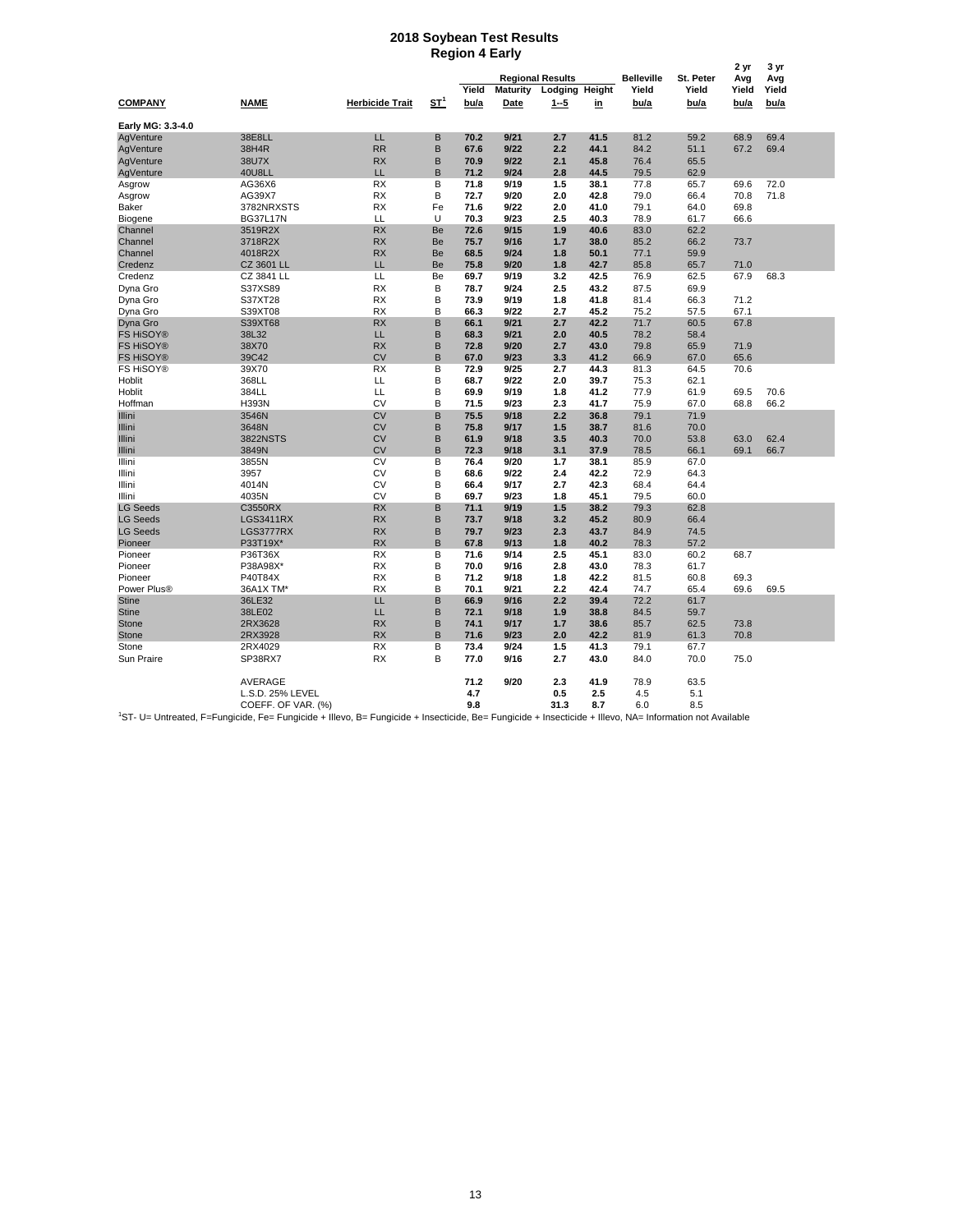#### **2018 Soybean Test Results Region 4 Late**

|                  |                    |                        |            |       |                 |                         |           |                   |           | 2 yr  | 3 yr         |
|------------------|--------------------|------------------------|------------|-------|-----------------|-------------------------|-----------|-------------------|-----------|-------|--------------|
|                  |                    |                        |            |       |                 | <b>Regional Results</b> |           | <b>Belleville</b> | St. Peter | Avg   | Avg          |
|                  |                    |                        |            | Yield | <b>Maturity</b> | Lodging Height          |           | Yield             | Yield     | Yield | Yield        |
| <b>COMPANY</b>   | <b>NAME</b>        | <b>Herbicide Trait</b> | <u>ST'</u> | bu/a  | Date            | $1 - 5$                 | <u>in</u> | bu/a              | bu/a      | bu/a  | bu/a<br>2 yr |
| <b>AGS</b>       | GS46X17            | <b>RX</b>              | B          | 53.2  | 9/27            | 2.3                     | 43        | 56.8              | 49.6      |       |              |
| AgVenture        | 41H1LL             | LL                     | B          | 71.4  | 9/24            | 1.7                     | 43.4      | 73.0              | 69.9      |       |              |
| AgVenture        | 43U2X              | <b>RX</b>              | B          | 70.5  | 10/1            | 2.8                     | 48.7      | 71.4              | 69.7      |       |              |
| AgVenture        | 43U6LL             | LL                     | B          | 71.7  | 9/29            | 3.2                     | 51.7      | 75.9              | 67.5      |       |              |
| AgVenture        | 44U4LL             | LL                     | B          | 63.8  | 9/30            | 2.3                     | 45.4      | 62.7              | 64.8      |       |              |
| AgVenture        | 45U1X              | <b>RX</b>              | B          | 82.5  | 9/25            | 1.7                     | 42.0      | 82.9              |           |       |              |
| AgVenture        | 45W7R              | <b>RR</b>              | B          | 69.9  | 9/30            | 2.2                     | 41.3      | 78.8              | 61.0      | 75.1  |              |
| AgVenture        | 46M8LL             | LL                     | B          | 63.3  | 10/1            | 2.0                     | 43.6      | 65.4              | 61.1      | 70.8  | 69.2         |
| AgVenture        | 47W3LL             | LL                     | B          | 75.2  | 9/30            | 1.5                     | 41.5      | 74.3              |           | 75.2  |              |
| Asgrow           | AG41X8             | <b>RX</b>              | B          | 67.1  | 9/26            | 1.7                     | 44.7      | 71.1              | 63.1      |       |              |
| Asgrow           | AG42X6             | <b>RX</b>              | B          | 75.7  | 9/20            | 1.8                     | 42.8      | 84.7              | 66.8      | 77.3  | 76.0         |
| Asgrow           | AG42X9             | <b>RX</b>              | B          | 71.3  | 9/30            | 2.3                     | 47.9      | 77.8              | 64.7      |       |              |
| Asgrow           | AG44X6             | <b>RX</b>              | B          | 71.3  | 9/30            | 2.7                     | 44.7      | 71.6              | 70.9      | 73.2  | 73.5         |
| Asgrow           | AG46X6             | <b>RX</b>              | B          | 66.0  | 9/30            | 2.7                     | 44.5      | 70.2              | 61.9      | 72.3  |              |
| Baker            | 4472NRXSTS         | <b>RX</b>              | Fe         | 64.8  | 10/1            | 2.8                     | 45.2      | 70.3              | 59.3      | 66.6  | 71.0         |
| Baker            | 4862NRX            | <b>RX</b>              | Fe         | 69.6  | 10/1            | 1.7                     | 41.9      | 74.0              | 65.3      |       |              |
| Biogene          | <b>BG41L15N</b>    | LL                     | U          | 58.2  | 9/25            | 2.8                     | 42.3      | 59.2              | 57.1      | 67.7  | 68.1         |
| Channel          | 4717R2X/SR         | <b>RX</b>              | Be         | 63.5  | 10/2            | 1.8                     | 47.2      | 62.3              | 64.7      |       |              |
| Credenz          | <b>CZ 4105 LL</b>  | LL                     | Be         | 72.3  | 9/24            | 1.5                     | 42.2      | 76.4              | 68.3      | 76.2  | 73.8         |
| Credenz          | <b>CZ 4308 LL</b>  | LL                     | Be         | 64.9  | 9/29            | 3.0                     | 45.9      | 63.5              | 66.4      | 71.3  |              |
| Credenz          | <b>CZ 4548 LL</b>  | LL                     | Be         | 57.5  | 9/25            | 3.0                     | 42.1      | 53.0              | 62.0      | 66.3  |              |
| Dyna Gro         | S41XS98            | <b>RX</b>              | B          | 69.8  | 9/25            | 3.0                     | 45.0      | 76.1              | 63.5      | 74.4  |              |
| Dyna Gro         | S4209N             | CV                     | B          | 60.1  | 9/24            | 2.7                     | 44.9      | 60.8              | 59.4      |       |              |
| Dyna Gro         | S43XS27            | <b>RX</b>              | B          | 70.9  | 10/1            | 2.3                     | 46.5      | 74.6              | 67.1      | 75.8  | 76.2         |
| FS HiSOY®        | 41L42              | LL                     | B          | 73.2  | 9/25            | 1.7                     | 41.5      | 77.2              | 69.2      | 75.6  | 74.3         |
| <b>FS HiSOY®</b> | 41X70              | <b>RX</b>              | B          | 73.6  | 9/25            | 2.2                     | 44.4      | 83.2              | 64.0      | 77.2  |              |
| <b>FS HiSOY®</b> | 42L70              | LL                     | B          | 65.1  | 9/29            | 3.0                     | 43.5      | 64.2              | 66.0      | 70.2  |              |
| <b>FS HiSOY®</b> | 43C60              | <b>CV</b>              | B          | 64.0  | 9/24            | 3.0                     | 43.8      | 67.3              | 60.6      | 68.2  | 64.2         |
| <b>FS HiSOY®</b> | 43X60              | <b>RX</b>              | B          | 66.9  | 9/29            | 2.0                     | 45.7      | 73.1              | 60.8      | 73.1  | 74.5         |
| FS HiSOY®        | 44L60              | LL                     | B          | 66.9  | 9/29            | 1.3                     | 38.9      | 69.9              | 63.9      | 71.9  | 69.7         |
| FS HiSOY®        | 45X80              | <b>RX</b>              | B          | 64.0  | 9/30            | 2.3                     | 47.8      | 64.4              | 63.6      |       |              |
| Go Soy           | 43C17S             | <b>CS</b>              | B          | 59.8  | 9/25            | 1.7                     | 37.6      | 64.8              | 54.7      |       |              |
| Go Soy           | E4510S             | <b>CS</b>              | B          | 64.0  | 9/24            | 2.0                     | 41.8      | 68.7              | 59.2      |       |              |
| <b>Hoblit</b>    | 418LL              | LL.                    | B          | 69.0  | 9/26            | 1.8                     | 41.4      | 72.0              | 66.0      | 74.0  |              |
| Hoffman          | <b>H416N</b>       | <b>CV</b>              | B          | 63.1  | 9/24            | 3.2                     | 40.2      | 65.0              | 61.2      | 70.1  | 67.4         |
| Hoffman          | H45L17             | LL                     | B          | 65.1  | 9/23            | 1.2                     | 40.4      | 69.5              | 60.7      | 71.1  | 70.6         |
| Hoffman          | H47L16             | LL                     | B          | 69.6  | 9/25            | 2.0                     | 38.9      | 77.9              | 61.2      | 74.4  |              |
| Hoffman          | H47L19             | LL                     | B          | 70.1  | 9/25            | 2.3                     | 39.9      | 71.7              | 68.5      |       |              |
| <b>LG Seeds</b>  | C4227RX            | <b>RX</b>              | B          | 79.2  | 9/27            | 2.0                     | 41.3      | 91.5              | 67.0      |       |              |
| Missouri         | S13-10590C         | <b>CV</b>              | Be         | 61.6  | 9/24            | 2.0                     | 44.1      | 65.8              | 57.3      |       |              |
| Missouri         | S14-9051R          | <b>RR</b>              | Be         | 67.0  | 9/29            | 2.7                     | 44.7      | 69.1              | 65.0      |       |              |
| <b>Stine</b>     | 41BA20             | GT                     | B          | 63.3  | 9/23            | 2.7                     | 44.8      | 65.0              | 61.6      |       |              |
| <b>Stine</b>     | 41LF32             | LL                     | B          | 63.3  | 9/24            | 1.8                     | 39.7      | 63.8              | 62.7      |       |              |
| <b>Stine</b>     | 42LF22             | LL.                    | B          | 66.0  | 9/26            | 2.0                     | 39.0      | 75.5              | 56.5      |       |              |
| Stone            | 2RX4228-SR         | <b>RX</b>              | B          | 75.5  | 9/26            | 2.0                     | 44.7      | 83.4              | 67.6      | 78.0  |              |
| Stone            | 2RX4339-SR         | <b>RX</b>              | B          | 75.5  | 10/2            | 1.3                     | 41.8      | 79.4              | 71.6      |       |              |
| Sun Praire       | SP42RX7            | <b>RX</b>              | B          | 72.1  | 9/23            | 2.5                     | 43.7      | 80.9              | 63.3      | 77.0  |              |
|                  | <b>AVERAGE</b>     |                        |            | 67.7  | 9/25            | 2.3                     | 43.5      | 71.7              | 63.7      |       |              |
|                  | L.S.D. 25% LEVEL   |                        |            | 6.2   |                 | 0.5                     | 2.2       | 5.0               | 3.9       |       |              |
|                  | COEFF. OF VAR. (%) |                        |            | 13.6  |                 | 34.1                    | 7.4       | 7.4               | 6.4       |       |              |

<sup>1</sup>ST- U= Untreated, F=Fungicide, Fe= Fungicide + Illevo, B= Fungicide + Insecticide, Be= Fungicide + Insecticide + Illevo, NA= Information not Available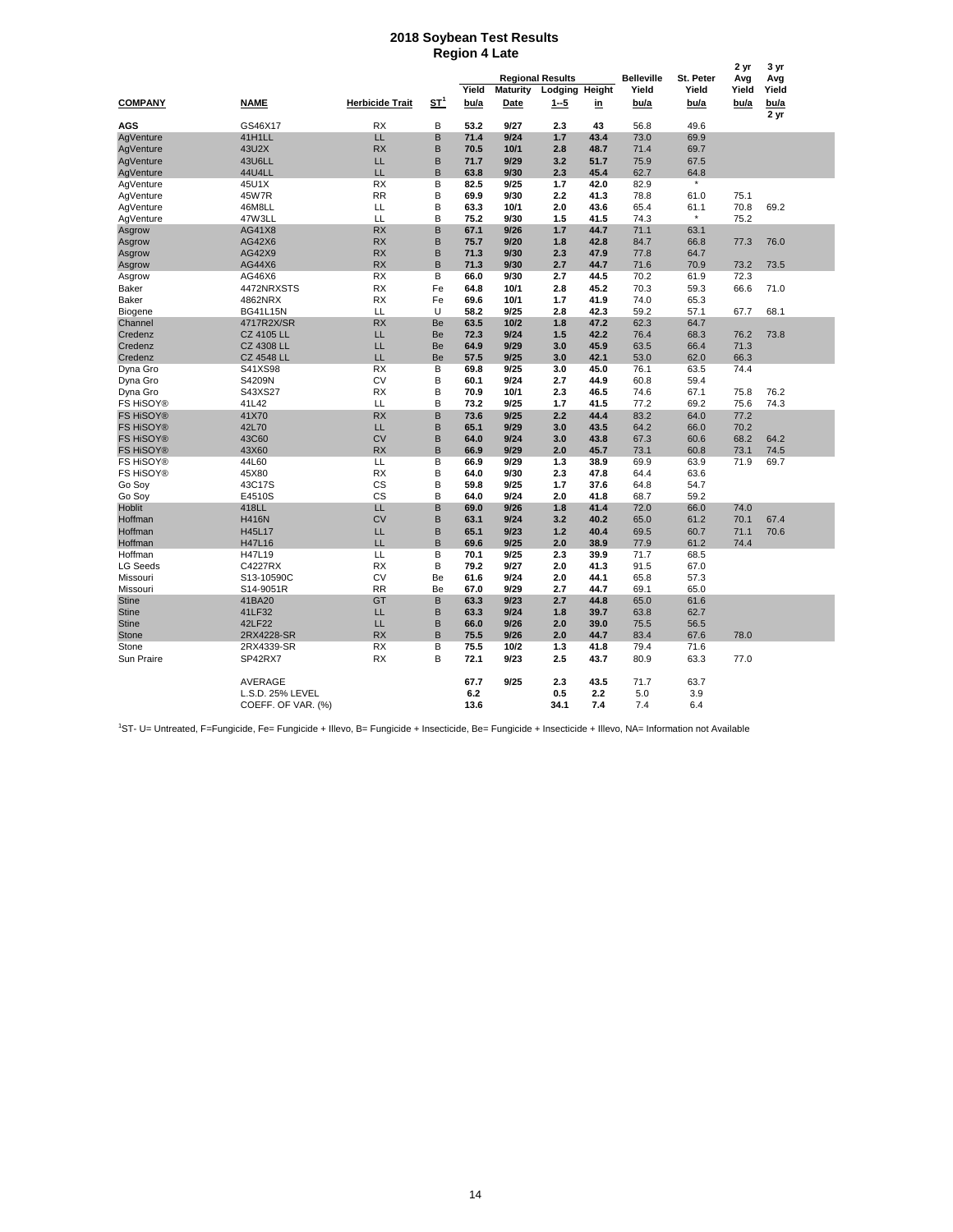#### **2018 Soybean Test Results Region 5 Early**

|                   |                                                                                                                                                           | <b>Herbicide Trait</b> |                 | <b>Regional Results</b>  |      |                |      |                          |                     | 2 yr         | 3 yr         |
|-------------------|-----------------------------------------------------------------------------------------------------------------------------------------------------------|------------------------|-----------------|--------------------------|------|----------------|------|--------------------------|---------------------|--------------|--------------|
| <b>COMPANY</b>    |                                                                                                                                                           |                        | ST <sup>1</sup> | Yield<br><b>Maturity</b> |      | Lodging Height |      | <b>Elkville</b><br>Yield | Harrisburg<br>Yield | Avg<br>Yield | Avg<br>Yield |
|                   | <b>NAME</b>                                                                                                                                               |                        |                 | bu/a                     | Date | $1 - 5$        | in   | bu/a                     | bu/a                | bu/a         | bu/a         |
| Early MG: 3.6-4.2 |                                                                                                                                                           |                        |                 |                          |      |                |      |                          |                     |              |              |
| AgVenture         | 38E8LL                                                                                                                                                    | LL                     | В               | 68.6                     | 9/16 | 1.2            | 37.0 | 65.2                     | 72.1                | 72.0         | 69.8         |
| AgVenture         | 38H4R                                                                                                                                                     | <b>RR</b>              | B               | 69.8                     | 9/16 | 1.8            | 41.6 | 68.2                     | 71.4                | 74.3         | 72.3         |
| AgVenture         | 38U7X                                                                                                                                                     | <b>RX</b>              | B               | 70.7                     | 9/15 | 1.5            | 39.9 | 69.1                     | 72.3                |              |              |
| AgVenture         | 40U8LL                                                                                                                                                    | LL                     | B               | 73.1                     | 9/22 | 1.8            | 42.1 | 70.1                     | 76.1                |              |              |
| AgVenture         | 41H1LL                                                                                                                                                    | LL                     | В               | 67.8                     | 9/20 | 1.4            | 39.6 | 67.6                     | 67.9                | 72.6         | 70.3         |
| Asgrow            | AG39X7                                                                                                                                                    | <b>RX</b>              | B               | 71.2                     | 9/15 | 1.5            | 41.7 | 70.4                     | 72.1                | 75.0         | 71.5         |
| Asgrow            | AG41X8                                                                                                                                                    | <b>RX</b>              | B               | 72.5                     | 9/20 | 1.5            | 45.0 | 71.9                     | 73.1                |              |              |
| Asgrow            | AG42X6                                                                                                                                                    | <b>RX</b>              | B               | 71.1                     | 9/18 | 1.9            | 45.2 | 71.2                     | 71.0                | 74.9         | 72.7         |
| Asgrow            | AG42X9                                                                                                                                                    | <b>RX</b>              | B               | 73.9                     | 9/23 | 1.7            | 48.8 | 69.0                     | 78.9                |              |              |
| <b>Baker</b>      | 4282NRXSTS                                                                                                                                                | <b>RX</b>              | Fe              | 72.8                     | 9/17 | 1.2            | 40.8 | 71.0                     | 74.5                |              |              |
| Channel           | 3519R2X                                                                                                                                                   | <b>RX</b>              | Be              | 73.2                     | 9/13 | 1.3            | 39.6 | 69.7                     | 76.7                |              |              |
| Channel           | 3718R2X                                                                                                                                                   | <b>RX</b>              | Be              | 68.9                     | 9/14 | 1.0            | 35.5 | 64.3                     | 73.5                | 75.1         |              |
| Channel           | 4018R2X                                                                                                                                                   | <b>RX</b>              | Be              | 71.6                     | 9/20 | 1.3            | 41.2 | 72.8                     | 70.4                |              |              |
| Credenz           | CZ 4105 LL                                                                                                                                                | LL                     | Be              | 69.5                     | 9/17 | 1.1            | 37.1 | 71.5                     | 67.6                | 73.0         | 69.6         |
| Dyna Gro          | S39XT68                                                                                                                                                   | <b>RX</b>              | B               | 71.9                     | 9/15 | 1.7            | 39.9 | 68.0                     | 75.7                | 72.6         |              |
| Dyna Gro          | S41XS98                                                                                                                                                   | <b>RX</b>              | B               | 77.3                     | 9/17 | 1.3            | 40.3 | 75.5                     | 79.1                | 77.6         |              |
| Dyna Gro          | S4209N                                                                                                                                                    | <b>CV</b>              | B               | 70.8                     | 9/20 | 1.2            | 44.9 | 72.1                     | 69.5                |              |              |
| Hoffman           | <b>H393N</b>                                                                                                                                              | <b>CV</b>              | B               | 67.9                     | 9/16 | 1.7            | 39.4 | 65.8                     | 70.1                | 71.0         | 70.2         |
| Hoffman           | <b>H416N</b>                                                                                                                                              | <b>CV</b>              | B               | 69.9                     | 9/16 | 1.4            | 36.8 | 67.9                     | 71.9                | 70.4         | 69.3         |
| Hoffman           | H41L16                                                                                                                                                    | LL                     | B               | 69.2                     | 9/16 | 1.2            | 38.5 | 67.8                     | 70.7                | 72.9         |              |
| Illini            | 3822NSTS                                                                                                                                                  | CV                     | B               | 59.7                     | 9/13 | 2.4            | 39.1 | 56.1                     | 63.3                | 62.6         | 60.8         |
| Illini            | 3855N                                                                                                                                                     | <b>CV</b>              | B               | 69.5                     | 9/14 | 1.7            | 34.8 | 63.6                     | 75.5                |              |              |
| Illini            | 3957                                                                                                                                                      | <b>CV</b>              | B               | 72.1                     | 9/14 | 1.7            | 39.0 | 70.9                     | 73.2                |              |              |
| Illini            | 4014N                                                                                                                                                     | CV                     | B               | 63.7                     | 9/13 | 2.1            | 39.2 | 60.3                     | 67.1                |              |              |
| Illini            | 4035N                                                                                                                                                     | <b>CV</b>              | B               | 70.8                     | 9/14 | 1.4            | 41.4 | 67.7                     | 73.9                |              |              |
| <b>LG Seeds</b>   | <b>C4227RX</b>                                                                                                                                            | <b>RX</b>              | B               | 79.4                     | 9/19 | 1.5            | 39.9 | 72.4                     | 86.4                |              |              |
| <b>LG Seeds</b>   | LGS3777RX                                                                                                                                                 | <b>RX</b>              | B               | 77.3                     | 9/20 | 1.5            | 39.1 | 74.6                     | 80.1                |              |              |
| Pioneer           | P36T36X                                                                                                                                                   | <b>RX</b>              | B               | 68.2                     | 9/14 | 1.9            | 40.3 | 63.3                     | 73.2                | 70.4         |              |
| Pioneer           | P38A98X*                                                                                                                                                  | <b>RX</b>              | B               | 65.9                     | 9/14 | 1.8            | 39.9 | 59.0                     | 72.7                |              |              |
| Pioneer           | P40T84X                                                                                                                                                   | <b>RX</b>              | B               | 70.2                     | 9/16 | 1.2            | 39.4 | 68.4                     | 72.0                | 72.9         |              |
| Stine             | 36LE32                                                                                                                                                    | LL                     | B               | 68.5                     | 9/15 | 1.1            | 38.8 | 63.7                     | 73.3                |              |              |
| Stine             | 38LE02                                                                                                                                                    | LL                     | B               | 72.5                     | 9/14 | 0.9            | 38.2 | 69.0                     | 76.0                |              |              |
| <b>Stine</b>      | 41BA20                                                                                                                                                    | GT                     | B               | 69.7                     | 9/20 | 1.8            | 40.9 | 70.2                     | 69.1                |              |              |
| <b>Stine</b>      | 41LF32                                                                                                                                                    | LL                     | B               | 70.5                     | 9/16 | 1.2            | 36.5 | 67.9                     | 73.0                |              |              |
| <b>Stine</b>      | 42LF22                                                                                                                                                    | LL                     | B               | 70.1                     | 9/16 | 1.3            | 39.0 | 72.5                     | 67.7                |              |              |
| <b>Stone</b>      | 2RX4029                                                                                                                                                   | <b>RX</b>              | B               | 75.5                     | 9/17 | 1.6            | 41.9 | 74.4                     | 76.5                |              |              |
| Stone             | 2RX4228-SR                                                                                                                                                | <b>RX</b>              | B               | 75.7                     | 9/22 | 1.2            | 39.8 | 72.7                     | 78.8                | 73.7         |              |
|                   | AVERAGE                                                                                                                                                   |                        |                 | 70.9                     | 9/16 | 1.5            | 40.4 | 68.7                     | 73.1                |              |              |
|                   | L.S.D. 25% LEVEL                                                                                                                                          |                        |                 | 3.7                      |      | 0.5            | 1.8  | 2.9                      | 3.5                 |              |              |
|                   | COEFF. OF VAR. (%)                                                                                                                                        |                        |                 | 7.7                      |      | 50.7           | 6.4  | 4.4                      | 5.0                 |              |              |
|                   | <sup>1</sup> ST II-Harrested E-Fungicide Fe-Fungicide + Illevo B-Fungicide + Insecticide Be-Fungicide + Insecticide + Illevo NA-Information not Available |                        |                 |                          |      |                |      |                          |                     |              |              |

<sup>1</sup>ST- U= Untreated, F=Fungicide, Fe= Fungicide + Illevo, B= Fungicide + Insecticide, Be= Fungicide + Insecticide + Illevo, NA= Information not Available